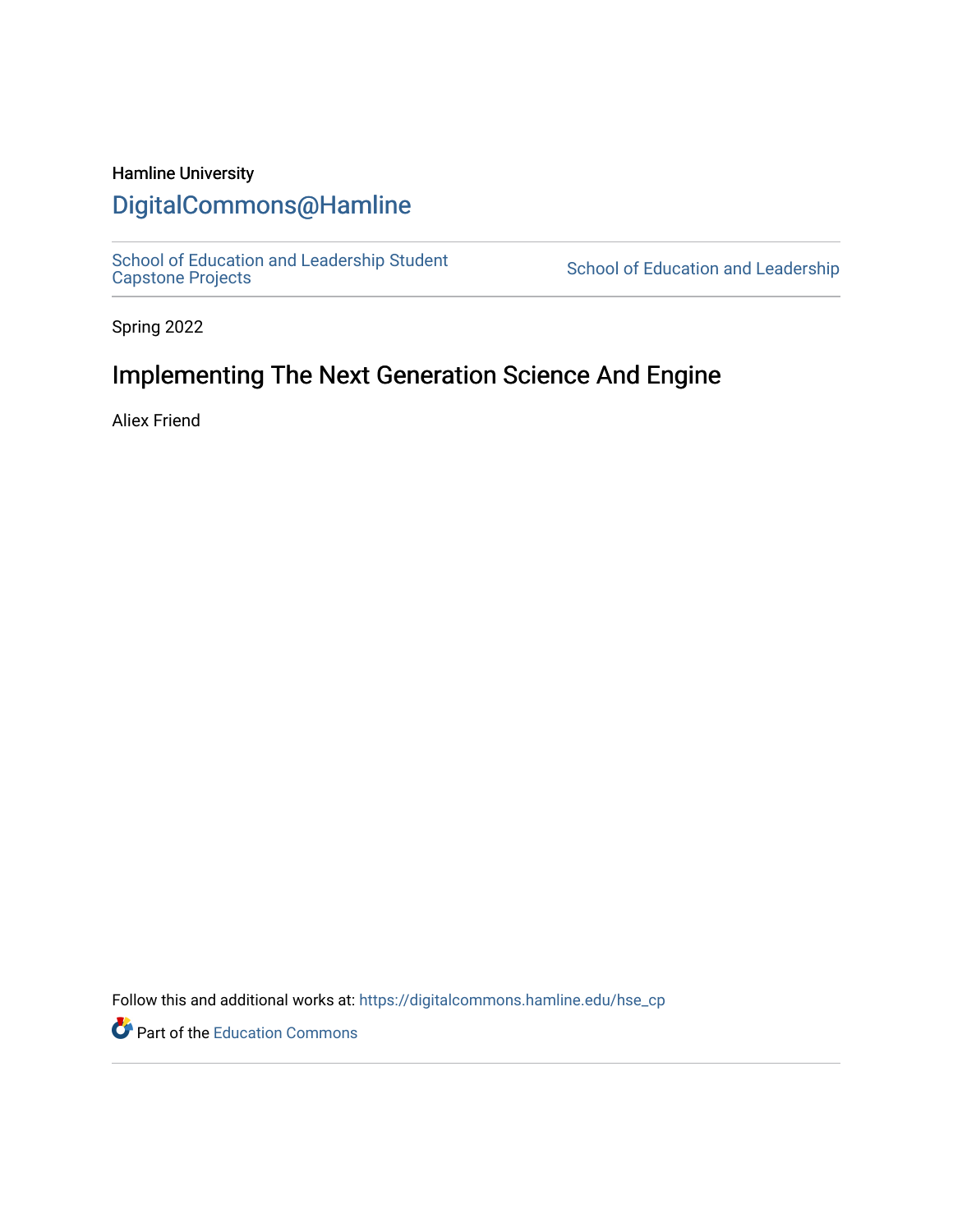# IMPLEMENTING THE NEXT GENERATION SCIENCE AND ENGINEERING PRACTICES INTO A MIDDLE SCHOOL CLASSROOM

by Aliex N Friend

A capstone project submitted in partial fulfillment of the requirements for the degree of

Masters of Education in Natural Sciences and Environmental Education

Hamline University Saint Paul, Minnesota May 2022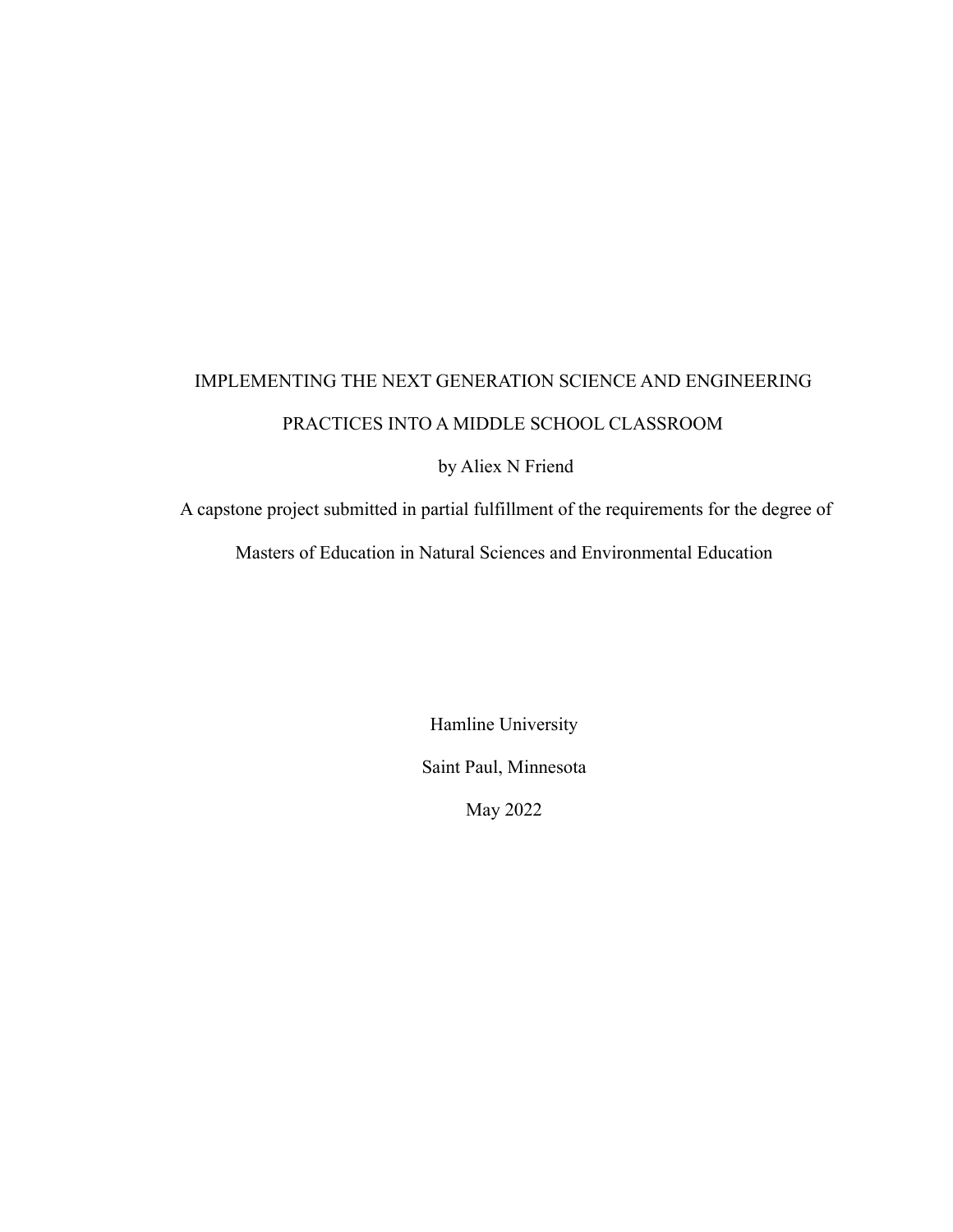## TABLE OF CONTENTS

| Development of the Next Generation Science Standards10         |
|----------------------------------------------------------------|
|                                                                |
| Science Phenomenon and the Next Generation Science Standards16 |
| Implementation of the Science and Engineering Practices17      |
|                                                                |
|                                                                |
|                                                                |
| .33                                                            |
|                                                                |
|                                                                |
|                                                                |
|                                                                |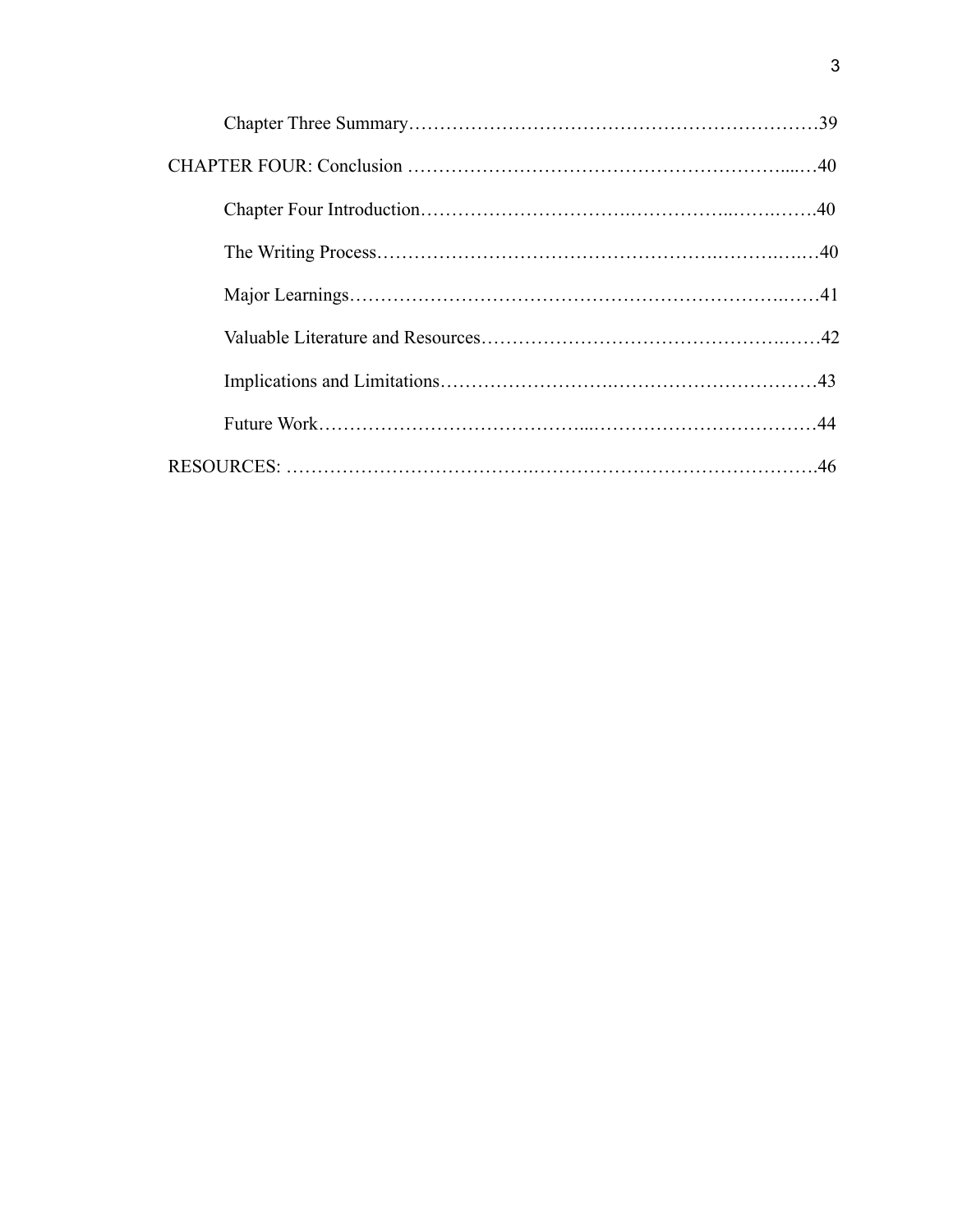"No longer can we treat our students as sponges for the knowledge that we provide. No longer is it the responsibility of the teacher to provide the explanations, design the experiments, and draw the conclusions. Rather, students must have the opportunity to do some of this work themselves." (Schwarz at al., 2017, p. 31).

#### **Chapter One**

#### **Chapter One Introduction**

There is no doubt that education looks different today than it did fifty, thirty, or even ten years ago. In today's day and age, many students have smartphones in their pockets and endless information at their fingertips. That being said, this shift in technology and society brings about different educational and social needs for today's students. In my personal opinion, school today should be much less focused on route memorization, direct instruction and multiple choice tests. Instead there should be a focus on preparing all students to be lifelong critical thinkers with a skill set that will help them be successful in our changing world.

I am not alone in my thoughts on adapting education to better fit our modernized world. In fact, many education professionals have also recognized this need to shift in education, especially science education. This realization has led to the creation of the Next Generation Science Standards (NGSS). According to the NGSS (2021), this complex set of science standards aims to, "create a set of research-based, up-to-date K–12 science standards. These standards give local educators the flexibility to design classroom learning experiences that stimulate students' interests in science and prepares them for college, careers, and citizenship" (2021). The goals of the NGSS have also been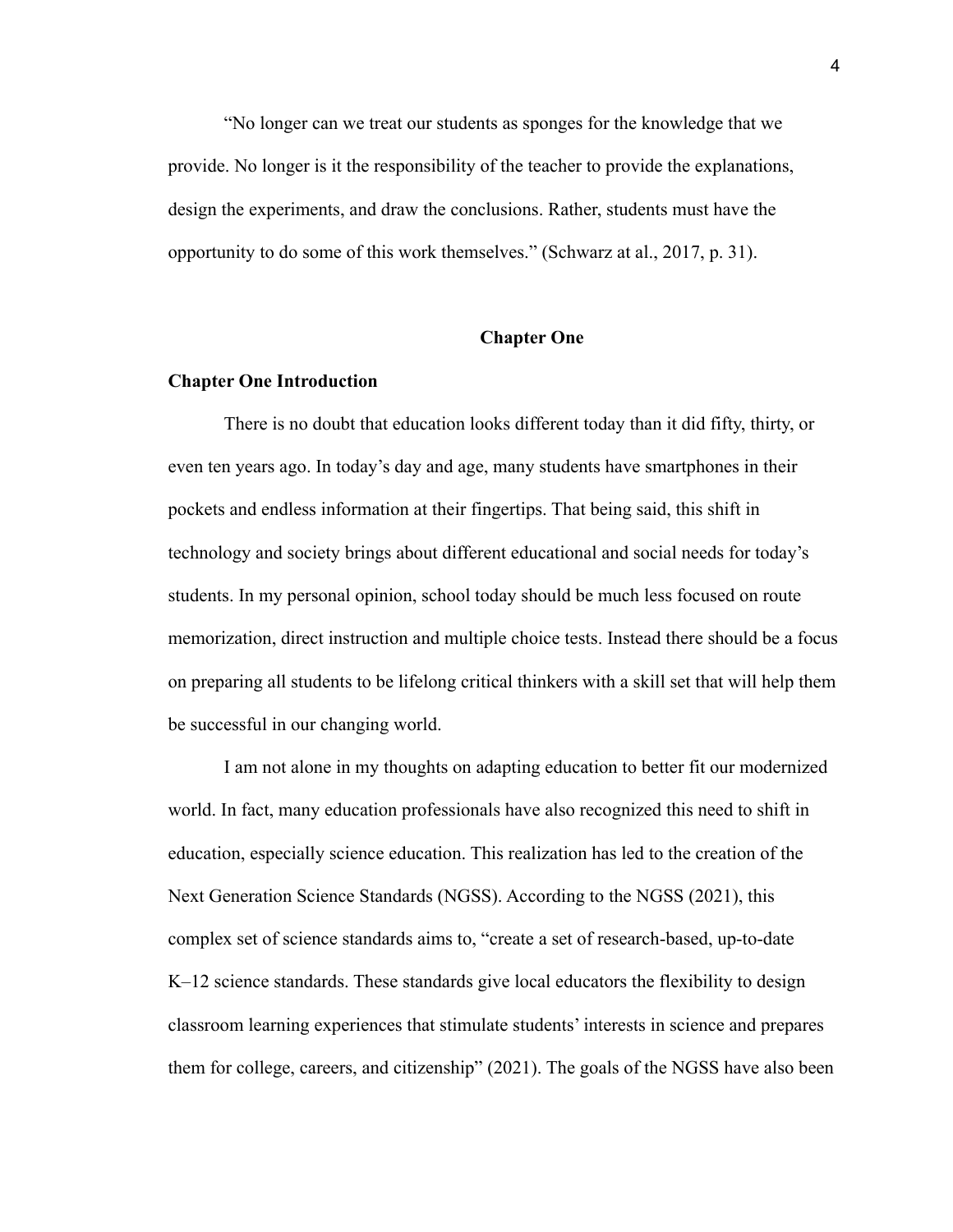thought of as "sense-making," a word to describe students making sense of the world they live in (Schwarz et al., 2017).

#### **Next Generation Science Standards (NGSS)**

The first time I heard about the NGSS was in 2016 while taking an undergraduate science pedagogy course. They sounded enticing, even back then, when I really didn't know what they entailed. Since graduating in 2017, and throughout the four years of teaching I've had since, I continued to hear and learn more about the NGSS, although I was never required to truly include them in my practices. As time went on, I began to think of the NGSS as the best of the best in science education. I thought of it as an end goal that maybe one day I would reach, once I had more time to delve into that world. To me, the strategies and philosophies that go along with these standards sounded truly amazing in writing, but almost unattainable in practice, especially when there were so many other standards we are required to teach and assess. While I was, and still am, a teacher with a strong desire to modernize science education, and I believed that these standards could be very useful in doing that, I also felt like I didn't have the extra time and energy to research and implement the NGSS.

#### **Minnesota NGSS Adoption**

Things changed in 2019 when it was announced that the state of Minnesota would be adopting new science standards that very closely resemble the NGSS. As an 8th grade science teacher in Minnesota I welcomed this change with equal excitement and anxiety. Since the announcement, these new standards have been a frequent topic of conversation for my colleagues and I. For some of us, this new style of science education will push us out of our comfort zone, while for others it isn't too far off from our own teaching style.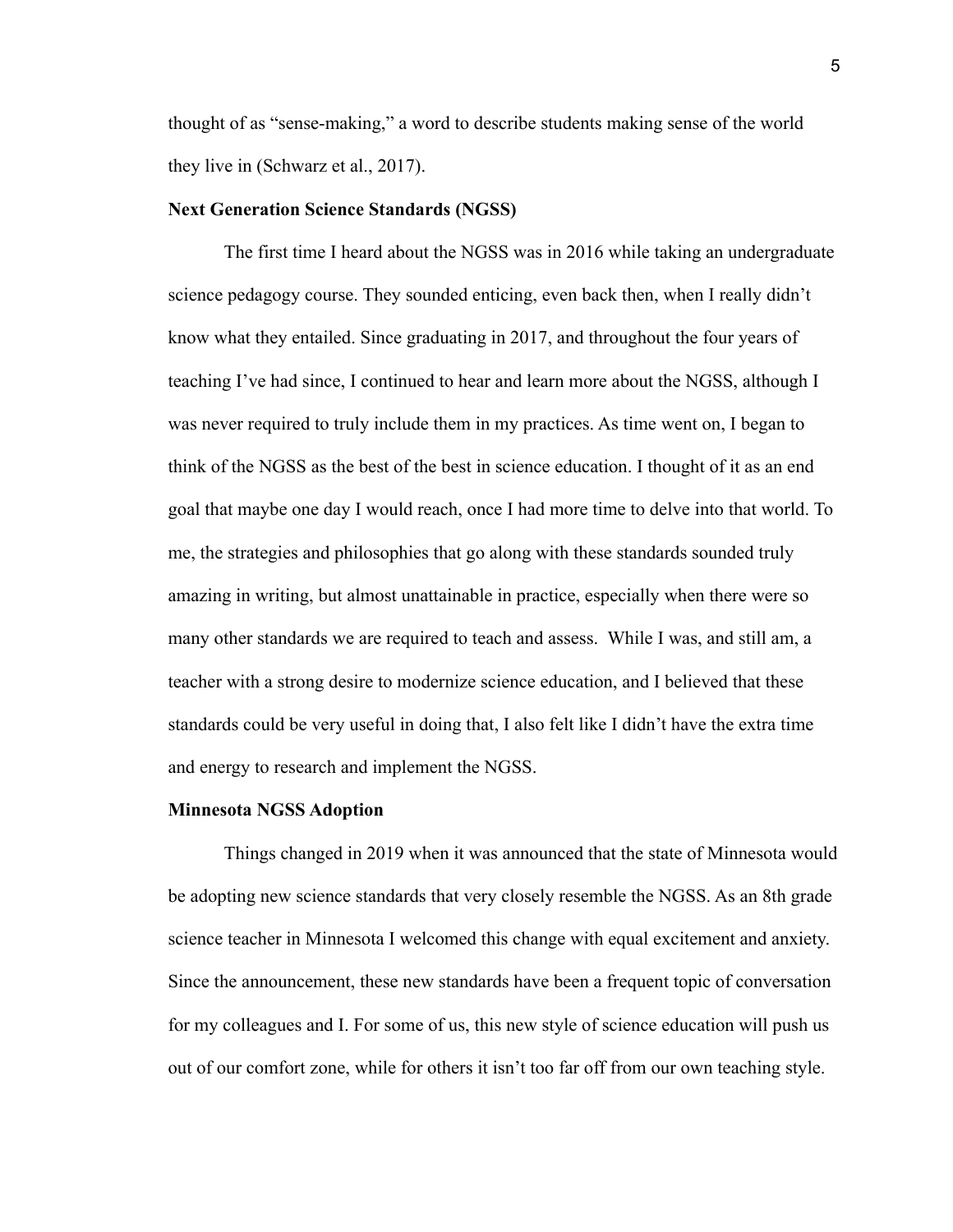As we began to dig into Minnesota's new science standards I found myself wanting to learn everything I could about the NGSS and the best practices used to implement them. This led me to my capstone research question, *how can teachers best implement the Next Generation Science and Engineering Practices to facilitate engaging and effective science instruction in an 8th grade classroom?*

#### *District Rollout*

The roll out of the new standards in my district has been delayed due to the COVID-19 pandemic. We will officially begin implementing the new standards in certain grades starting next fall, the 2022-2023 school year. This delay buys us a little extra time to prepare to make this switch, which I am grateful for. The work and research that follows through this capstone project has been done in an effort to better prepare myself for the change in standards. The rest of chapter one includes a brief summary of the NGSS, a run-down of this project's purpose, and an overview of what is to come in this capstone project.

#### **Framework for the Next Generation Science Standards**

The framework of the Next Generation Science Standards are described as *three dimensional*, which refers to the three components of the standards: the Science and Engineering Practices (SEPs), Crosscutting Concepts (CCs), and Disciplinary Core Ideas (DCIs). These three elements can be thought of as a braided system in which there is a SEP, a CC and a DCI that corresponds to each learning objective (Schwarz et al., 2017). This braided system was designed to encourage students to think and act like scientists and engineers, and in doing so, take charge of their own learning. The NGSS (2013) were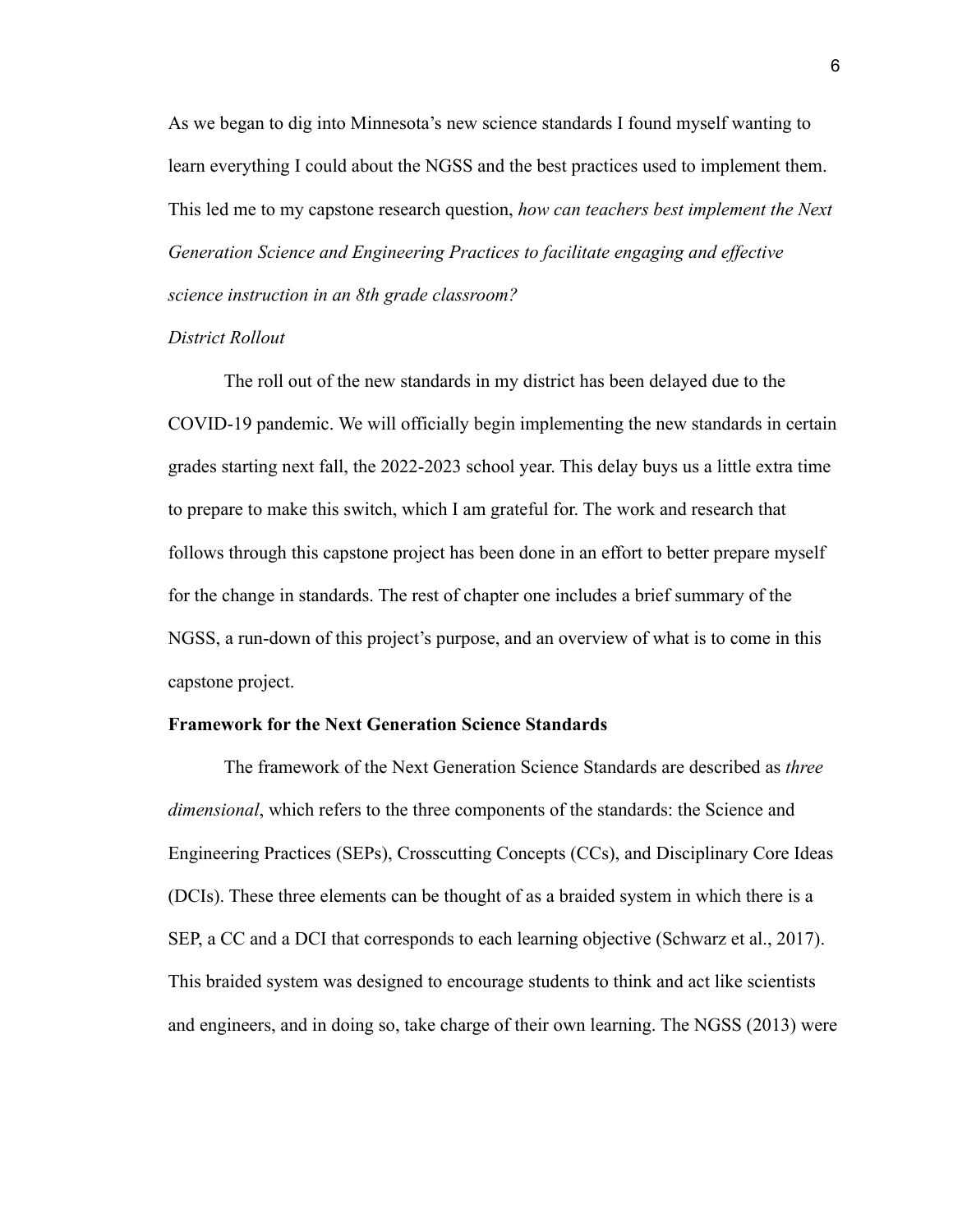designed in an effort to better prepare students for a modern world in which they can think critically and problem solve (Next Generation Science Standards, 2021).

#### **Purpose**

The purpose of this capstone is to provide educators with information on how to most effectively implement the Next Generation Science Standards. More specifically I will be researching strategies that can be used in a classroom to effectively incorporate the NGSS's Science and Engineering Practices. This work has been driven, in part, by an effort to better prepare myself and my colleagues to adopt Minnesota's new science standards.

While I have recognized the importance of adhering to the standards, a more personal reason for doing this work is to increase students' engagement in science and better prepare them for our modern world. Personally, I am growing bored of step by step labs and boring lectures, and I see that in my students as well. As a society, we know that science today looks much different than twenty years ago, and it is the job of educators to prepare today's youth to work and thrive in today's world. I believe this shift in science education philosophy could be incredibly influential in changing the science experience for our students, but only if teachers have been properly educated in making this change. While I cannot say for certain what the outcomes of this teaching philosophy may be, I am hopeful that a lasting effect of this work will be increased engagement and higher interest towards science among middle school students.

#### **Guiding Question**

The work in this capstone aims to answer the following guiding question: *How can teachers best implement the Next Generation Science and Engineering Practices to*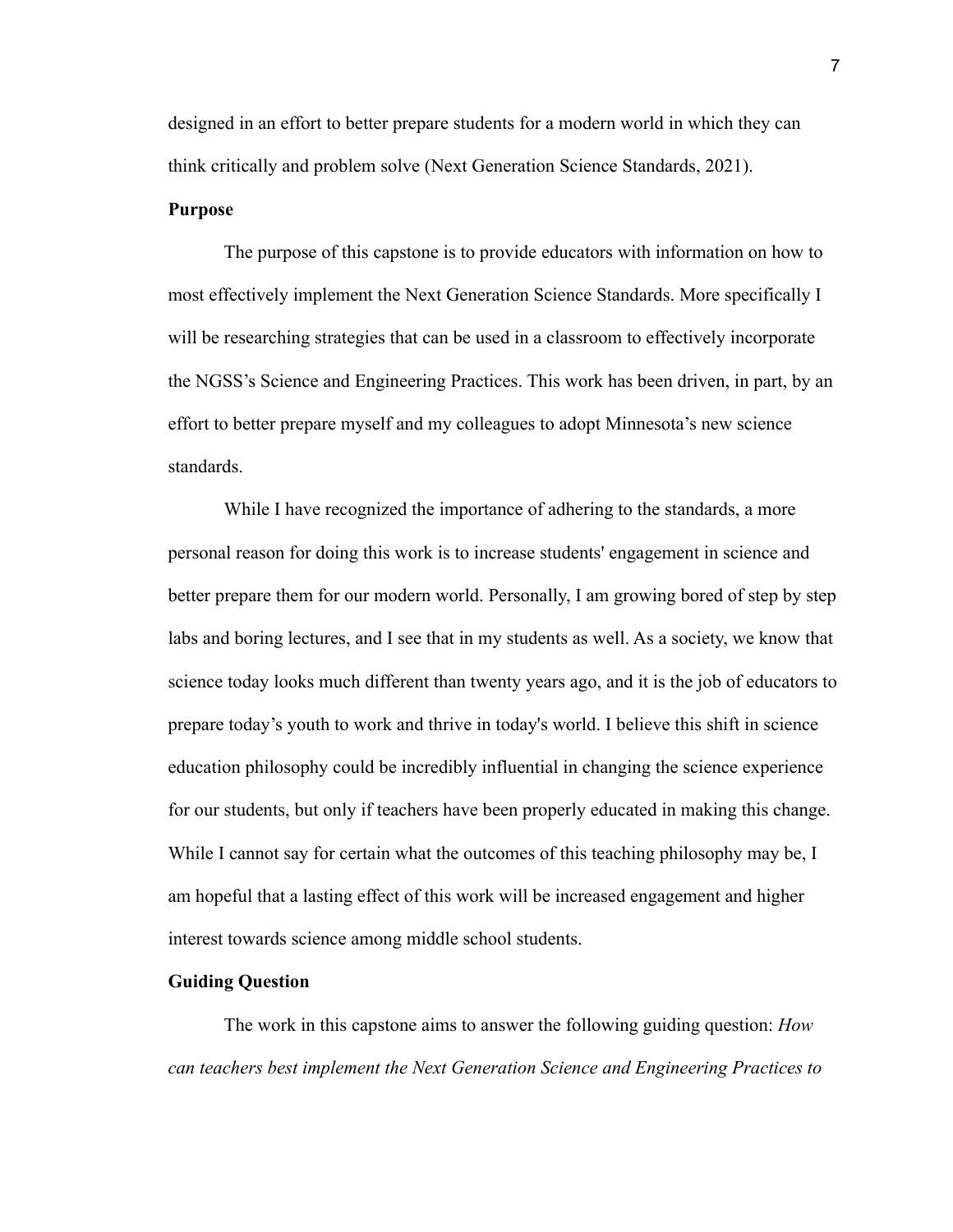*facilitate engaging and effective science instruction in an 8th grade classroom?*

Throughout this capstone I aim to briefly explain the philosophy of the Next Generation Science Standards and then take a deeper look at each of the Science and Engineering Practices (SEPs). These areas of research and study were thoughtfully designed to have a better understanding of how to implement the SEPs in a middle school classroom. Finally, after thorough description, the research will then shift towards best practices to implement the SEPs into a middle school classroom scenario. This research also reflects my personal path of research to better understand the NGSS.

#### **Chapter One Summary**

Minnesota's 2019 science standards are noticeably different from the current standards that most educators in the state are adhering to. This new set of standards closely resembles the Next Generation Science Standards. This change will greatly impact science teachers around the state, which is why I have chosen to conduct research and document best practices around these standards for my capstone. This shift is exciting, as it enforces a new way of teaching that hopefully benefits students in better preparing them for our modern world. That being said, it is also a shift in the way teachers operate, so it brings about anxiety as well. This capstone aims to help myself, my co-workers, and anyone else reading it to better understand the new standards.

In the chapters to come there will be a thorough literature review of the NGSS's science and engineering practices (SEPs). This literature review, chapter two of the capstone, will include tips and strategies for implementing the SEPs in a science classroom. The following chapter, chapter three, will be a description of the project that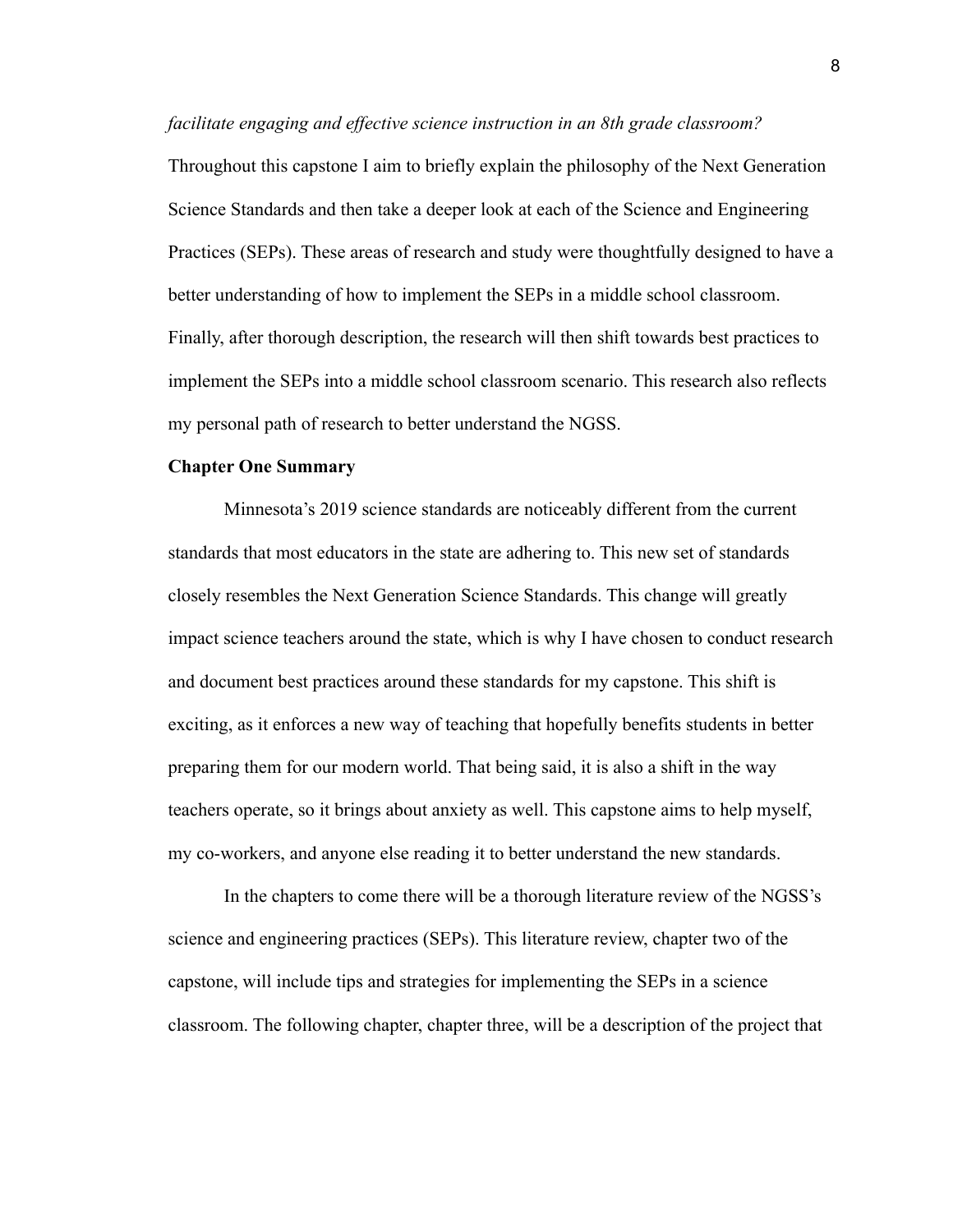accompanies this capstone. Finally, chapter four, will include a reflection of the work conducted throughout the capstone and capstone project.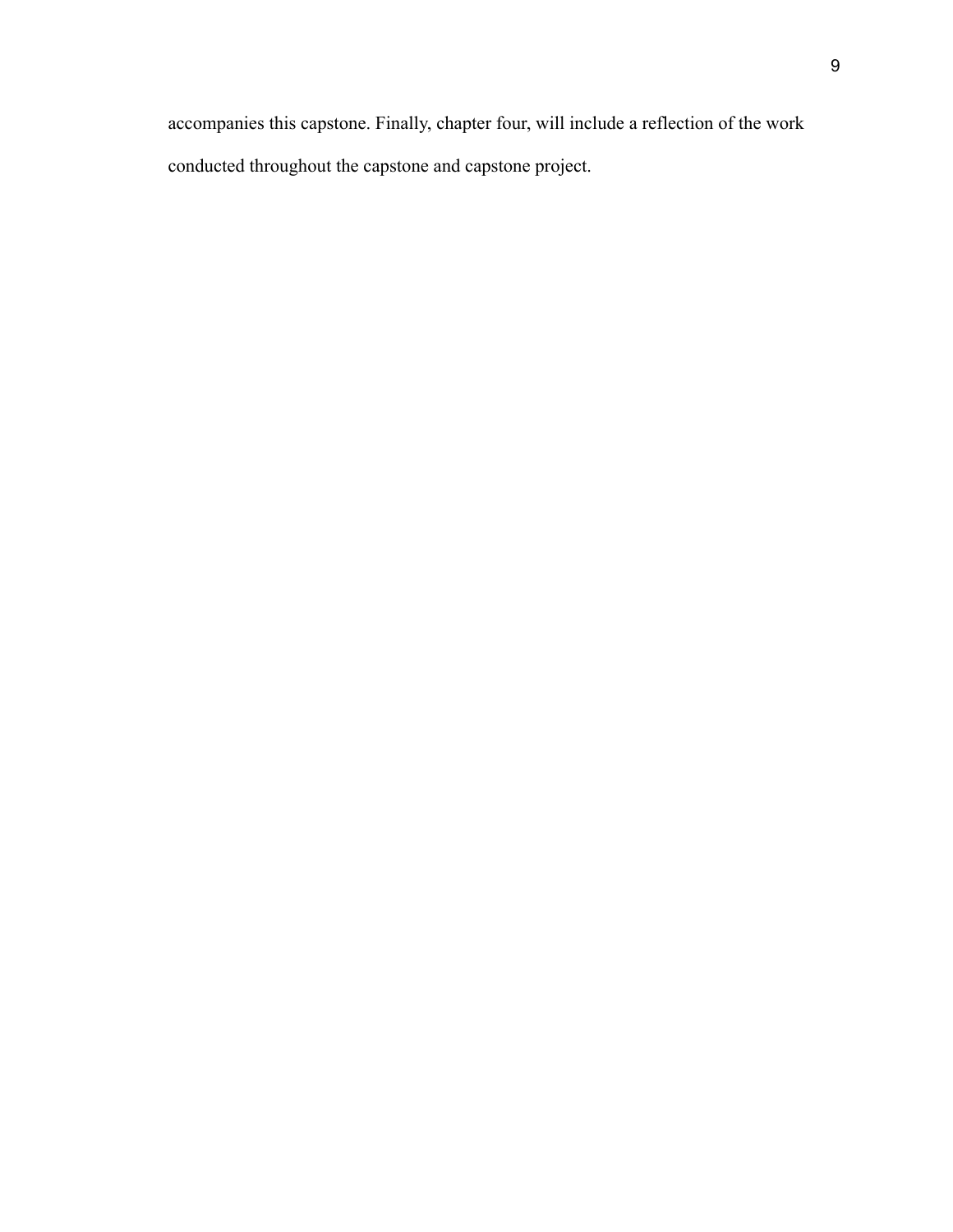#### **Chapter Two**

#### **Chapter Two Introduction**

Chapter two is a literature review that aims to gain more insight into the Next Generation Science Standards (NGSS) and specifically look into the Science and Engineering Practices (SEPs). Specifically, this chapter serves to answer the following question: *How can teachers best implement the Next Generation Science and Engineering Practices to facilitate engaging and effective science instruction in an 8th grade classroom?*

Chapter two will begin with a brief overview on the development of the NGSS and the three dimensions that encompass them. The next section will be on the importance and implementation of the Science and Engineering Practices (SEPs) within the NGSS. This section will go into more detail on each of the eight practices and will include strategies to help support students when implementing the practices into the classroom. Finally, this chapter will wrap up by discussing how best to make the transition to these standards and effective practices for implementing them into a science classroom.

#### **Development of the Next Generation Science Standards**

#### *Overview of the NGSS*

The Next Generation Science Standards (NGSS) are a set of educational standards written for K-12 science education. These standards were developed in an effort to make sure all students were getting an education that would benefit them in our modern world (NRC, 2014). The NGSS aims to reinvent science education by taking advantage of the natural curiosity children have for the world. This set of standards is really a framework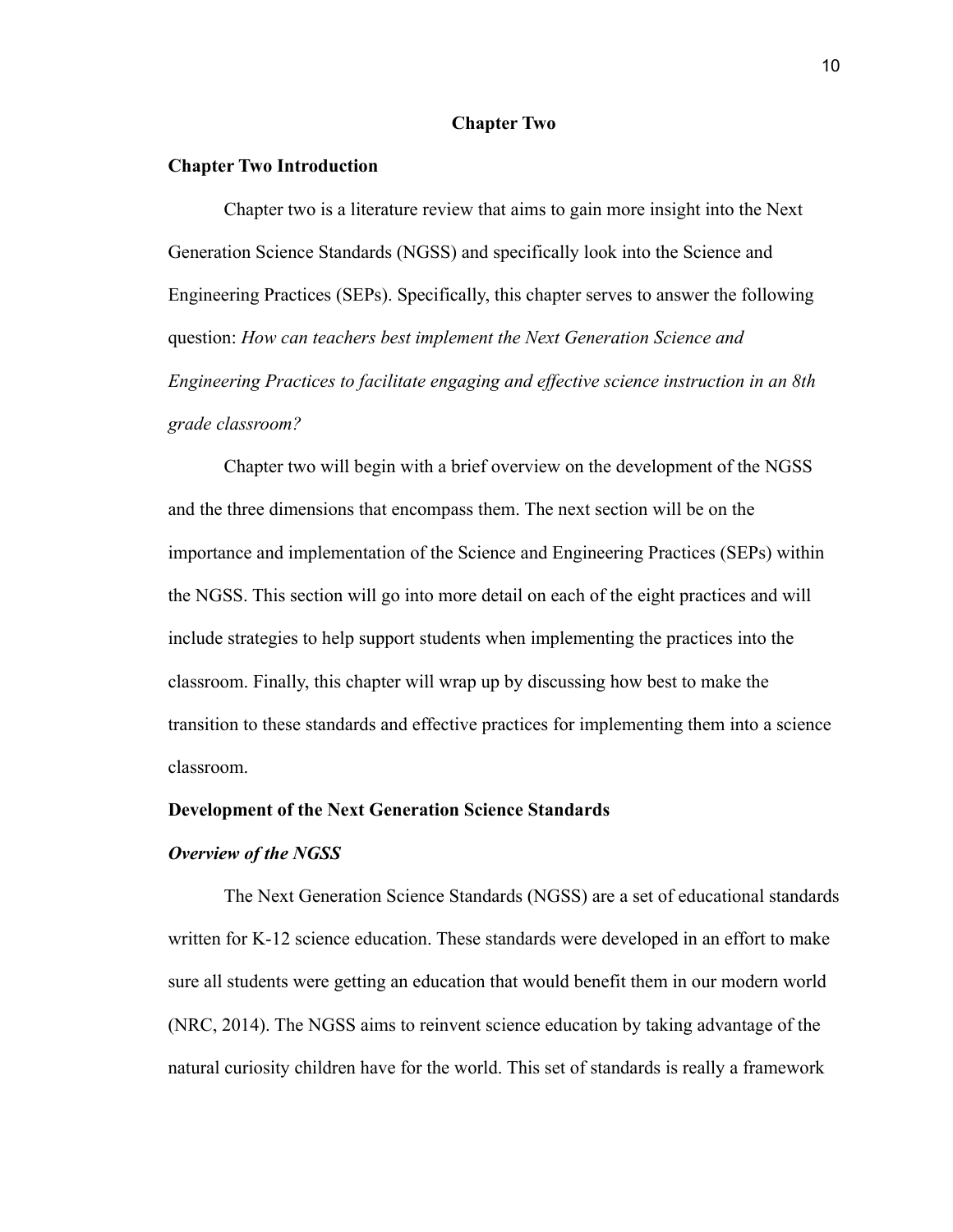designed to guide students in proposing authentic questions about the world and designing investigations around those questions. Through adoption of these standards students are actually doing science, like a scientist does (Colson & Colson, 2016). This shift in science education also creates a shift in the role of the teacher. In the NGSS the teacher acts more like a guide for students compared to the more traditional role of content expert (Krajcik, 2015).

In 2010 the first draft of the NGSS was released. The committee that came together on this project, referred to as the *framework committee*, included a variety of scientists with expertise in science content, along with science educators and policy makers with expertise in science education (Next Generation Science Standards, 2021). This committee was first tasked to come up with an agreement on what science knowledge all students needed to learn in K-12 education. In doing this, they found that it was equally important that students learn science skills and themes as it was important they learn science content. After making that realization, the framework committee came to the conclusion that the standards needed to be broken down into three intertwining strands that they call dimensions. The three dimensions include: the Science and Engineering Practices (SEPs), the crosscutting concepts (CCs), and the disciplinary core ideas (DCIs) (Schwarz et al., 2017). The goal of the three dimensions is to guide students in thinking and practicing science like scientists do (NRC, 2014). The three dimensional standards emphasize science content, as well as scientific practices and themes of science, which is something science standards have never done before. The framework committee has referred to the three dimensional learning as being, "intertwined knowledge and practice" (Schwarz et al., 2017, p. 65).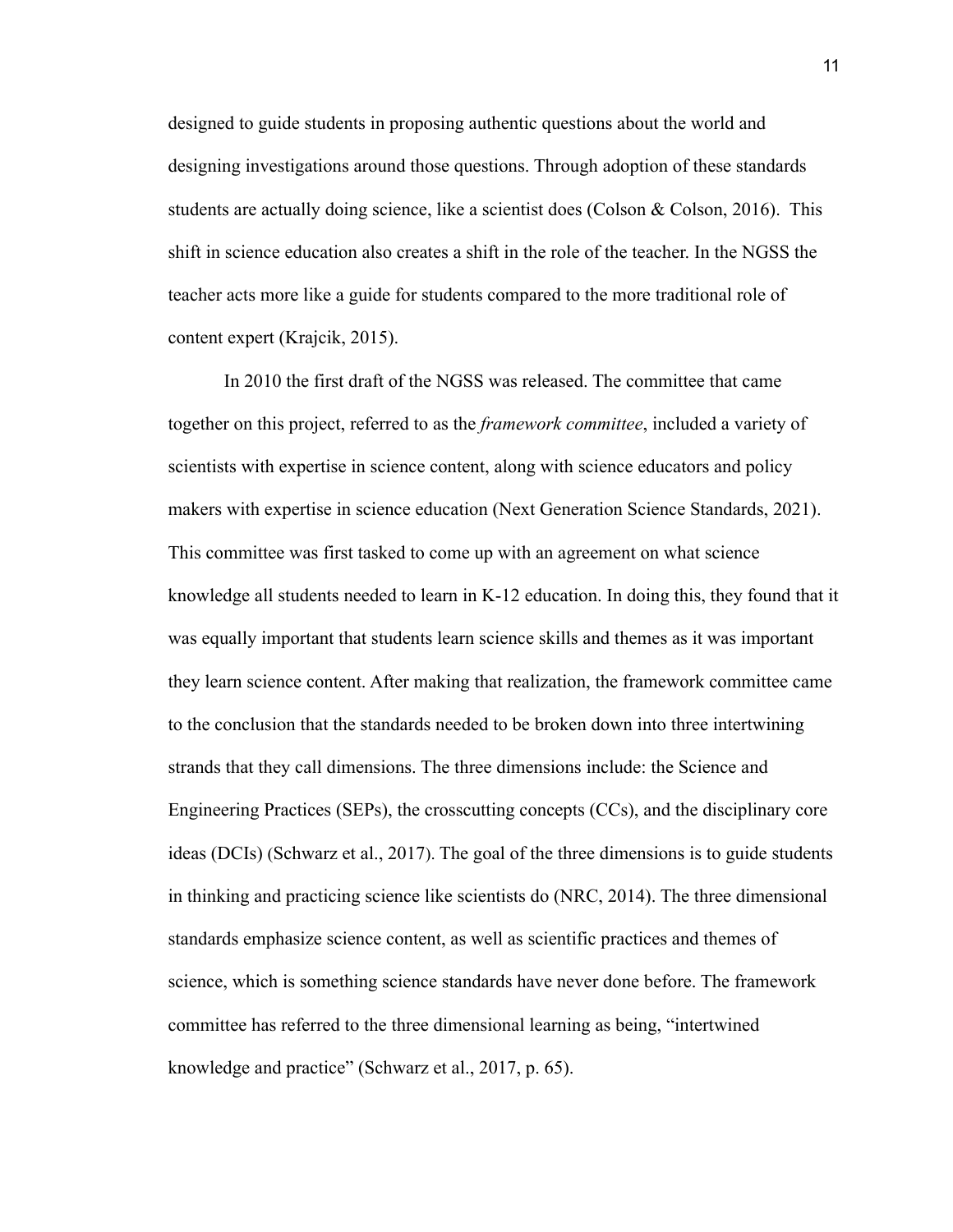#### *Disciplinary Core Ideas*

One of the three dimensions that encompass the NGSS are the disciplinary core ideas (DCIs). This is the area that most closely resembles traditional science standards, as they are a progression of science ideas and knowledge that all students should learn. The framework committee organized these standards by grade level bands and content. The three content areas include: earth and space science; life science; and physical science. The grade level bands are: K-2; 3-5; 6-8; and 9-12. For each content there are explicit science standards that increase in sophistication as you progress through the grade level bands (NRC, 2014).

The DCIs are meant to guide student learning by providing a general idea of what students should know. It is up to schools to determine how they want to break up these standards within the grade level bands. It is important to note that the DCIs should not be thought of as different from the SEPs and CCs (Schwarz et al., 2017). In the case of the 2019 Minnesota Science Standards, in middle school they chose to break up the content so that each grade (6-8) was focused on one specific disciplinary science. That is the one large difference between the 2019 MN standards and the NGSS. In the MN standards sixth grade covers Earth and Space Science, seventh grade covers life science, and eighth grade covers physical science (Next Generation Science Standards, 2013c).

#### *Science and Engineering Practices*

The second dimension in the NGSS is the Science and Engineering Practices. Commonly referred to as the SEP's, these practices are unlike most traditional science standards. They are a set of skills that scientists and engineers use to learn more about phenomena and engineers use to solve problems (NRC, 2012). The practices include the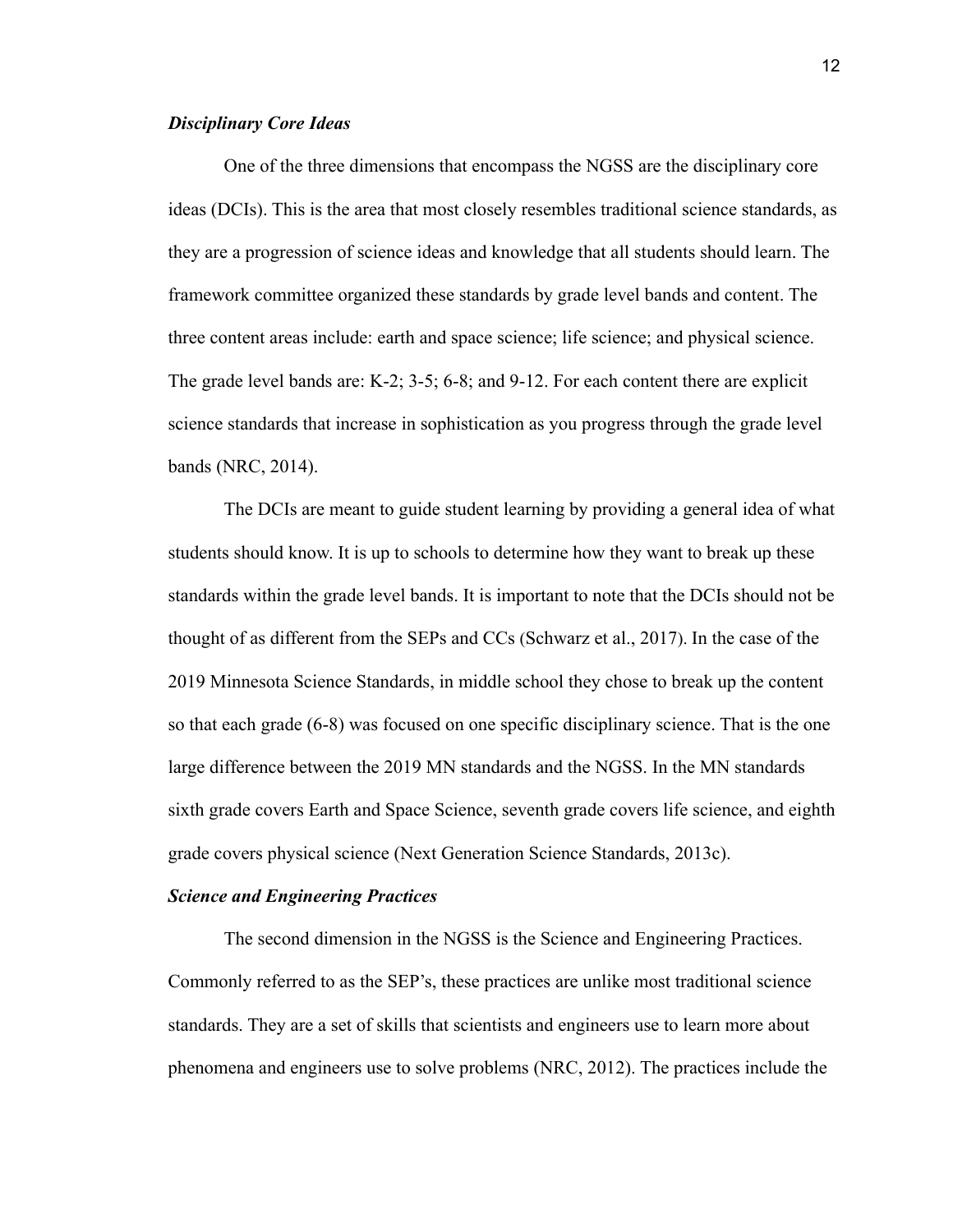following: *Asking Questions and Defining Problems; Developing and Using Models; Planning and Carrying Out Investigations; Analyzing and Interpreting Data; Using Mathematics and Computational Thinking; Constructing Explanations and Designing Solutions; Engaging in Argument from Evidence;* and O*btaining, Evaluating, and Communicating Information* (Next Generation Science Standards, 2021).

The framework committee determined there were two strong reasons to emphasize the SEPs in these standards. The first reason being the need to better define what "inquiry" looks like in a science classroom, and the second reason being the need to redefine the scientific method to better represent what happens in real world science (Schwarz et al., 2017).

In education the word inquiry gets used a lot, but it is somewhat ambiguous in meaning. In reality, the practice of inquiry involves a number of skills, and it is important that students experience and practice all of those skills. The framework committee found that elementary science classrooms tended to focus heavily on observing and investigating science phenomena, while secondary science education stressed more learning about established science theories and laws. A true practice of inquiry involves students at all grade levels to use skills related to both examples. The SEPs were developed to ensure that students at all grade levels are practicing and refining skills in all areas of inquiry (Schwarz et al., 2017).

The second reason the SEPs were formed was to better redefine the scientific method so that it reflects the work of scientists and engineers (Schwarz et al., 2017). Traditionally, the scientific method was taught as a rigid, uniform, step by step set of practices that a scientist uses to complete their work. Many students interpret this set of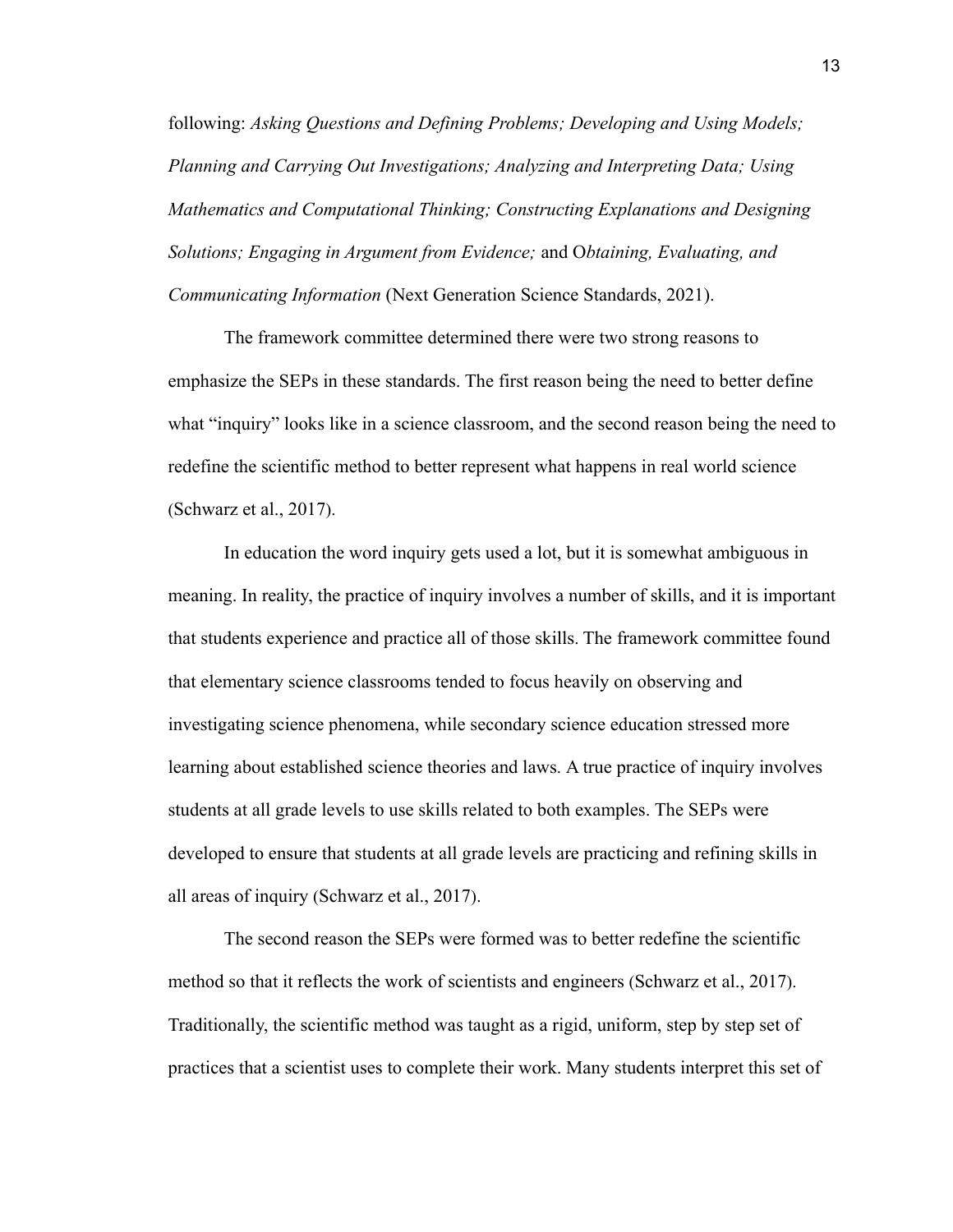steps as a one-way path that is never repeated or altered in any way. The reality is that scientists actually conduct their work using the practices of the scientific method, but not in the way of the rigid, step by step path. Scientists use a variety of the practices in differing ways and differing orders dependent on their investigation. They are also constantly revising and repeating their investigations, which is another component missing from the traditional model of the scientific method (COGEFS, 1945). For this reason the framework also found the SEPs to be a necessary part of the NGSS (Schwarz et al., 2017).

#### *Crosscutting Concepts*

The final of the three dimensions in the NGSS are the crosscutting concepts (CCs). There are seven CCs and they include: *patterns; cause and effect; mechanisms and conservations; scale, proportion and quantity; systems and systems models; energy and matter: flows, cycles, and conservation; structure and function; stability and change* (Next Generation Science Standards, 2013a). As Ravit Golan Duncan and Veronica L. Cavera (2015) describes it, "The CCs provide a set of lenses that can be used to explore and explain phenomena." (p. 19). They can also be thought of as common themes in science that provide a way to frame a scientific problem or phenomenon. The knowledge of common themes suggest to students that science phenomena can be learned about through different lenses, which each have their own value and perspective (Duncan  $\&$ Cavera, 2015). The framework committee developed the CCs for two main reasons: firstly, so that students can have a deeper understanding of the DCIs and secondly to guide students in developing a strong scientific view of the world (NRC, 2012).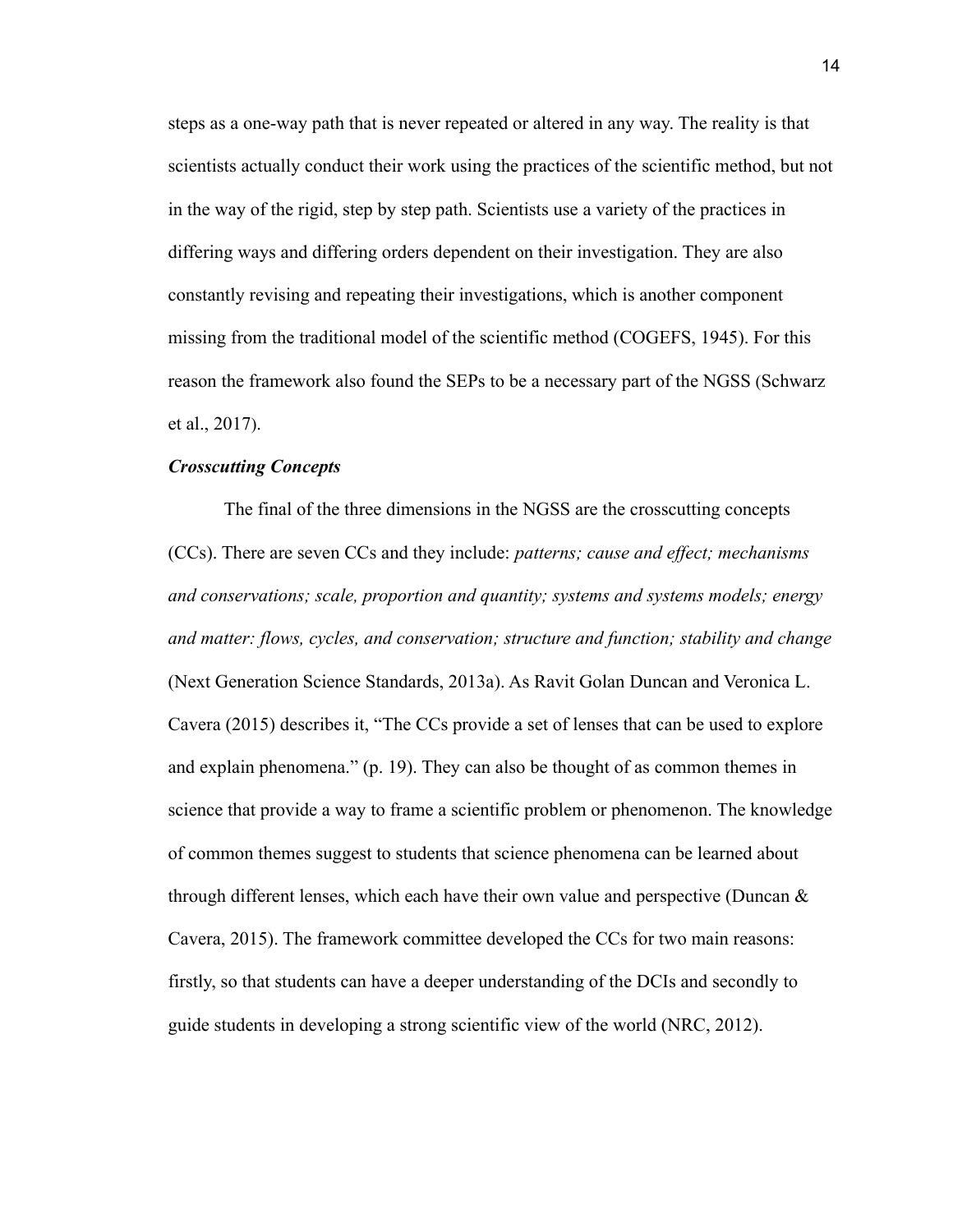Disciplinary core ideas are the science concepts that students study. When students are faced with an unknown concept or phenomenon that they are studying, they need mental tools to help them think about that concept or phenomenon in a scientific way. In the NGSS, the familiarity with CCs are tools that students can use to help them better understand the concepts they are studying (Next Generation Science Standards, 2013a).

#### *Summary*

The Next Generation Science Standards were officially completed in 2013 (Next Generation Science Standards, 2021). In 2019, the state of Minnesota adopted new science standards that closely resemble the NGSS. These standards follow the same three dimensional approach to science education. This includes three dimensions, or strands, that students should be learning in their K-12 science experience. The three dimensions include: the disciplinary core ideas, the science and engineering practices, and the crosscutting concepts.

The DCIs most closely resemble traditional science standards. These are a set of disciplinary specific standards that identify which scientific concepts students should know. The SEPs are a framework of practices that closely resemble the skills scientists and engineers use each day. This framework of skills should be used by students to learn more about the science phenomenon in question. It will help students investigate a science concept and learn more about it using the skills that scientists and engineers do. Finally, the CCs are themes of science that commonly occur throughout different disciplines. These themes should be brought up organically throughout students' K-12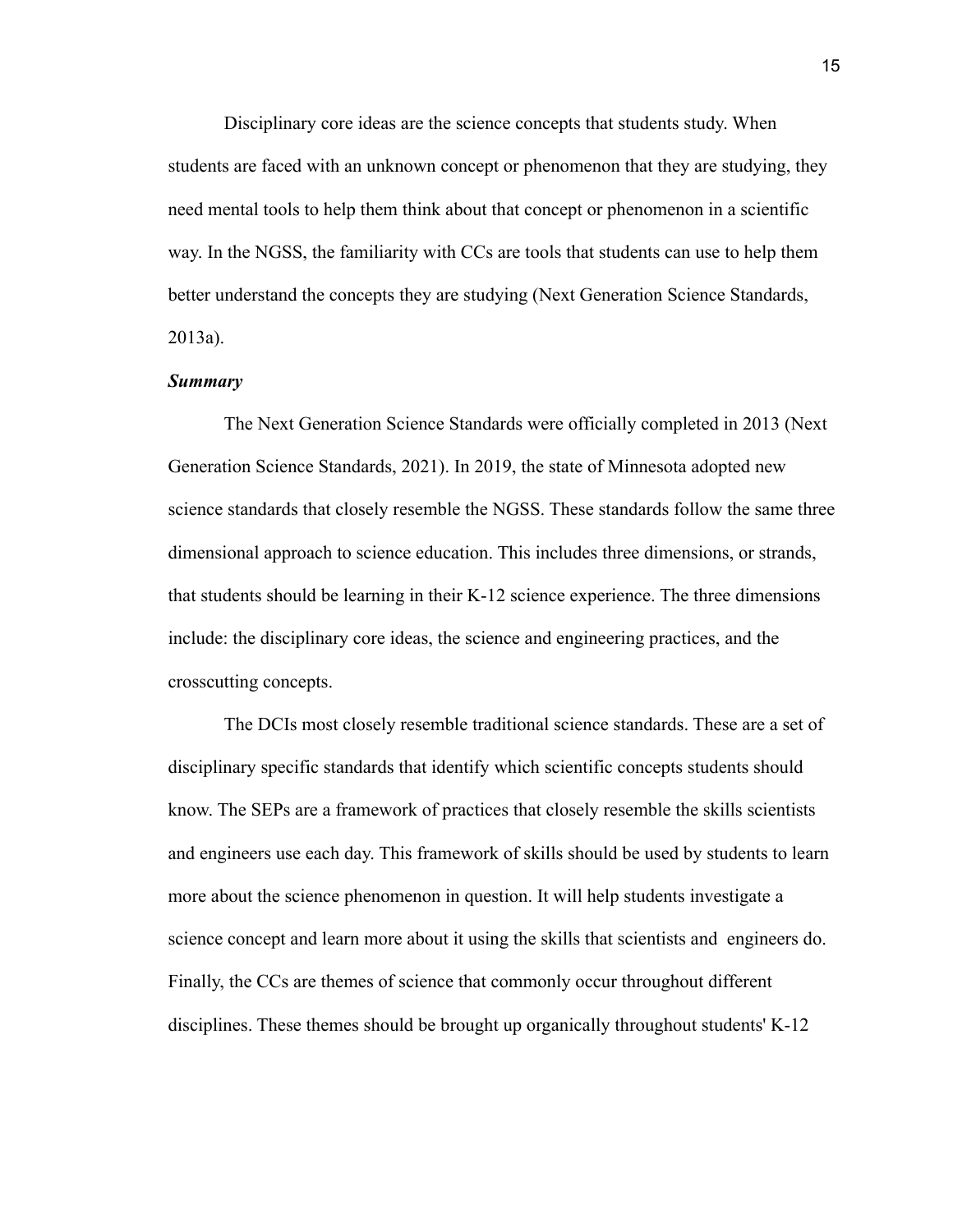science education as a means to better understand different scientific concepts and connections between the disciplines.

The three dimensions of the NGSS were designed to revolutionize science education. The goal of the NGSS is to get students engaged in sense-making about the natural world around them, using skills that are similar to the way scientists and engineers learn about the world around them.

#### **Science Phenomenon and the Next Generation Science Standards**

#### *Introduction*

This section focuses on the NGSS's science and engineering practices. It will begin with an explanation of "phenomenon learning," which is a core element of all dimensions in the NGSS. After this section, the review will go into the importance of each of the eight SEPs and the best strategies to use when implementing these practices into a science classroom.

#### *Phenomenon Based Learning*

The overarching goal of the NGSS is for students to figure out how and why something in the world happens in the way that it does. The "something" that students are aiming to explain is the unit phenomenon (Schwarz et al., 2017). A classroom aligned with the NGSS typically focuses the learning around one or many phenomena that relates to the science content area or the DCI students are working on. The very first step in a unit following this NGSS is to present students with a scientific phenomenon or engineering problem. Next, students are prompted to use the science and engineering practices to learn more about the phenomenon (Krajcik, 2015).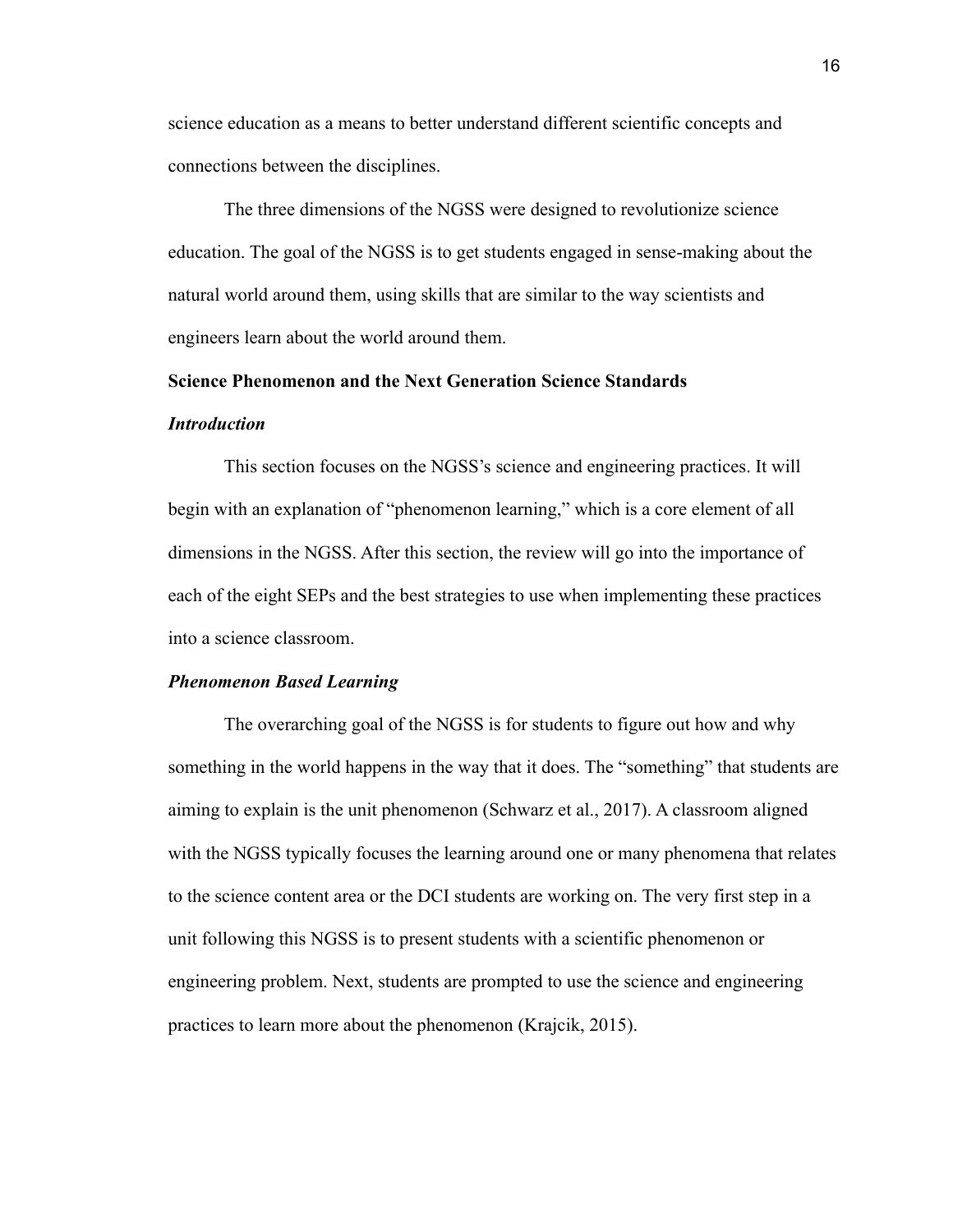The focus on phenomenon is central in this framework, as it aims to stimulate student curiosity and wonder, motivating students in their work on the science and engineering practices. One strategy with phenomenon based learning is to make students a part of the phenomenon choosing process. Have students take photos and videos of naturally occurring phenomena they might want to study, and then the teacher can select a phenomenon that heads in the direction of the DCI for that unit. This allows for more autonomy and authenticity in science education, as well as differentiating the learning so that all students are being challenged at their own level. Engagement with the phenomenon can be through physical interaction, video, photograph, online simulation, or anything that allows students to make observations (Deverel-Rico & Heredia, 2018).

#### **Implementation of the Science and Engineering Practices**

#### *Introduction*

This section will be a summarization of explanations and best practices for the implementation of the Next Generation Science and Engineering Practices (SEP). It is important to note that there are two different sets of practices: the science practices which represent the work of scientists and the engineering practices which represent the work of engineers. Only two of the eight practices have differing science and engineering practices.

As you will see, in the first SEP, *Asking Questions and Defining Problems,* the action of *Asking Questions* is a science practice and the action of *Defining Problems* is an engineering practice. In the sixth SEP, *Constructing Explanations and Designing Solutions*, the first action of *Constructing Explanations* is a science practice and *Designing Solutions* is an engineering practice (Next Generation Science Standards,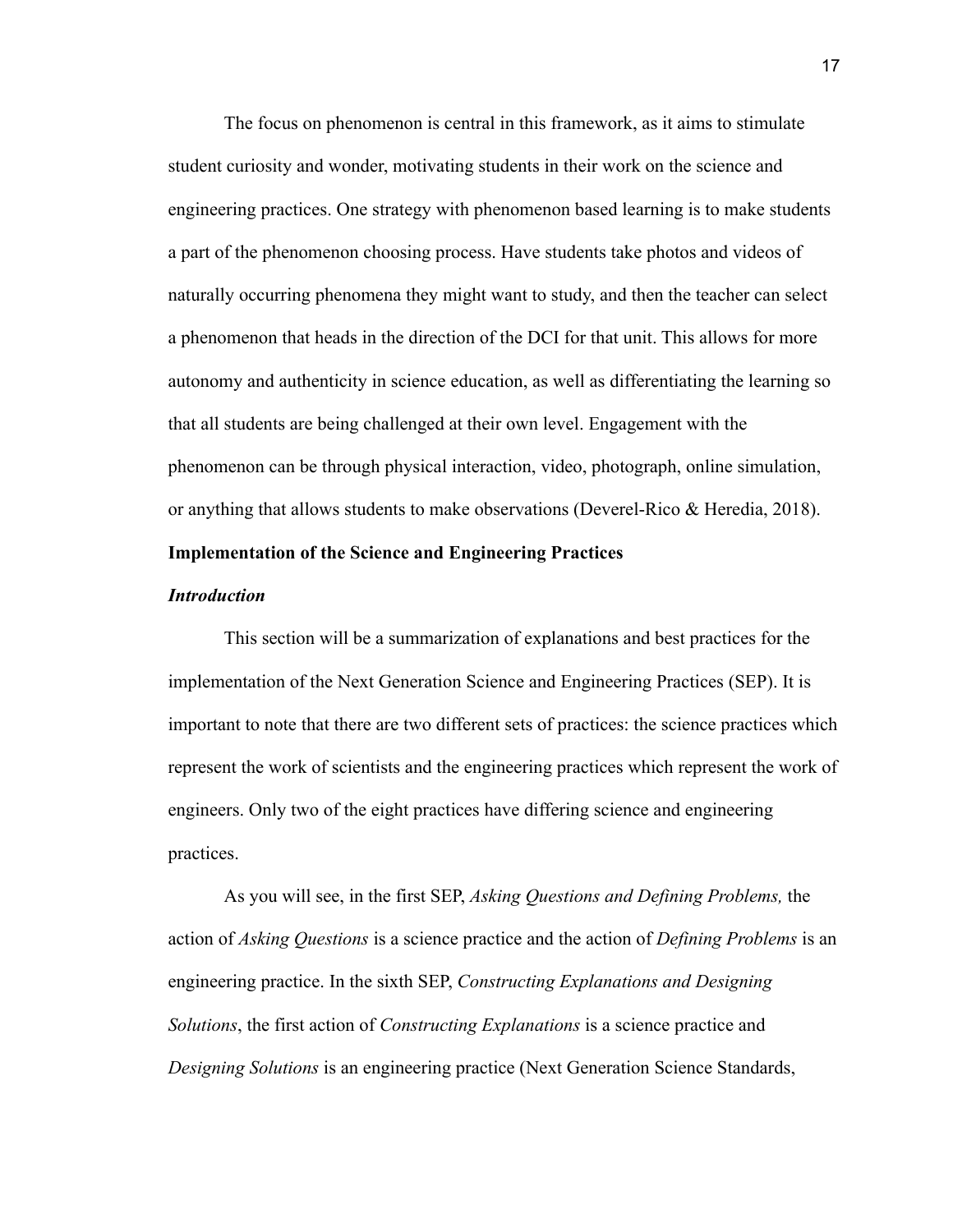2021). Please note that as you read through chapter two, SEP one and SEP six will be mostly focused on the science practices and not the engineering practices.

#### *Asking Questions and Defining Problems*

Questioning plays an important role in the NGSS. This is where students define exactly what needs to be explained about a phenomenon. In the science practices, the questioning process should begin with a phenomenon the students are observing. After making observations, students are then prompted to ask questions about the phenomenon. In engineering practices the first step is to define the problem, differing from *asking questions*. In both practices the teacher's role in this process is to help students refine and clarify their questions or problems so that they go beyond simple yes/no questions or naming/categorizing questions. These questions are the driving force that will guide students through the unit (Schwarz et al., 2017).

In their book, Christina V. Schwars, Cynthia Passmore and Brian J. Reiser include examples of asking questions in chapter 5. In one example students are studying the phenomenon of odor traveling. In the asking questions step students may begin to wonder what else is in the air instead of oxygen. This would be an example of a question that leads to empirical evidence, but not explanatory evidence for the phenomenon. In this scenario the teacher's role would be to help the students refine that question into something that can be explored through an investigation. An example of a refined question might be *how did the stuff in the air get there?* (Schwarz et al., 2017, p. 93).

There are different strategies to help facilitate this practice of asking questions. One recommendation is to produce what is called a Driving Question Board (DQB) (Schwarz et al., 2017, p. 93). This is an area in the classroom where students will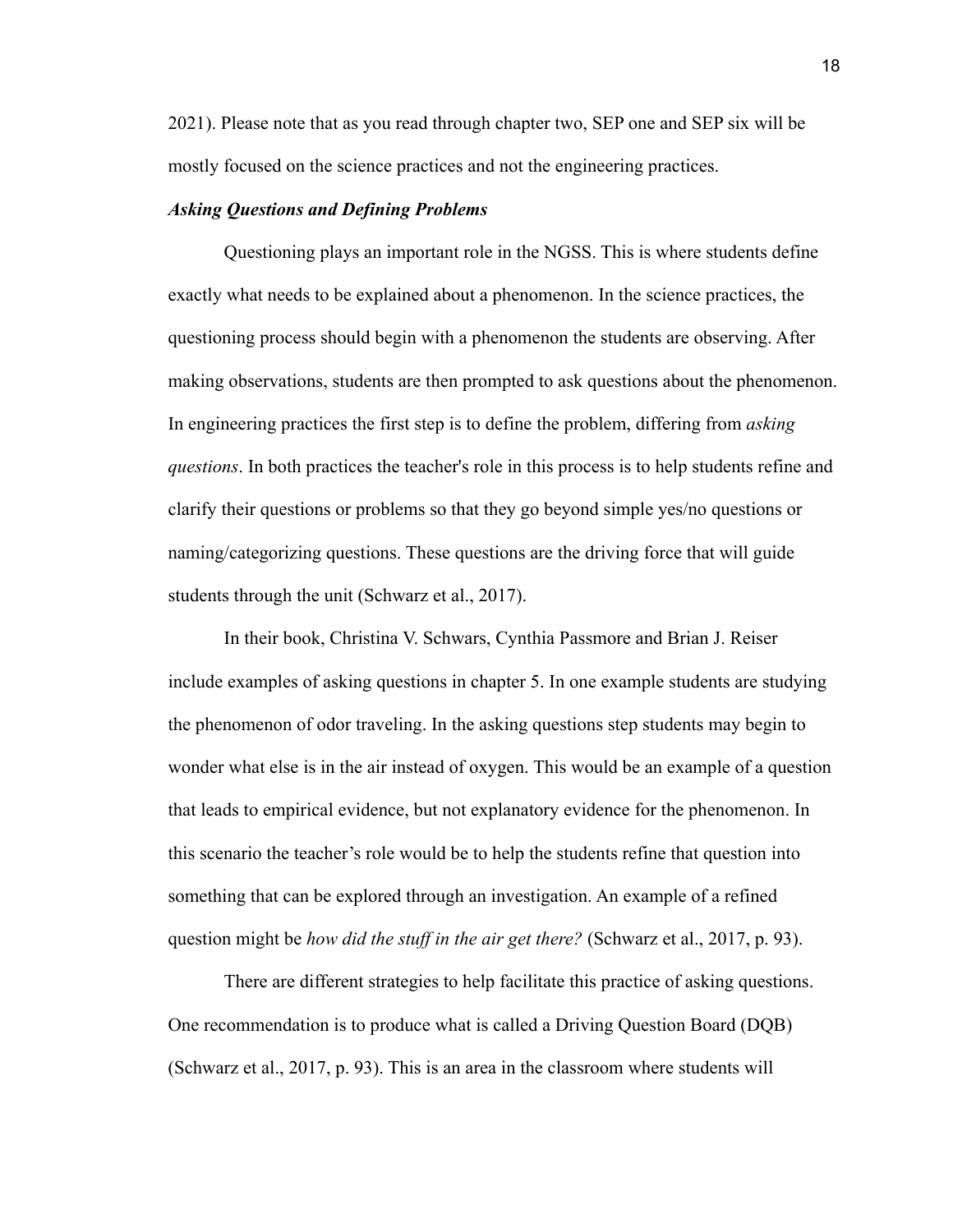collectively house all of their questions in a shared and public way. This is also a place for students to keep track of what questions have been answered and what they still need to know. Once this question board has been created, the teacher can select one or two questions at a time for students to really dive into and study. It is important that the teacher continues to circle back to each question on the DQB, as that is a way for students to feel their voice and questions are valued and important in the learning process (Schwarz et al., 2017).

The DQB also lends itself to helping students organize their questions. This could happen in small groups or in a large class setting, but it really is where students can organize their questions into categories or topics. Once the topics have been established the teacher, with or without the help of students is able to map out the unit, based on the questions (Schwarz et al., 2017).

Another strategy that professionals have deemed important for the SEP is scaffolding. Teachers should be modeling the skill of questioning to help students better understand this practice. This might look like a teacher stating some of their own questions about a phenomenon, it might be a teacher refining a student question to help move an investigation forward or revise a model, or it could be a teacher demonstrating how to ask testable questions (Schwarz et al., 2017).

Finally, it is important to circle back and revisit questions that have been asked. When coming back to the DQB teachers should be asking students whether or not they have come up with an answer to their question. This is a strategy to help students keep track of what they have learned and what else still needs to be covered.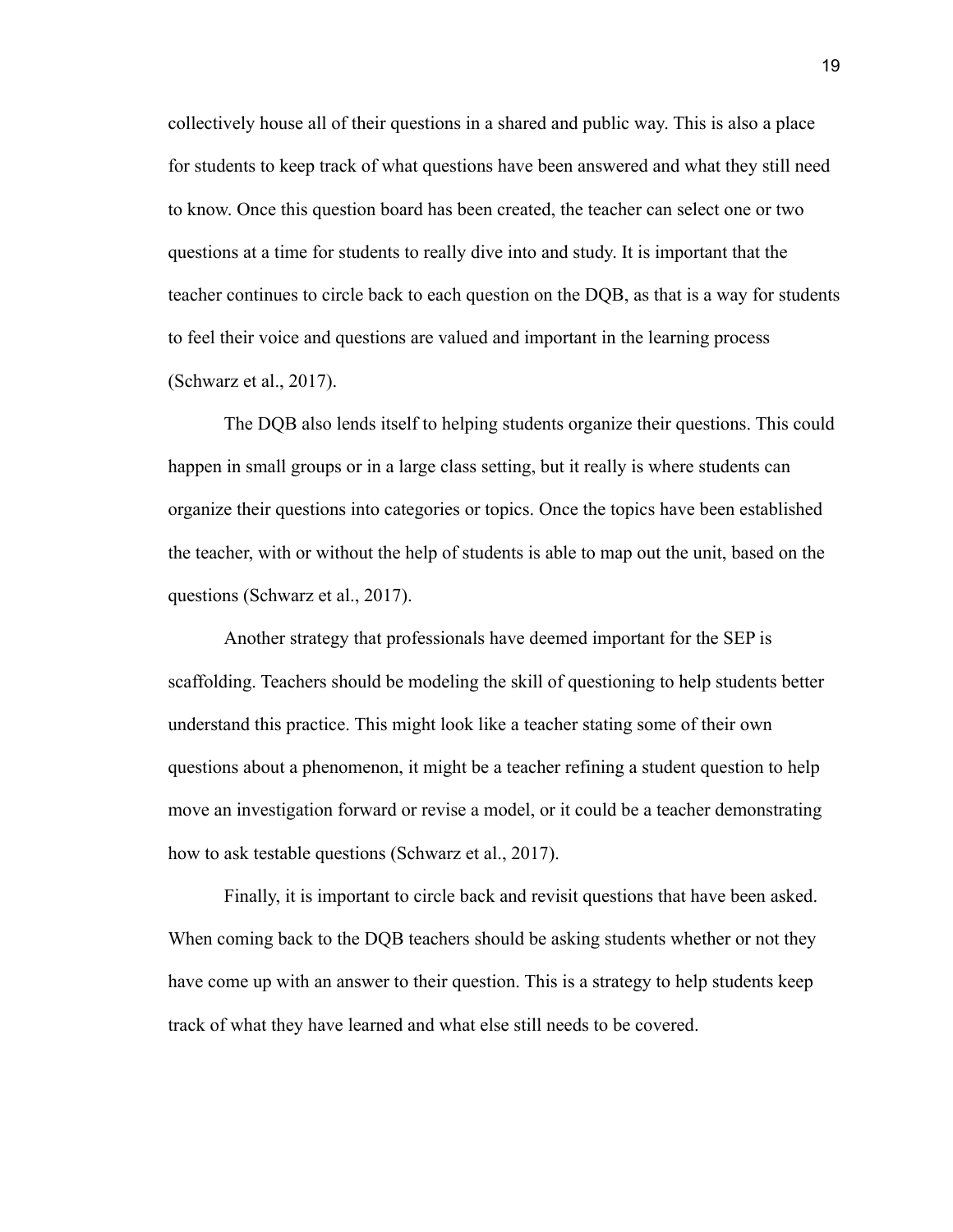Generating questions is the first step in the SEPs. This step is important because it helps to guide the learning and investigations of the unit to come. A DQB is a great way for teachers and students to organize and refine their questions.

#### *Developing and Using Models*

Regardless of if you are following the science practices or engineering practices, the next practice listed is *developing and using models.* A model in the NGSS is an example or representation of the phenomenon being studied (Next Generation Science Standards, 2021). Students should be designing and developing models on their own. In science, a model can be thought of in many ways. Sometimes it can be an illustration and sometimes it is more like a small-scale replication of the phenomenon. The practice of developing and using models is a key step in students making sense of the world (Oh & Oh, 2011).

While engaging in this practice students should be doing two things: thinking about their model, and then thinking with their model. When students are actively thinking about their model they are designing the model. They are choosing items or drawing pictures to best represent the phenomenon. They are building their models, evaluating their models, and revising their models. Once students are content with their model then they shift to thinking with their model. This means that students are actually using their models to learn about and come up with an explanation for their phenomenon (Schwarz et al., 2017).

When using this practice in a classroom it should come after students have asked questions about a phenomenon. Ideally those questions are recorded on some type of DQB. Some of those questions should be refined into questions that are testable with a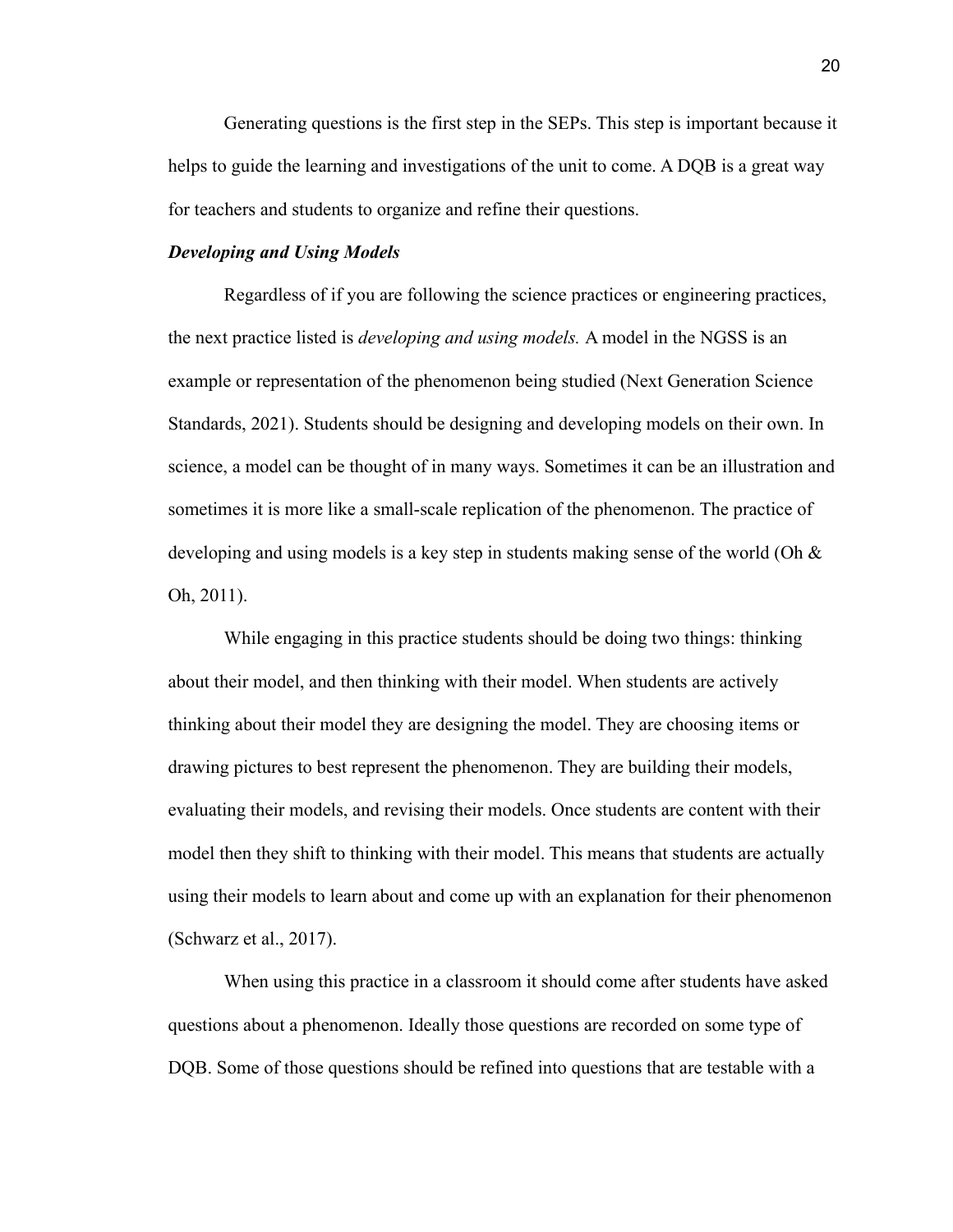model. Once a testable question has been established students are tasked with creating a model of the phenomenon that will test the question. Teachers should remember that the modeling process will take multiple days and it will involve multiple cycles of evaluations and revisions (Schwarz et al., 2017).

When students participate in this part of the practice it can lead to more sense-making of the phenomenon. It allows students to deeper understand the phenomenon and construct better explanations than using a pre-made model or memorizing facts. Developing and using models is an important step that will guide students through the rest of the SEPs (Schwarz et al., 2017).

#### *Planning and Carrying Out Investigations*

In this phase of the SEPs students are planning their own experiments in an effort to learn more about a phenomenon, or to test a theory or model. This step comes after students have developed questions about a phenomenon and either before, after, or during the modeling process. This practice is the same for both the science practices and the engineering practices (Next Generation Science Standards, 2013b).

Investigations in this practice are designed and driven based on the questions that students have come up with. This is different from traditional labs done in science classrooms. The one big thing to keep in mind while practicing this framework is that students are NOT following a cookie cutter lab. The idea in this practice is that students are designing their own investigations to make sense of a natural phenomenon. A cookbook lab, or a lab in which students are closely following a set of the directions, does not allow for students to really connect with the phenomenon and see how the investigation helps them figure out parts of the phenomenon. This philosophy of using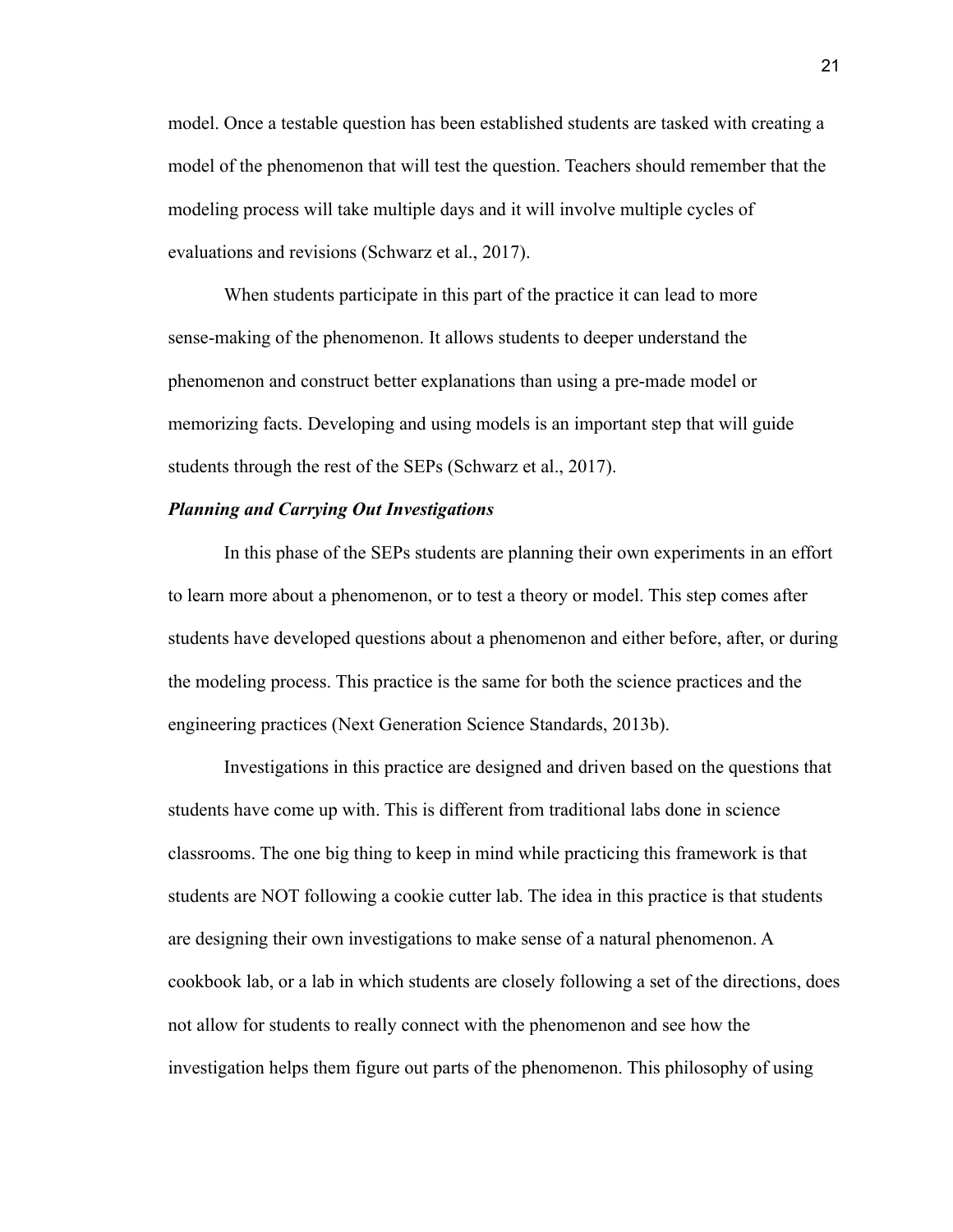practices to help students design their own investigations and conduct their own research was developed to best resemble how scientists actually do their work (Duschl & Bybee, 2014).

When approaching this practice the first step is making sure that students understand the purpose of their investigation. It should be clear what the goals of the data are for students. After that, students are tasked with designing their investigation with the goals in mind. Depending on the phenomenon, students may decide that a controlled experiment would be best. This is an experiment in which most of the variables are controlled and the investigator is carefully choosing what to manipulate. While controlled experiments do have their time and purpose, it is important to know that not all investigations have to be controlled experiments (Schwarz et al., 2017).

A second type of investigation involves the investigators making observations and looking for correlations within their observations. Both controlled investigations and observational investigations are used by scientists in various fields, and both types should be used in the science classroom (Schwarz et al., 2017).

Measurements, observations and data derived from these investigations are used by students to make sense of the phenomenon in question. It is important that students are recording their results in some type of graph or data table as they conduct their experiment. There are many different ways to record data and they are dependent on what type of investigation the student is conducting. From these data tables and the results of their experiments, students are learning more about the phenomenon in question and the benchmarks being targeted (NRC, 2012).

#### *Analyzing and Interpreting Data*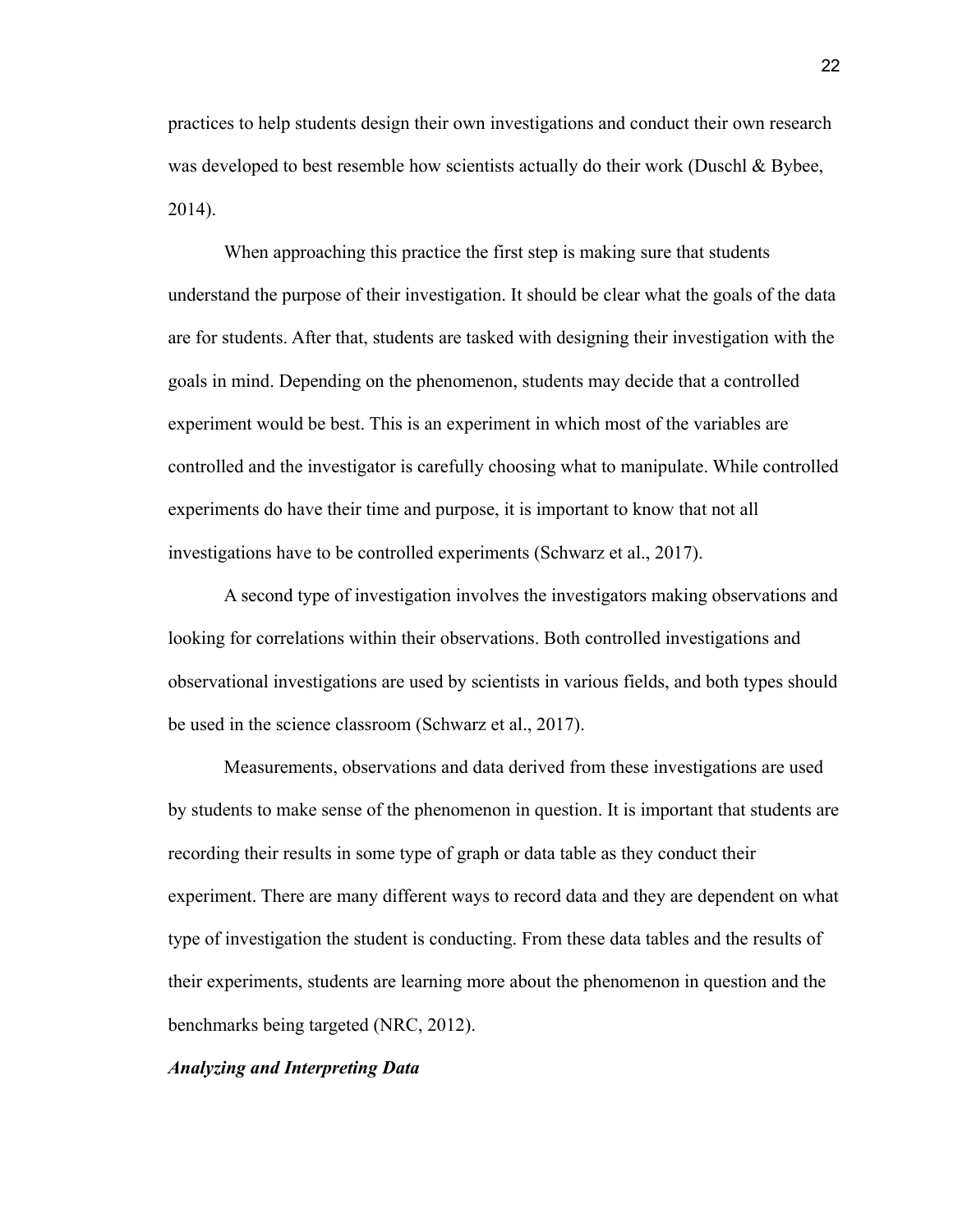Oftentimes, after completing research or an investigation students believe they have completed their work once they have the data in hand. At this point, students have not yet analyzed and interpreted their data, which is the heart of where sense-making occurs. To analyze and interpret data students need to be connecting their data to the question they are trying to answer or the purpose of their experiment. This is a practice done collaboratively by most scientists, so it is also a practice that should be done collaboratively amongst students (Schwarz et al., 2017).

The first part of this practice is to analyze the data. When students are analyzing the data they are looking for relationships between different parts and assigning meaning to the collected data. To do this, students are encouraged to use tools that help them make better sense of the data. Some examples of visual tools would be things like tables, graphs, venn diagrams, and many other visual displays. While these visuals are helpful in analyzing data, they are not the final product for this step. They are a tool to help students better interpret their data (Schwarz et al., 2017).

Once visuals have been created and relationships have been established, students will then interpret the data, which means they are explaining the meaning of the relationships. This scientific practice contributes to the way in which people think about science concepts and better understand how the world works. This step is complex and will require scaffolding by the teacher. Opportunities for students to interpret data should be revisited frequently as the year progresses to allow students ample opportunities to practice (Schwarz et al., 2017).

Finally, this step is where students begin to understand the connection between their interpretation of their data and how that begins to explain their phenomenon. It is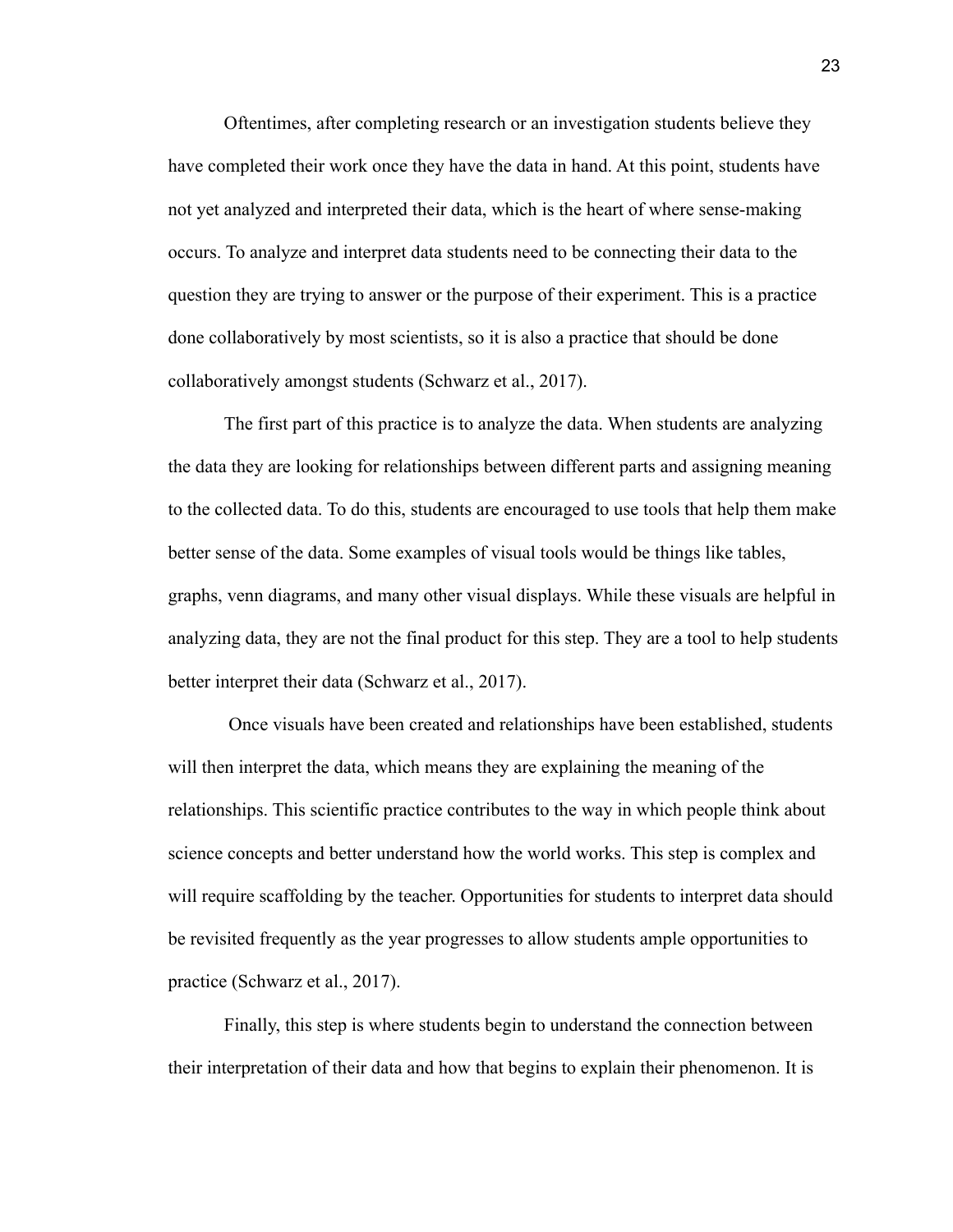important that students have the opportunity to make meaningful connections between the data they have collected and the phenomenon they are studying. As students begin to see the interconnectedness between their work and science concepts they may have a higher motivation and engagement towards science in general (Schwarz et al., 2017).

#### *Using Mathematics and Computational Thinking*

In science, using mathematical and computational thinking allows scientists and engineers to organize and analyze data in different ways. This practice involves students using mathematical formulas, graphs or computer simulations to better understand data. As they do so, they not only gain more knowledge on the phenomenon they are studying, but they also can begin to see how mathematical representations are in essence connected to the world around them (Next Generation Science Standards, 2013b).

This practice fits nicely with several other SEPs. Specifically, the act of using mathematical thinking could be helpful in creating models as well as in analyzing and interpreting data. Because many of these SEPs compliment each other, it is important to note that they do not need to occur in any specific order, and not all practices need to be used while studying one specific phenomenon (Schwarz et al., 2017).

While talking about this practice it is important to clarify the difference between mathematics and computational thinking. When using mathematical thinking, students are looking for patterns or trends in data, and they aim to explain those using numbers. Once students have identified a pattern or they have gathered quantitative data, students then are tasked with describing that data or relationship using mathematical symbols and equations (Sneider et al., 2014).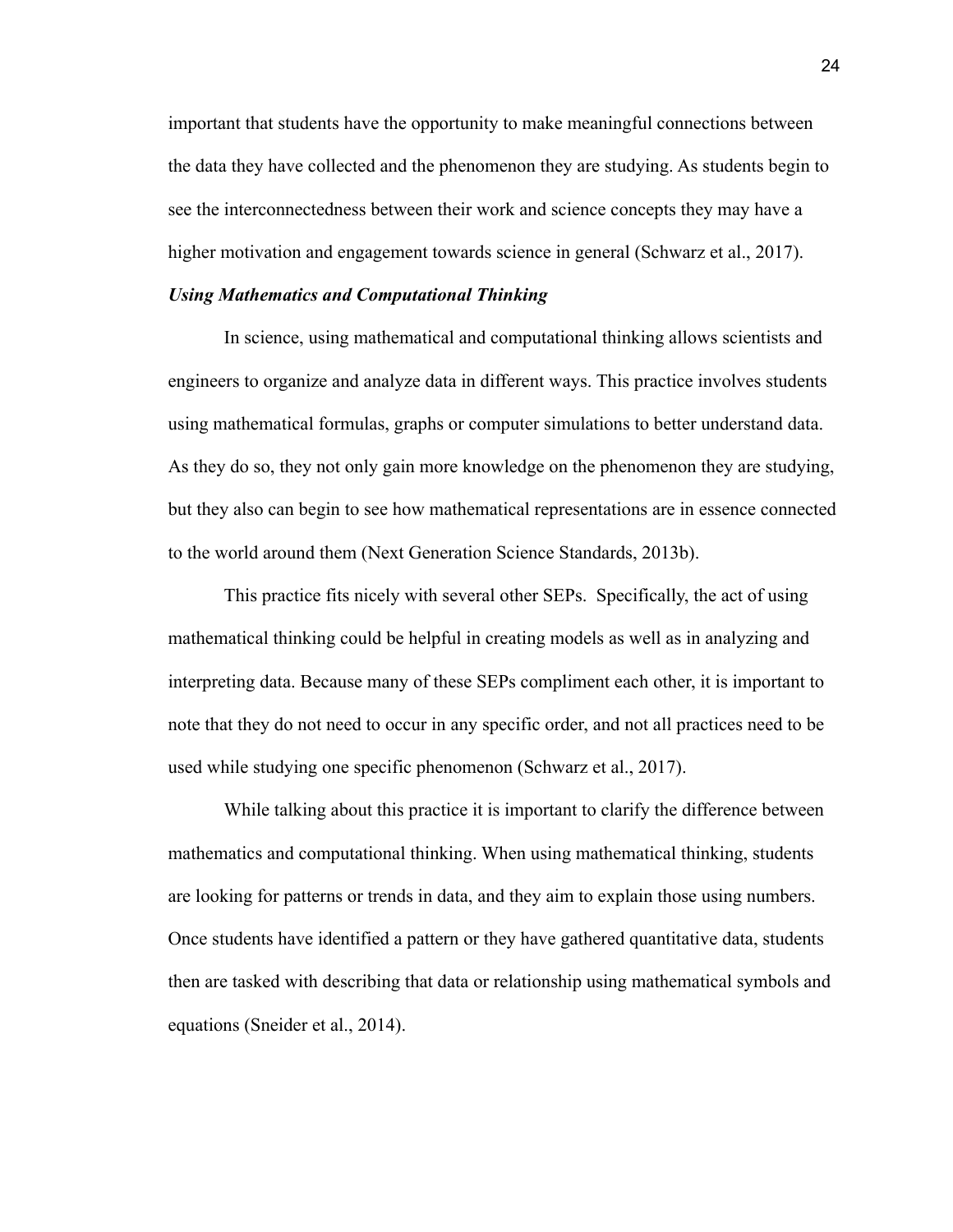The mathematical portion of this practice is focused mostly on number data, while the computational thinking portion focuses on processes. Using computational thinking involves using computer models and other simulations to explore, test and learn more about a phenomenon (Sneider et al., 2014). Oftentimes, this part of the practice is used when the topic being studied is too large, too complex or too random to explain using mathematics (Schwarz et al., 2017).

Students use this practice to better understand, better make predictions and better describe a phenomenon. Specifically, at the middle school level, students should start using digital modeling tools and also simple basic mathematical ideas to collect and interpret data. In this step students should be making connections between the science they are learning and mathematical thinking or computational thinking. They should also be able to use the information they gain in this practice as evidence to support their learnings (Schwarz et al., 2017).

When beginning to do this practice with students there are some things that are important to do. The first is to try and motivate students to think past the "what" that is happening during an experiment and to instead think about "how often" or "how intense" something happens. Secondly, the teacher should intentionally create a classroom community that requires students to use mathematics and computational thinking. Having high expectations with the students from the start will be very important in achieving success in this practice (Schwarz et al., 2017).

#### *Constructing Explanations and Designing Solutions*

The practice of constructing explanations (for science) involves coming up with a written or verbal explanation that describes how or why a phenomenon is occurring.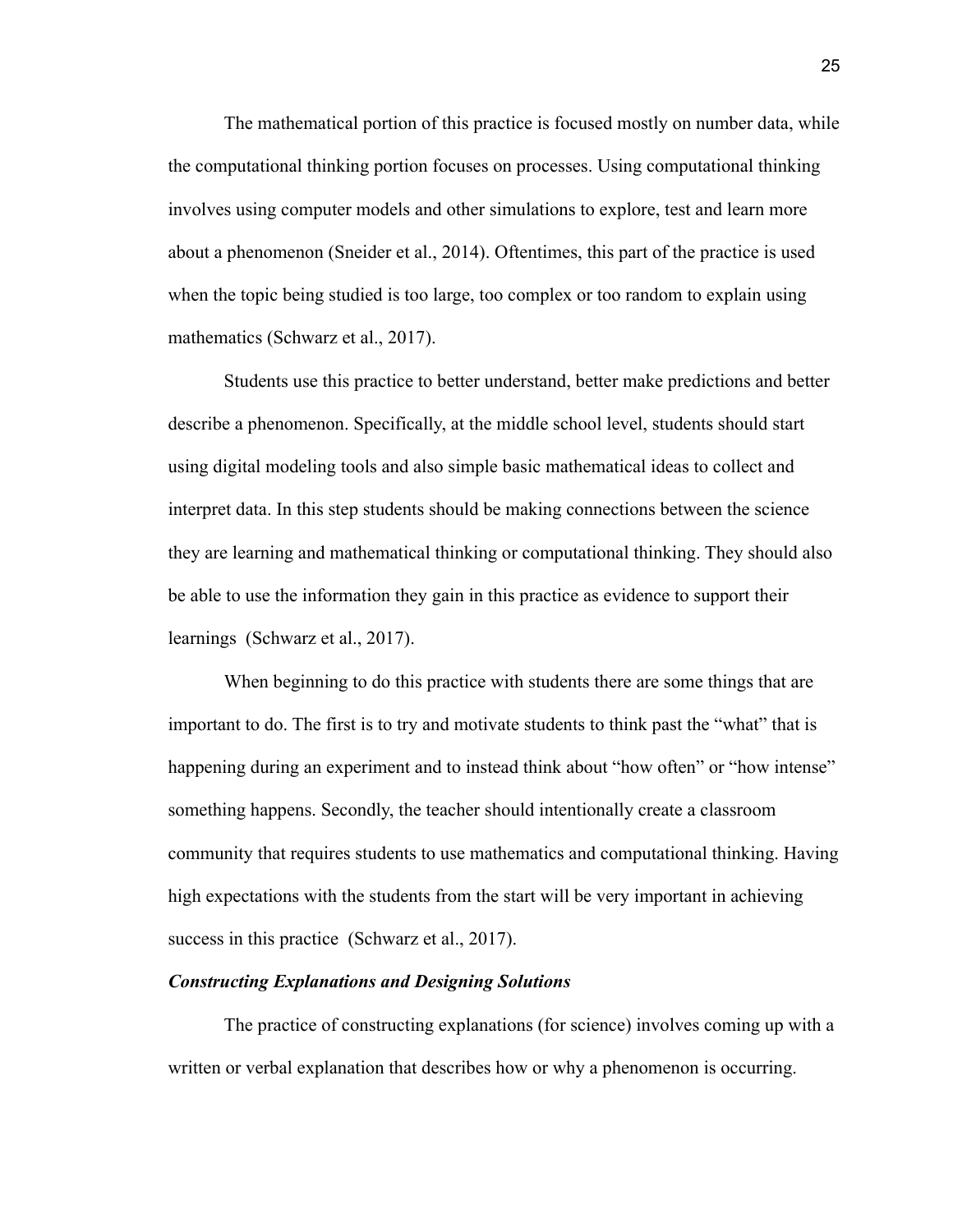When students are writing explanations they are expected to use their own findings and evidence, as well as using information they learn from the teacher and other classmates. Basically, students have to answer a question about the phenomenon and also provide evidence as to why it is happening. In engineering, this practice looks a little different. The engineering practice is designing solutions and is all about designing a solution to the problem (NRC, 2012). The rest of this section will focus on the constructing explanations practice.

When implementing this practice into a classroom there are several strategies that might make things go more smoothly. The first strategy is about writing good questions that force students to explain the how and why of the phenomenon. There are two guidelines to follow when writing the questions. One, it is essential that the questions students are being asked to explain are appropriate. The teacher should be thoughtful in constructing the question students are explaining. The wording of the question should be specific enough that students are sure of what they are answering. If it is too vague, students will struggle understanding what they are answering. Secondly, the question should be written in a way that requires students to provide evidence to answer it. If the question can be answered by simply defining something, it is not a good question. If the question is asking students to identify differences between two things, it is not a good question. Students should be truly answering the why and how of the phenomenon (Schwarz et al., 2017).

Another good strategy that will help students with this practice is to develop a classroom culture that focuses on constructing explanations. This means that this practice doesn't just occur at one moment of time in the classroom. Students should be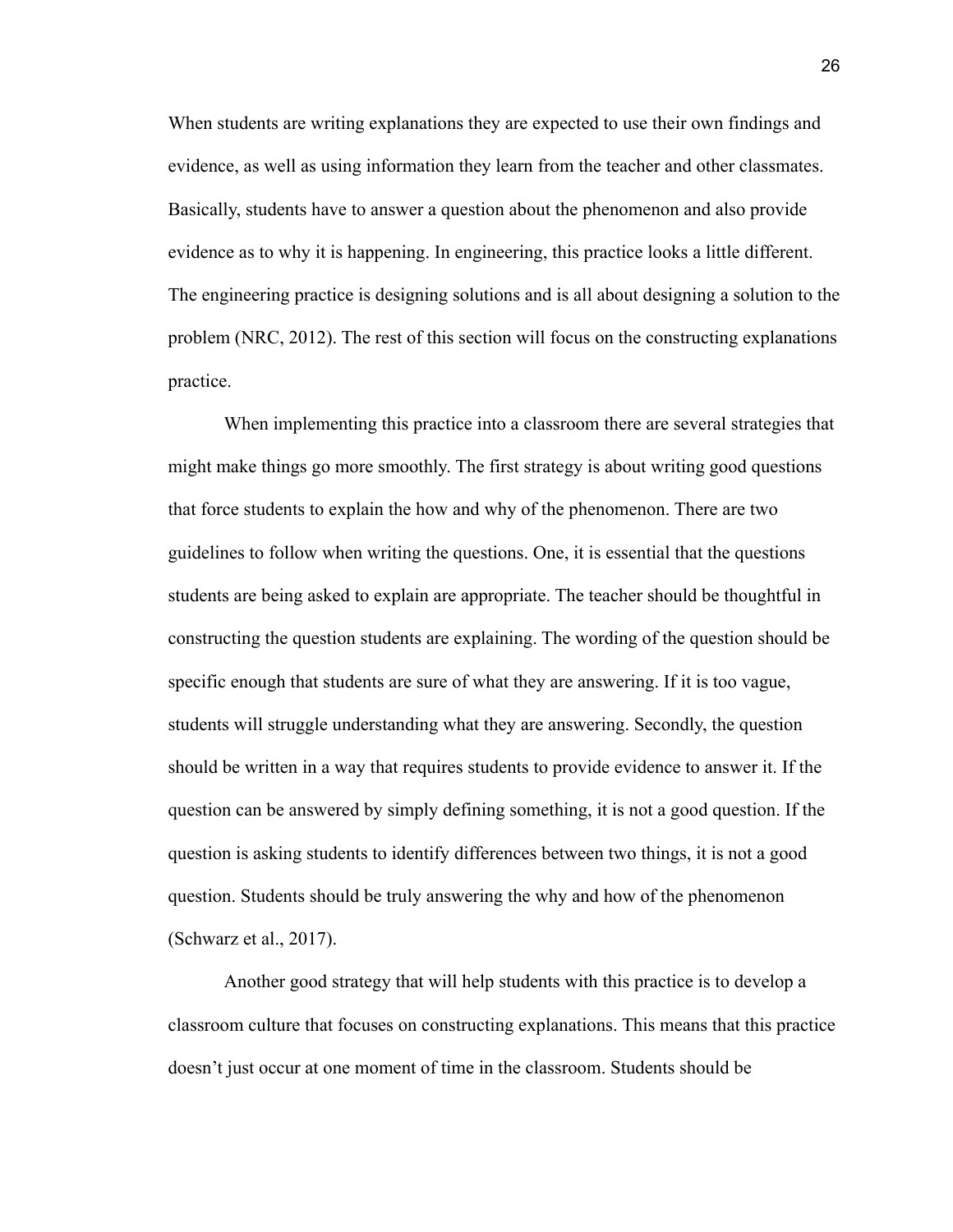encouraged to think and talk about evidence whenever they are making sense of a phenomenon. Sentence starters are a good way to support students with this. Two example sentence starters might be: *How does this help us answer our overarching question?* or; *What other evidence should we consider as we construct our explanation?* (Schwarz et al., 2017, pp. 225).

Scaffolding student's writing is a final strategy that can help students through this practice. Depending on the age, the writing portion of constructing explanations can be very difficult. Scaffolds for this might be sentence starters, prompts, visuals or questions. Basically, they should hint at what students need to make a part of their explanation (Schwarz et al., 2017).

#### *Engaging in Argument from Evidence*

The practice of engaging in argument from evidence is meant to resemble the importance of scientists and engineers coming together to share and dispute their findings. Historically, many science classrooms present science concepts as a set of facts, developed long ago, and this leads to students simply memorizing those facts. In the NGSS, the practice of engaging in argument from evidence allows students to participate in conversations that revise and edit old ideas and result in new ideas. This can change the way students think about science. Instead of believing that science knowledge is definite and unchangeable, they see it as being revisable and evolving, and that better mirrors the work of scientists and engineers (Schwarz et al., 2017).

In this practice students are defending, evaluating, critiquing and revising their own ideas that they have constructed about a concept. This step should occur when students have multiple ideas or are lacking enough evidence to clearly understand a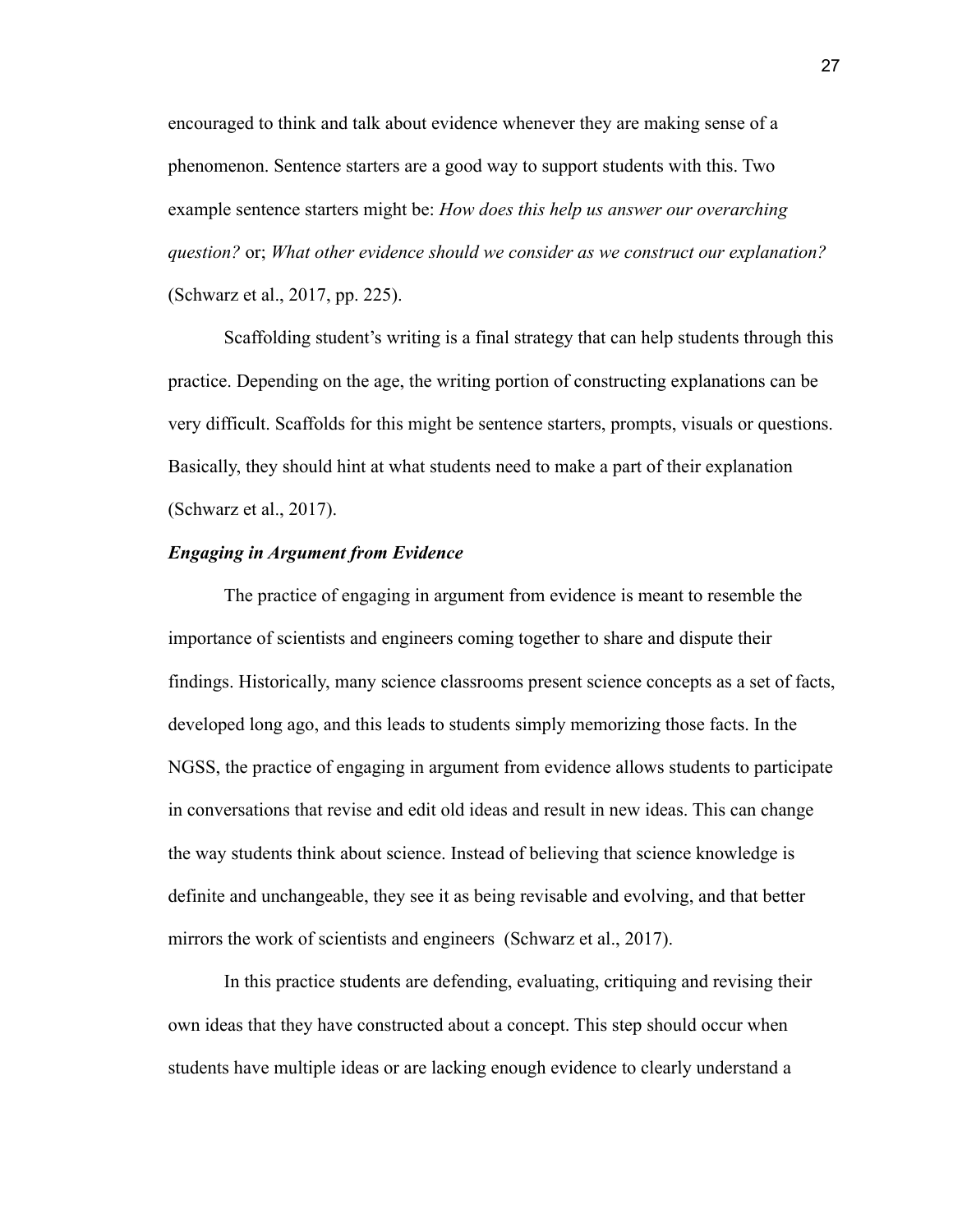concept they are learning. To begin this practice students must first have an argument, or a claim, that they are ready to share. It is important that students see their claims as revisable and worth questioning. Students should be ready to support their claim with evidence from their own investigations and research. Once students have shared their claim they then begin to evaluate each other's claims. At its core, this part of the practice simply means students are sharing whether or not they agree with the claim, and why or why not. Sometimes this moves into counterarguments, in which an alternative to the claim is being discussed (NRC, 2012).

Afterwards students may move into the reconciliation process. This is where students come to a conclusion about a single claim that they all believe. In this process it is important that students consider all of the evidence, and everything they know about the scientific concept in question. It is also worth a mention that sometimes no reconciliation will be met. It is possible that there are multiple correct answers, especially in the case of engineering. Whether or not students end up with the same claim, it is important that they take steps towards reconciliation, as this is how students begin to construct knowledge on the topic (Schwarz et al., 2017).

When beginning to implement this in the classroom teachers should realize that this practice begins with a fundamental shift on how teachers and students view science knowledge. This requires the viewpoint of science knowledge as being revisable, something that is worth collaborating on, and something that can explain a phenomenon. Establishing this shift amongst students is an important part in implementing this practice. Students might not be used to or comfortable with evaluating others' claims as well as the uncertainty of evolving ideas, so the classroom culture needs to be a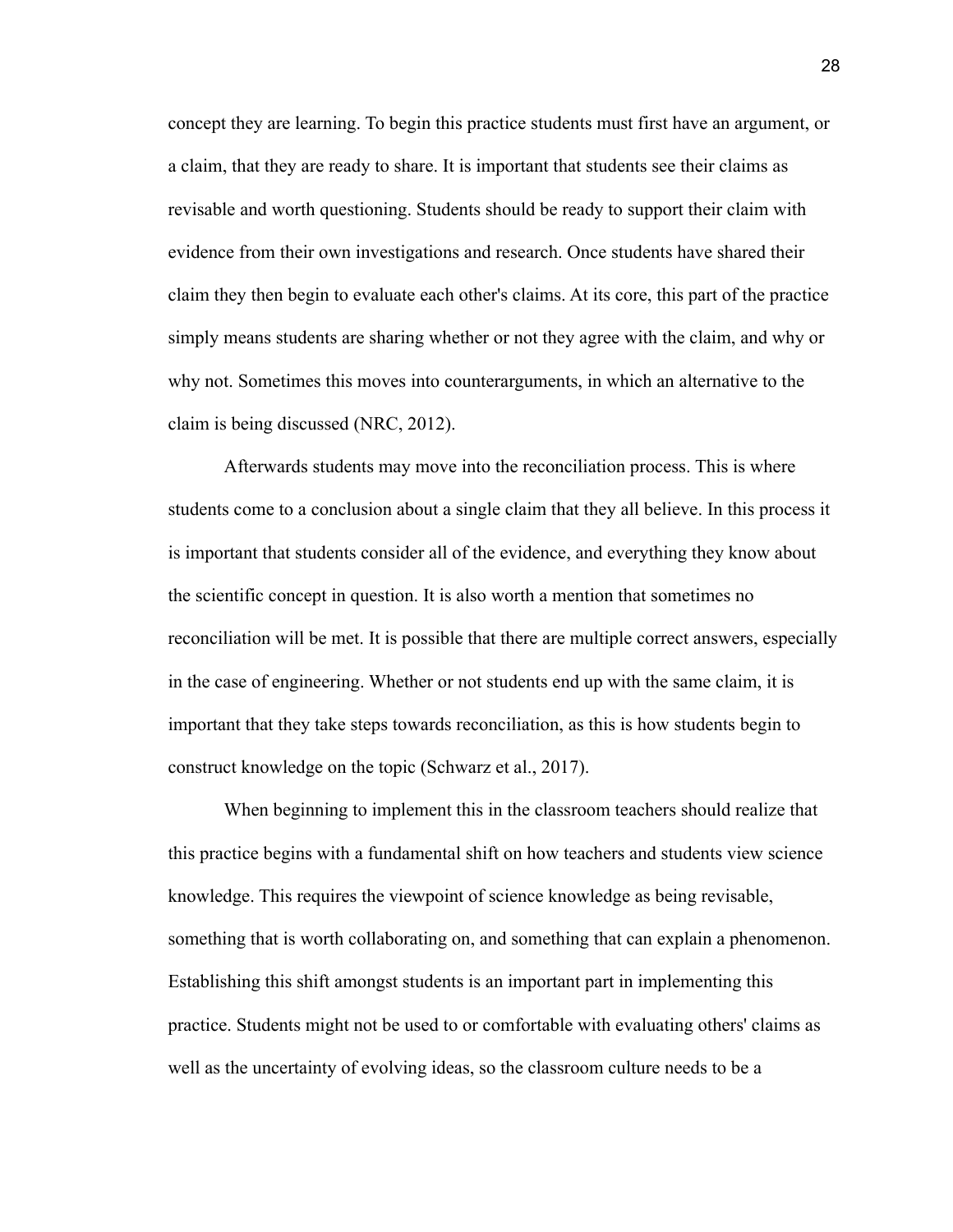welcoming environment for this kind of conversation. One way to do this is to allow students to have these conversations in small groups where they may be more confident. After working in small groups then come back together as a large group to share out. Another way to promote this culture is to encourage students to question teacher ideas. Modeling this at the teacher level can be very powerful for students, as it shows how scientists of all levels depend on this practice (Schwarz et al., 2017).

#### *Obtaining, Evaluating, and Communicating Information*

This practice is the final of the NGSS's SEPs. It aims to reflect the work that scientists and engineers spend over half of their time doing: obtaining, evaluating, and communicating information. This process first involves students obtaining information through various sources. It is important that students are gathering information from multiple types of sources as well as different outlets of sources. After that, they need to evaluate those sources. They are looking for information that is scientifically credible and relevant to their topic of study. Once they have gathered enough credible and relevant information they are then communicating that information in various forms. They could present their information in a diagram, graph, model, chart, equation, etc (Schwarz et al., 2017).

As noted above, there are many skills involved in this practice. The first part, obtaining information, involves students having a knowledge of how to research. The second part, analyzing information, means that students will need to be able to read and interpret scientific information. In this step they will need to have background knowledge of different scientific disciplines and symbols. In the third part, communicating information, students will have to produce scientific related texts or artifacts that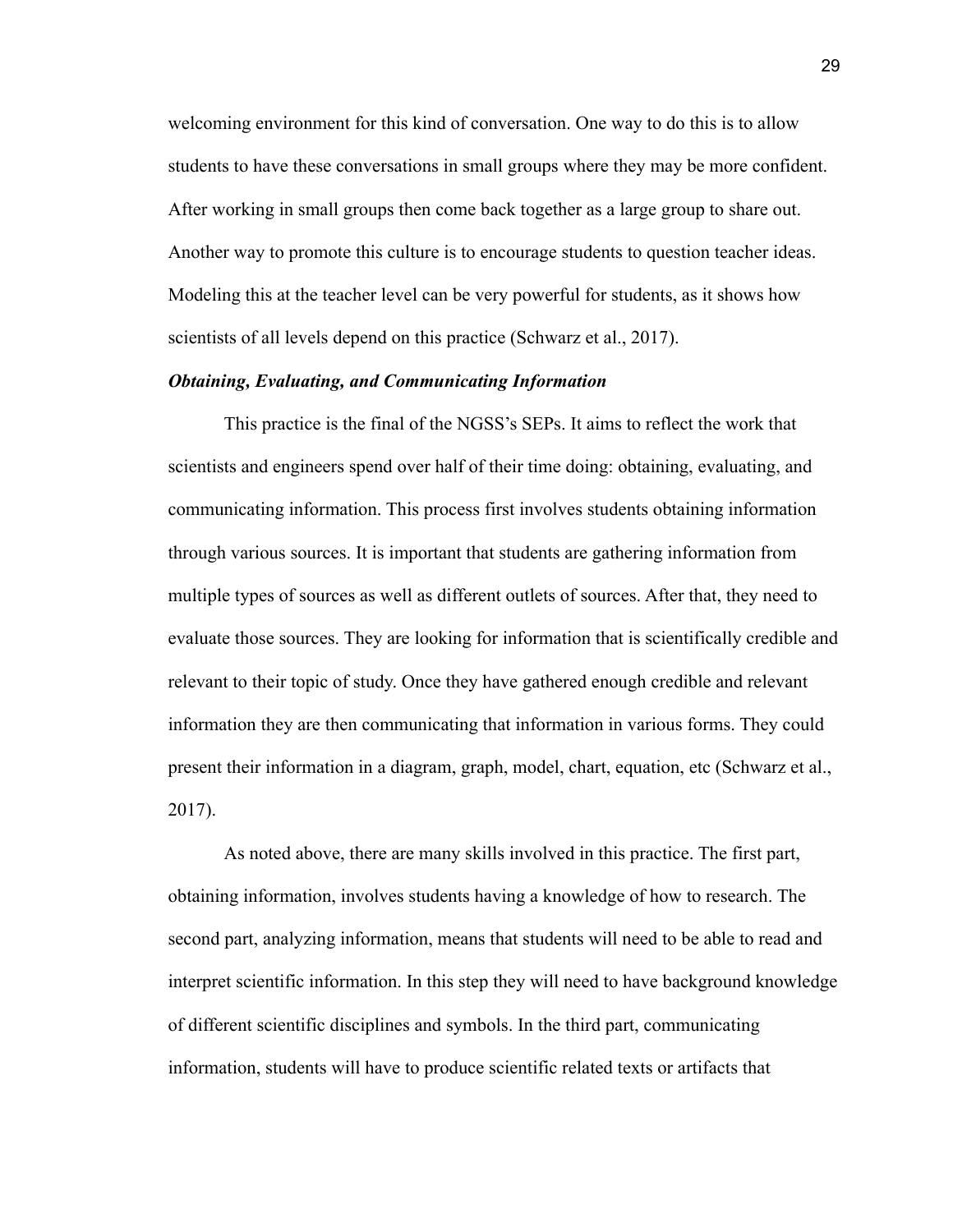persuade their audience. That being said, the best way that students can improve these skills is to continually have opportunities to practice these skills in their k-12 science education (Schwarz et al., 2017).

There is an evolution to each of the skills in this practice that should progress through students' formative years. As far as obtaining information goes, this can begin at a young age by having students viewing age appropriate, trustworthy scientific resources that have been provided to them. As they grow older they can begin to learn how to find those sources themselves. As they grow even older, they may begin to conduct interviews and search for other types of media sources like videos and photographs (Schwarz et al., 2017).

Students may begin to interpret scientific information and engineering related information at a young age by first comparing and contrasting types of sources and then discussing features of each. In this step, it can be very helpful for teachers to model how they do this in their own lives. As students grow older it is important that they continue to have practice with evaluating sources, and eventually they will work towards evaluating the relationship between the source and their topic of study (Schwarz et al., 2017).

Finally, students can begin communicating information with more structured activities at first. They can also practice giving presentations at different points in the investigative process and to different audiences. From there they are able to reflect on the situation based on audience or purpose. As students grow they can begin to try different forms of communication, such as speeches or drawings. They will work their way into more scholarly sources as they grow older and continue to practice these skills. In this step, reflection on each part is very important (Schwarz et al., 2017).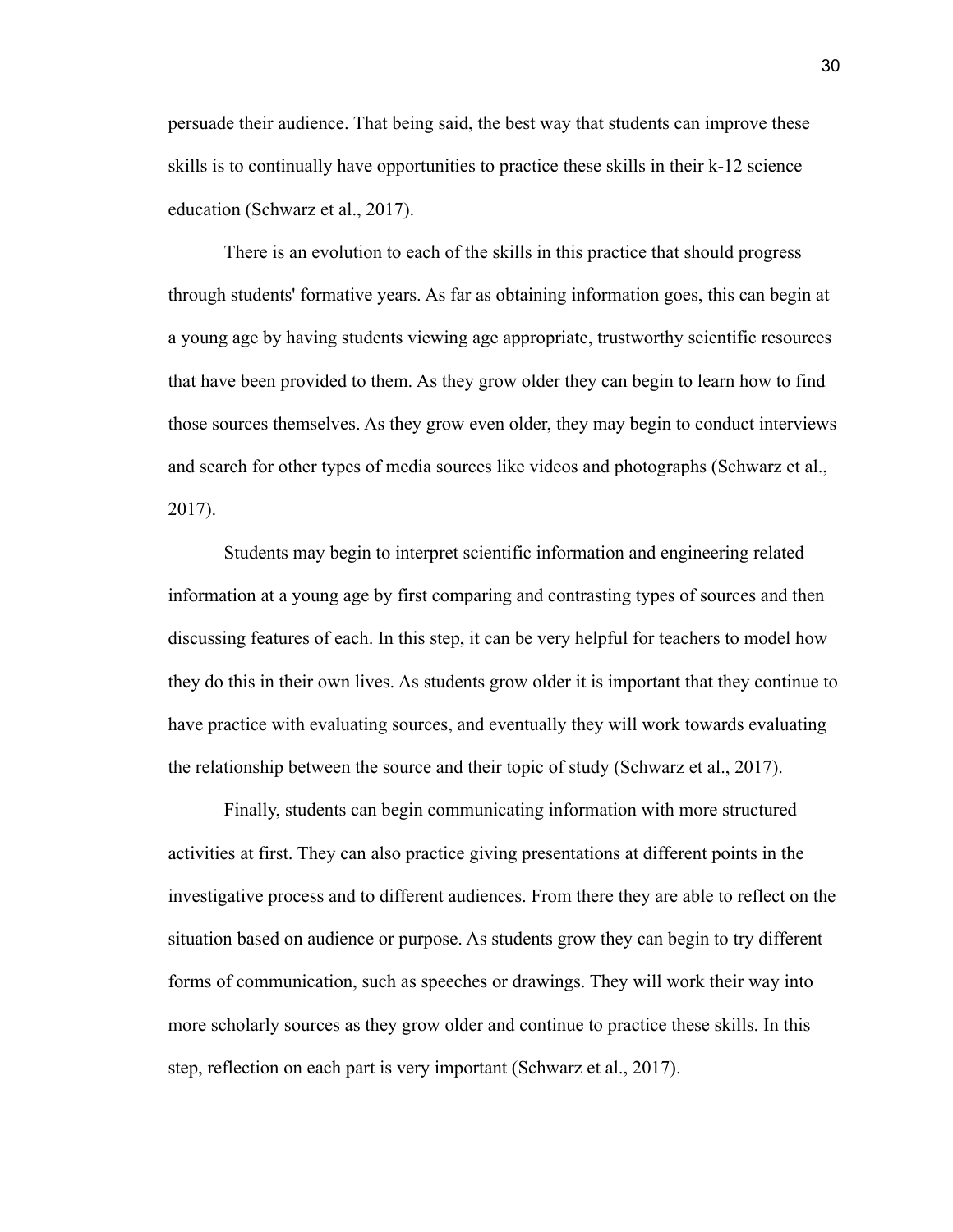One big thing that teachers can do when implementing this practice is to provide support when it comes to reading and comprehending a scientific text. This is the first step in the practice, and it is important for students to be confident in it. Teachers can support students in this way by providing them with graphic organizers, modeling annotation techniques and summarizing strategies, and including questions to guide students through a specific text (Schwarz et al., 2017).

#### **Transitioning to the NGSS**

#### *Implementation*

Implementing the NGSS and the SEPs is a shift in the way teachers think about and teach science concepts. One of the most influential pieces to this shift is making sure that teachers have had proper training (NRC, 2014). In addition to proper training teachers also need to be provided with adequate resources and ample time to reflect on these standards and how to implement them. (Deverel-Rico & Heredia, 2018).

While planning for these units will look different, as a lot of the planning is made day by day and is dependent on student input, there is one strategy that could make planning easier. That is to come up with a claim you want students to get to by the end of the unit. That way, when students are making decisions and designing investigations, the teacher knows what the desired outcome is and can nudge students towards making decisions that will best lead to the desired outcome. (Deverel-Rico & Heredia, 2018).

Another useful tip for implementing these standards is for the teacher to try out the lessons on themself and colleagues. This can allow the teacher to get a sense of where students may take the investigations. It will also give the teacher a sense of what materials might be needed for student investigation. (Deverel-Rico & Heredia, 2018).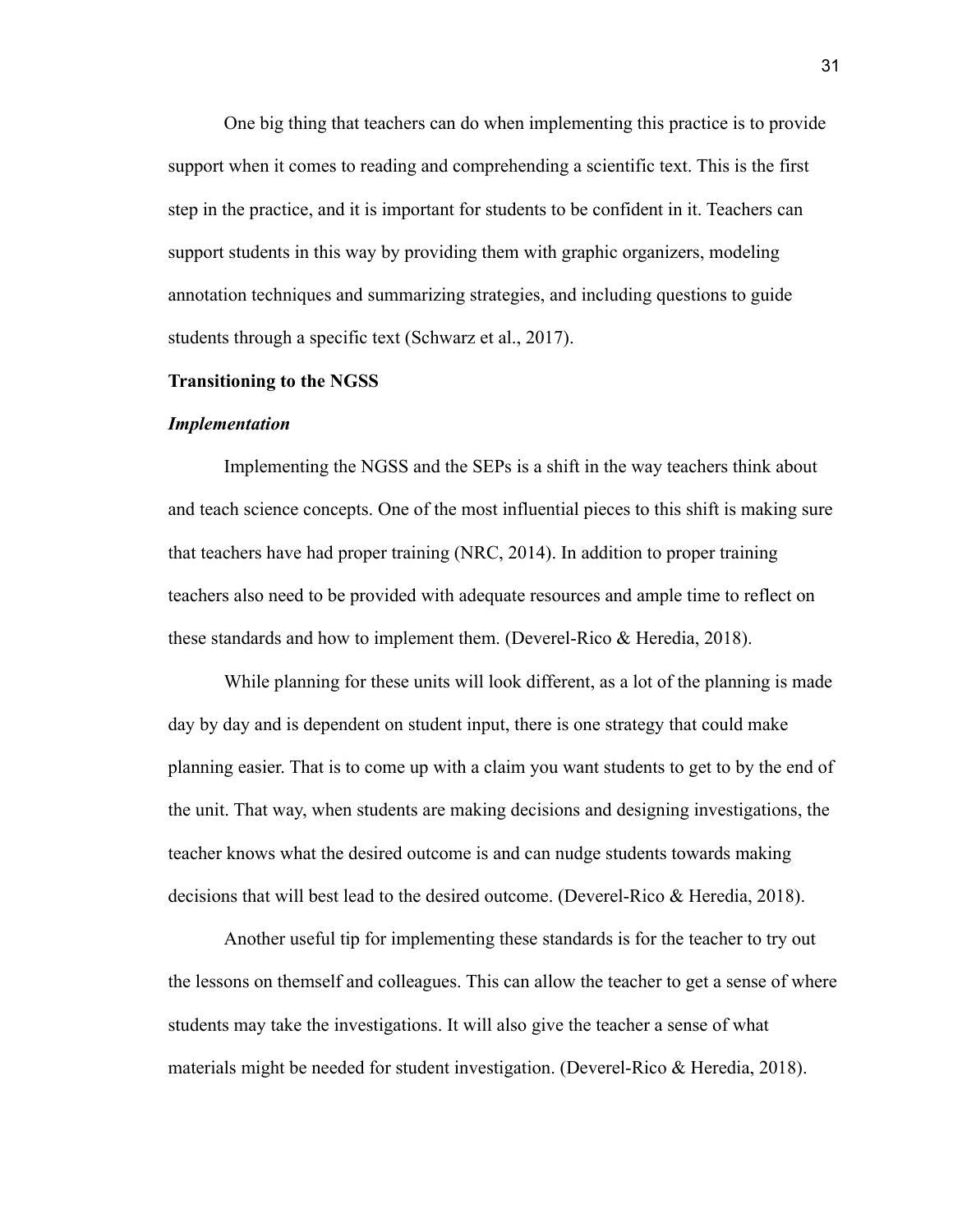Collaboration is another key theme with the NGSS. One strategy that seems to work for improving student confidence with collaboration is to have students work in small groups before sharing out in a larger group. To hold students accountable for their work in a group, the teacher can allow students to use data gathered from investigations on the summative assessments. This will motivate students to be an active, collaborative participant in their group. (Deverel-Rico & Heredia, 2018).

Finally, teachers should know that this shift is going to take time, trial and error. When implementing these practices for the first time it can feel like the pace of the class is too slow, but teachers should be reminded that the pace is slower with these standards. Students are actively engaging in the science practices to learn more and ultimately it will reap more rewards than speeding through science content. They are learning to be scientists as well as learning about science ideas. (Deverel-Rico & Heredia, 2018).

#### **Chapter Two Summary**

The science and engineering practices of the NGSS are a framework of skills that students can use to help them better understand a scientific phenomenon. There are different strategies that are helpful when implementing these practices into the classroom. However, it seems like the most useful piece is repetition and uniformity on what these practices look like across grade levels, so that students are continuing to evolve in their ability to think and work like a scientist or engineer. It is very important that teachers have had adequate training in order to best be able to implement these standards. In the next chapter of my capstone project I will discuss the specifications of my capstone project.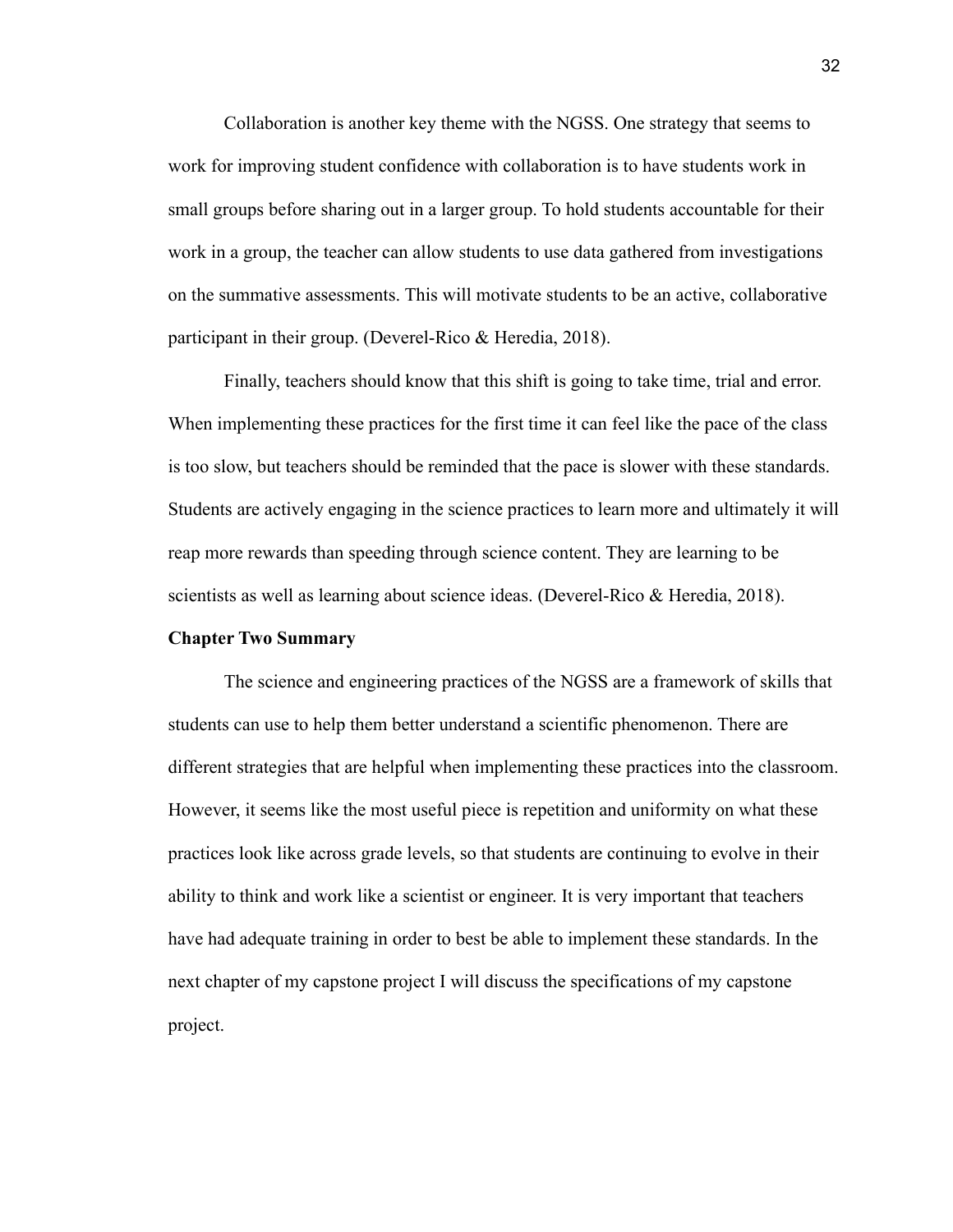#### **Chapter Three**

#### **Chapter Three Introduction**

This capstone project was designed to address the question, *How can teachers best implement the Next Generation Science and Engineering Practices to facilitate engaging and ef ective science instruction in an 8th grade classroom?* For the project portion of my capstone I have designed a unit that aligns with the following Minnesota 2019 K-12 Science Standards and Benchmarks:

- **● 1.2.1 Students will be able to design and conduct investigations in the classroom, laboratory, and/or field to test students' ideas and questions, and will organize and collect data to provide evidence to support claims the students make about phenomena.**
	- 8P.1.2.1.1 Plan and conduct an investigation of changes in pure substances when thermal energy is added or removed and relate those changes to particle motion.
	- 8P.1.2.1.4 Plan and conduct an investigation to determine how the temperature of a substance is affected by the transfer of energy, the amount of mass, and the type of matter.
- **● 3.2.2 Students will be able to use their understanding of scientific principles and the engineering design process to design solutions that meet established criteria and constraints.**
	- 8P.3.2.2.3 Design, construct, and test a device that either minimizes or maximizes thermal energy transfer.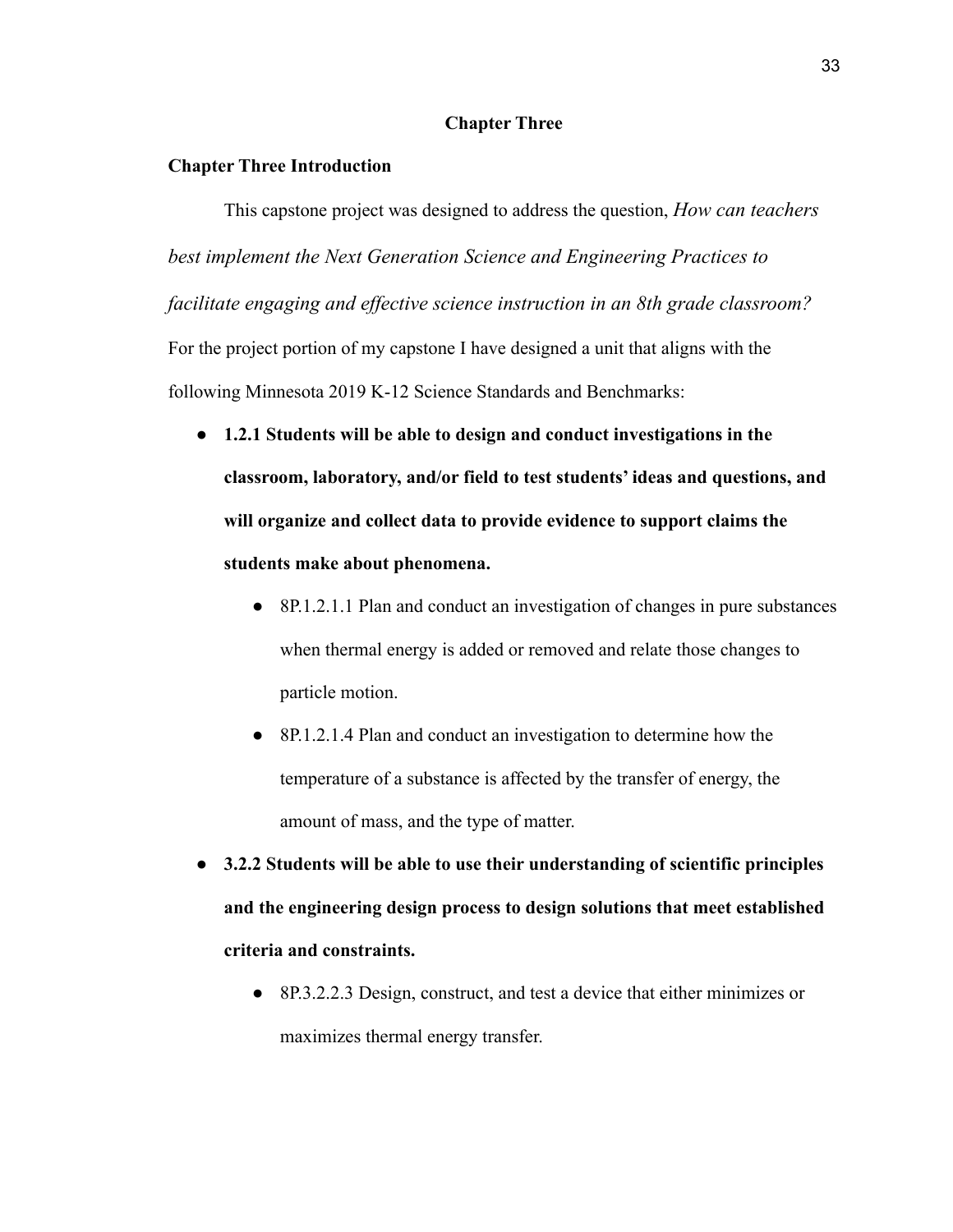The curriculum I developed is centered around the physical science disciplinary core ideas (DCI) of *matter and its interactions* and secondly the physical science DCI of *energy*. While there is a DCI focus in the curriculum, there is also an emphasis on students using the NGSS science and engineering practices (SEPs) to develop their science skills while gaining a deeper understanding of the science concept being taught.

In chapter three of this capstone I will be identifying the framework, setting, audience and timeline for this project. I will also expand on the lessons and assessment I chose to include as part of my curriculum.

#### **Framework**

This series of nine lessons was created to align with the NGSS three dimensional framework and the 2019 Minnesota K-12 Science Academic Standards. These lessons were designed for a grade 8 classroom and focus on the physical science concepts related to matter interactions and transfer of energy. Specifically, in this curriculum, there is a focus on using the SEPs to guide students in achieving each of the learning objectives. The goal of this curriculum is to be an example and a resource for teachers to use when making the transition to the 2019 Minnesota science standards. It includes a series of structured lessons that aim to effectively teach students following the NGSS philosophy and the 2019 Minnesota science standards. Along with the lessons are worksheets, slideshows and other resources that teachers will be able to use with students. Many of the templates used in the sample unit are versatile documents that can be modified slightly and used for other student investigations following the NGSS model.

#### **Setting and Audience**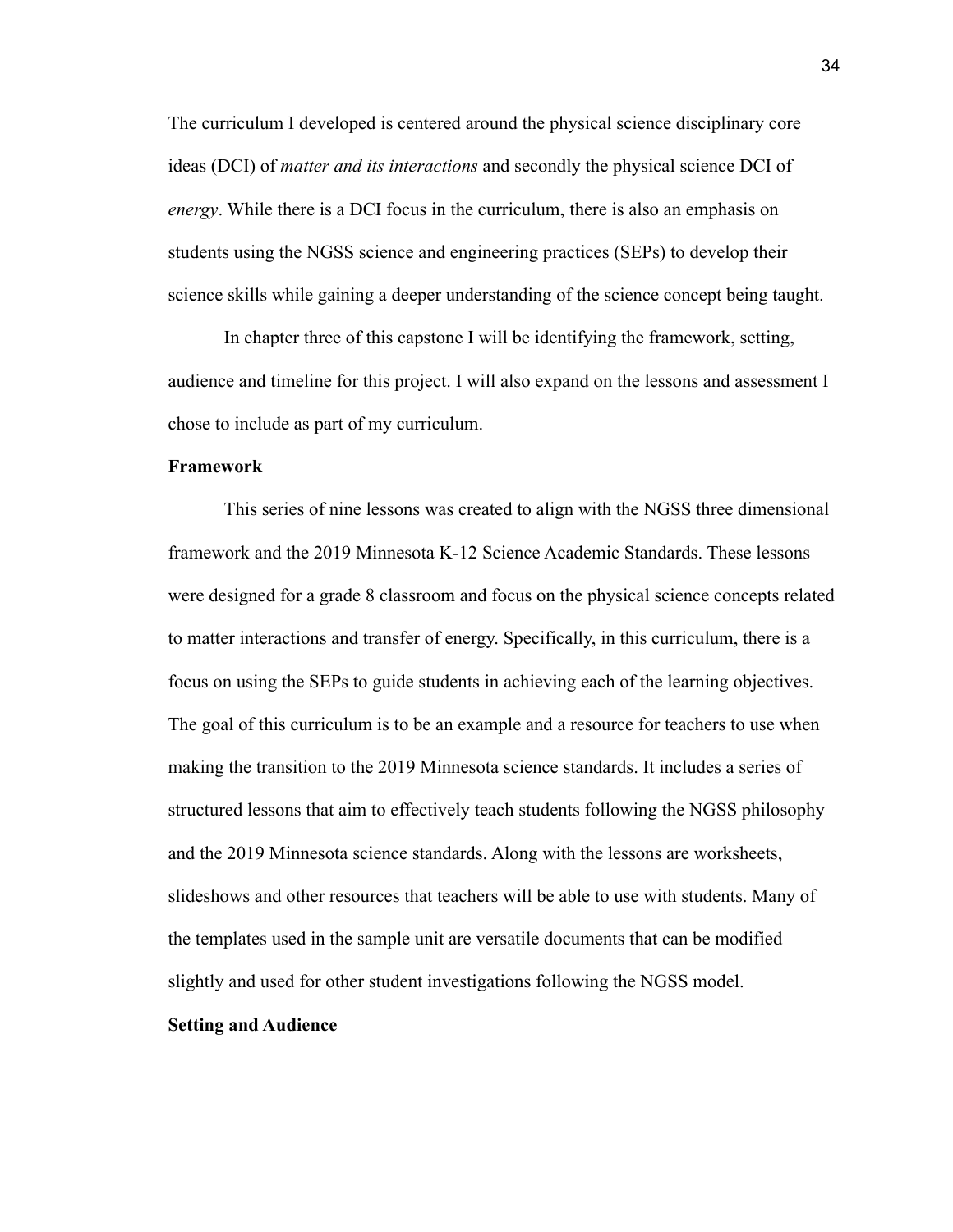This curriculum is meant to be used with eighth grade science students in Minnesota. I plan on teaching this unit with my eighth grade students once the new standards go into effect, although some of the template I used in this sample unit I have already been using with my current students in preparation for the change in standards. My school serves about 1,022 students in grades six, seven and eight. Ethnically and socioeconomically, this school is not very diverse. According to the Minnesota Report Card (2021), 83.8% of students are white and 9.7% qualify for free or reduced meals (Minnesota Department of Education, 2021).

The students in my school take the Minnesota Comprehensive Assessment (MCA), a statewide standardized test, when they are in eighth grade. This includes a math, reading and science section. Students take the MCA for math and reading in both sixth and seventh grade, however eighth grade is the first time since fourth grade that they take that assessment for Science. When looking at the 2018-2019 school year, the last normal year prior to the COVID-19 pandemic, 49.6% of students were proficient in the science portion of the MCA, compared to the state average of 42.4% for the 2018-2019 school year (Minnesota Department of Education, 2021). However, when looking at that same school year (2018-2019), the number of students achieving proficiency on the math portion of that exam was 62.6%, while the state average was 55.0%. In that same year, 64.9% of our students were proficient in the reading portion of the MCA and the state average was 57.6% (Minnesota Department of Education, 2021).

While standardized testing is not always the most reliable and accurate picture of student achievement, it can be informative to analyze this data. For the 2018-2019 school year students at my school scored higher than the state average in all three subject areas.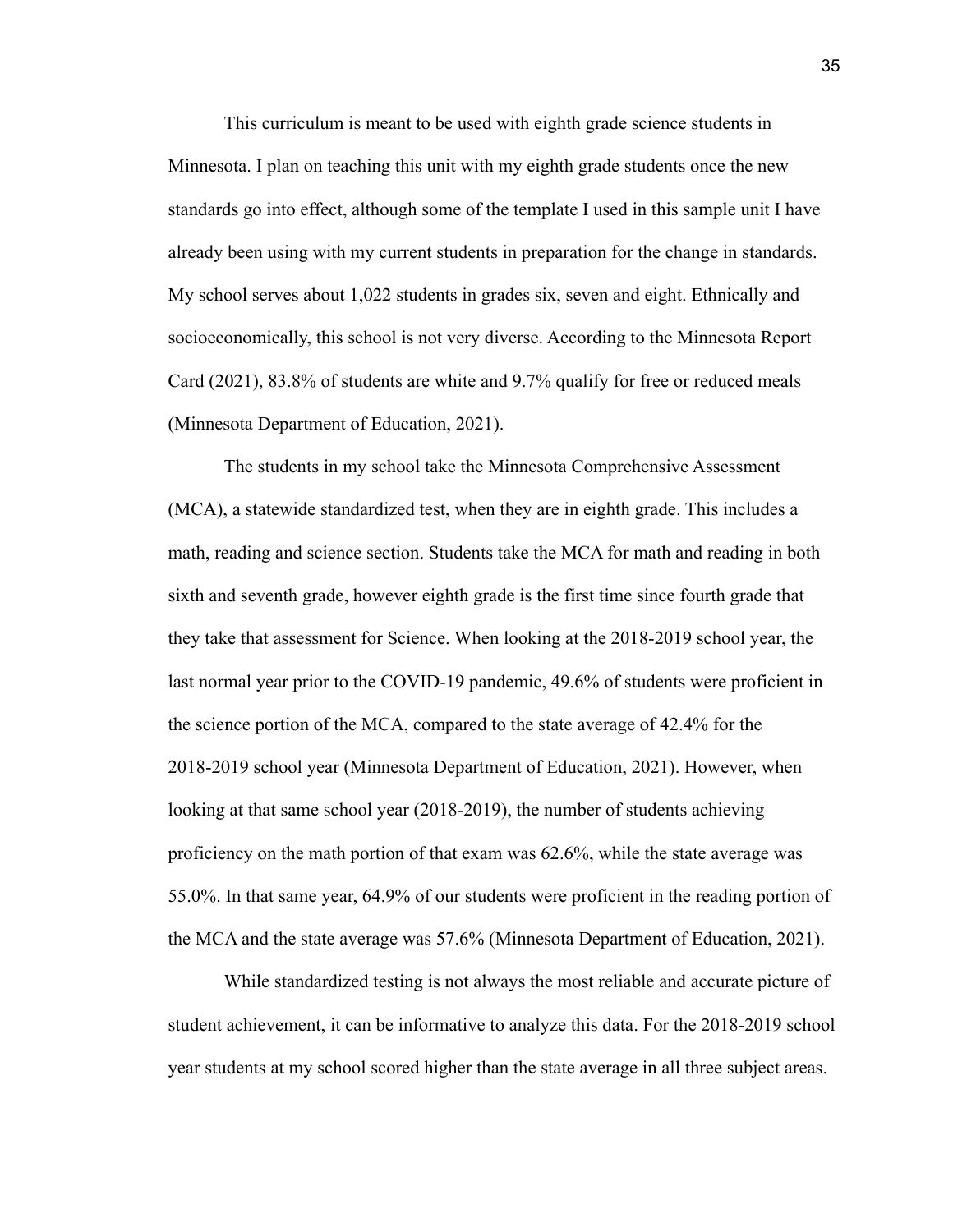However, the proficiency percentages for math, 62.6%, and reading, 64.9%, were close to each other, and both significantly higher than the percentage of proficient students on the science portion of the test, 49.6%. That being said, the percentage of proficient students for the state in math, 55.0%, and reading, 57.6%, were both similar to each other and significantly higher than the state proficiency percentage for science, 42.4%, (Minnesota Department of Education, 2021).

Based on my own interpretations of the data, the significant difference between the performance of students in math and reading compared to the performance in science suggested that it might have something to do with the science curriculum at my school. However, the fact that the same trend appears in the statewide data suggests that this could just be the product of an exceptionally difficult science test for the year. Although, when analyzing prior years testing data, this general trend appears to stay true.

This data highlights two things, students are underperforming in science at my school and at the state level. While this can be attributed to many different factors, it does highlight the need for a strong science curriculum within both my school and the state of Minnesota as well.

#### **Lessons**

The sample unit plan I have created contains nine lessons. Many of these lessons involve students using the science and engineering practices to learn the science material. In the lesson plan there are several templates that can be used for many different science investigation or engineering design processes. Each of these templates I designed on my own.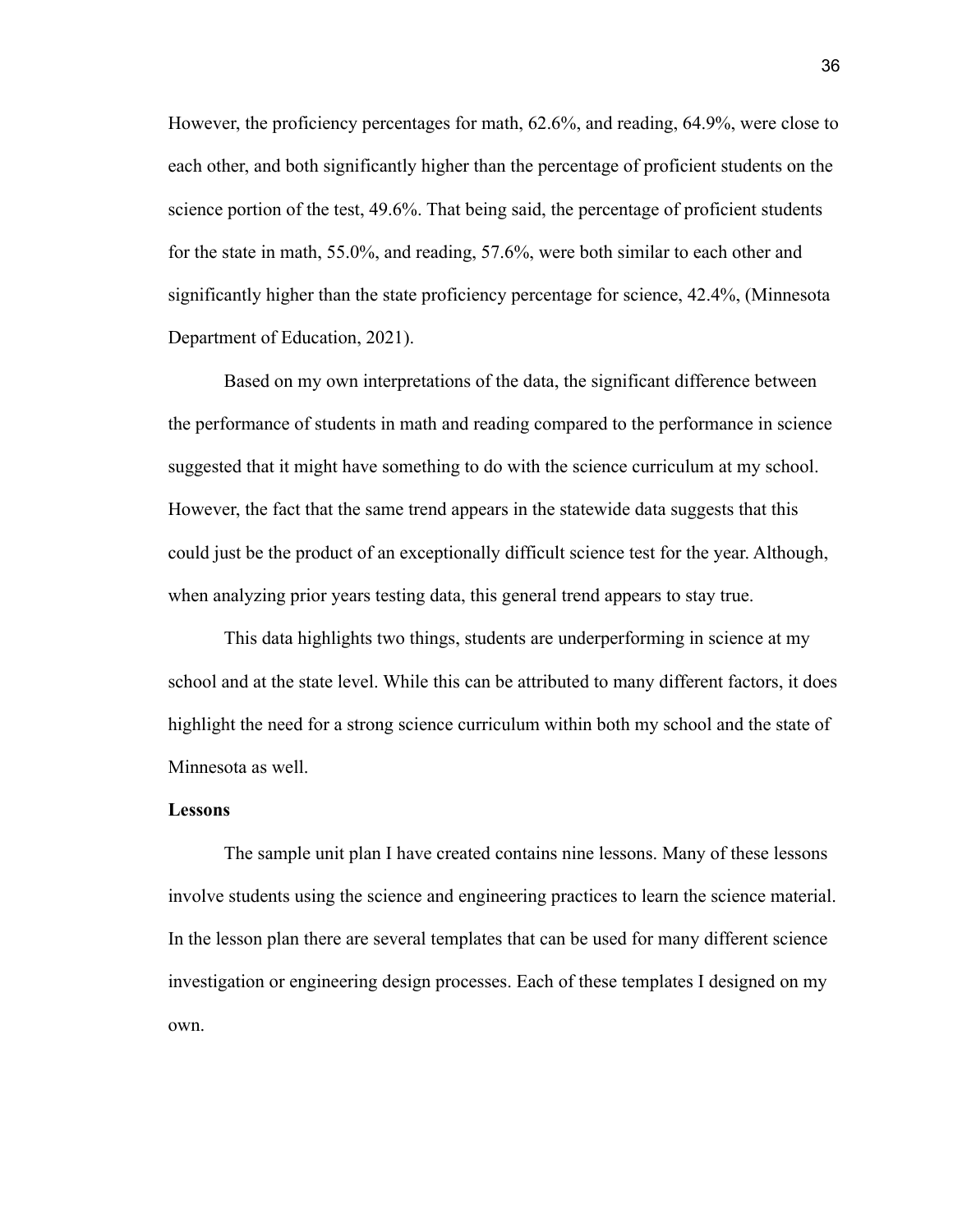The lessons in this unit focus on investigating thermal heat transfer. Students will begin by investigating to-go cups and the design features that make them good at storing thermal energy. This idea was inspired by OpenSciEd's curriculum, more specifically Unit 6.2 *Thermal Energy Transfer*. OpenSciEd's curriculum was designed for sixth grade students and follows the NGSS Middle School standards. That being said, it is similar to the 2019 Minnesota Science Standards, but not identical. Many aspects of the lessons in this unit have been inspired and modified from OpenSciEd's curriculum to be more developmentally appropriate for eighth graders and to better align with the 2019 Minnesota Science Standards (OpenSciEd, 2021).

#### **Assessment**

Assessment is an important part of any curriculum. In this unit plan, assessment occurs in different ways. The teacher should be assessing students' understanding of both the science concepts and their proficiency of the science and engineering practices. This can happen through informal and formal assessment. Informal assessment should be used throughout the unit to ensure that all students are meeting the learning goals as the unit progresses. Informal assessment includes teacher observations, informal checks or quick exit tickets. Through informal observations, teachers should be focusing on the question: *what do my students know about this topic, what misconceptions do my students have on this topic?* Teachers use informal data to make decisions about teaching (Barell, 2012).

Formal assessment includes both formative and summative grading. Formative work describes the work that students are doing to learn the required material. This work is exploratory and allows students to gather knowledge on the topic. Formative work should be worth a small percentage of the students' grade, if any. It is meant to be more of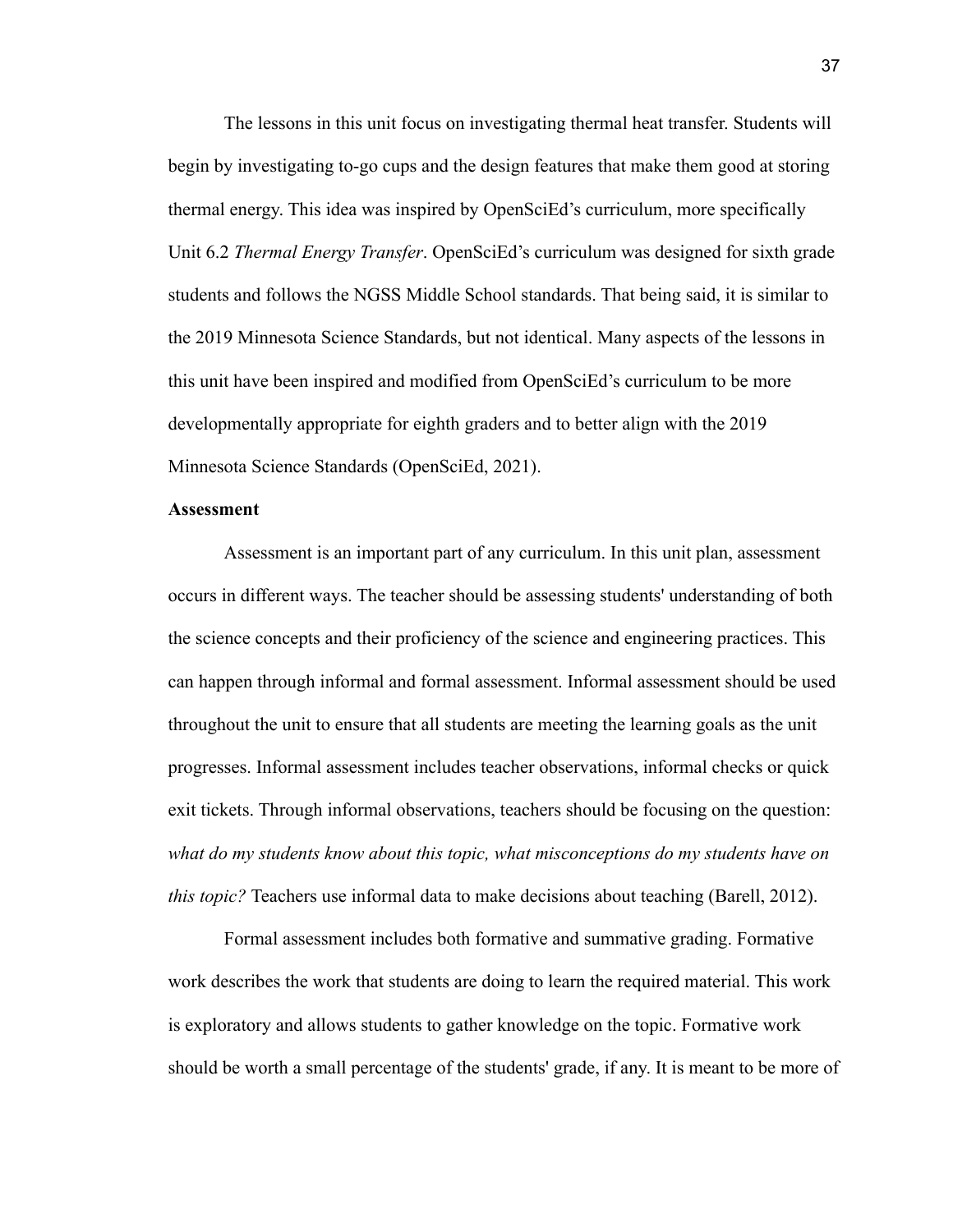a tool for students to gain knowledge and to reflect on their own knowledge, while also being a tool for teachers to better understand where the students are at in terms of understanding the material. Summative assessment is when students are showcasing what they have learned in the unit. In my sample unit the summative assessment comes at the end of the unit and it is a chance for students to demonstrate their understanding of the standards being taught (Barell, 2012).

In my unit plan I incorporated both formative and summative assessments. Some of these assessments are on science concept knowledge, while others are on ability to conduct the science and engineering practices. The assessment section in my unit plan has been adapted to clearly reflect what assessments are on conceptual science knowledge and which are on the science and engineering practices.

#### **Timeline**

I created the lesson plan template in February and March of 2022. When creating this curriculum I worked backwards, by identifying the essential question I want my students to understand at the end of the unit. My design process was inspired by the Understanding by Design (UbD) framework. The unit plan documents and lesson plan documents used in my capstone project were inspired and modified from the UbD unit and lesson plan template (Bowen, 2017). The individual lesson plans were inspired by the 5E lesson planning template(Smith, 2017). The storyline at the beginning of the project document was written based on the NGSS's storyline model (Next Generation Science Standards. 2021).

While the new MN science standards were published in 2019, they will not be implemented into my school until the 2022-2023 school year. Additionally, due to the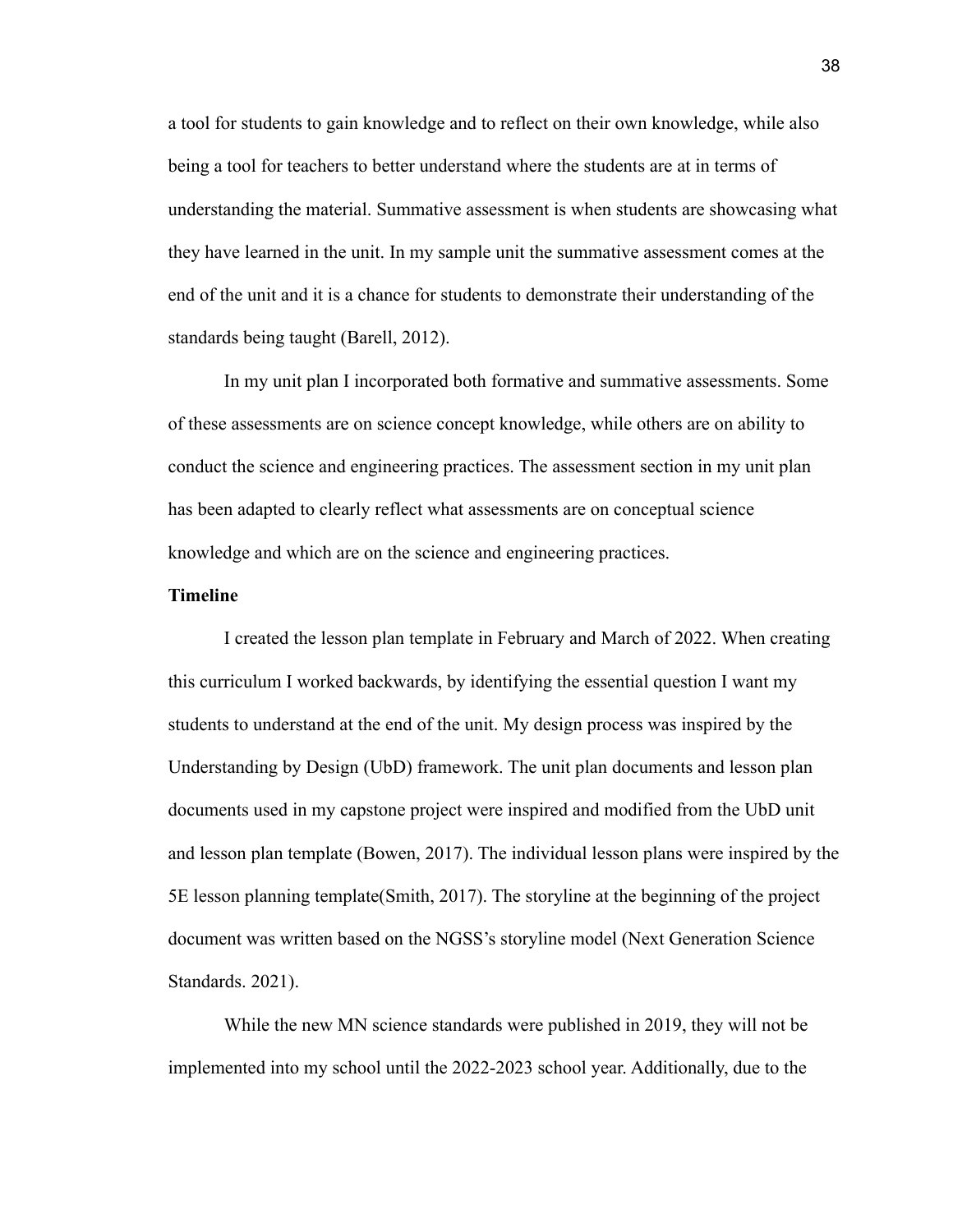nature of the change and the fact that sixth grade and eighth grade are essentially swapping content areas, this change will happen with a "trickle up" effect. This means that the implementation will start with sixth grade in September 2022, the following year sixth and seventh grade will be adhering to the new standards, and finally, in the 2024-2025 school year eighth grade will be aligning to the new standards. That being said, I will not be able to use this unit plan with my students until then.

#### **Chapter Three Summary**

In this chapter I highlighted the need for a strong science curriculum at my school. I have described an overview of what my sample unit plan is focused on, for what audience, and in what setting. I have shared which standards my sample unit plan aligns with and how I used the UbD framework to work backward in creating my unit plan. I have also identified the types of assessments being used in my unit plan. In chapter four of my capstone paper I will be reflecting on the entire capstone process and including the limitations of my work.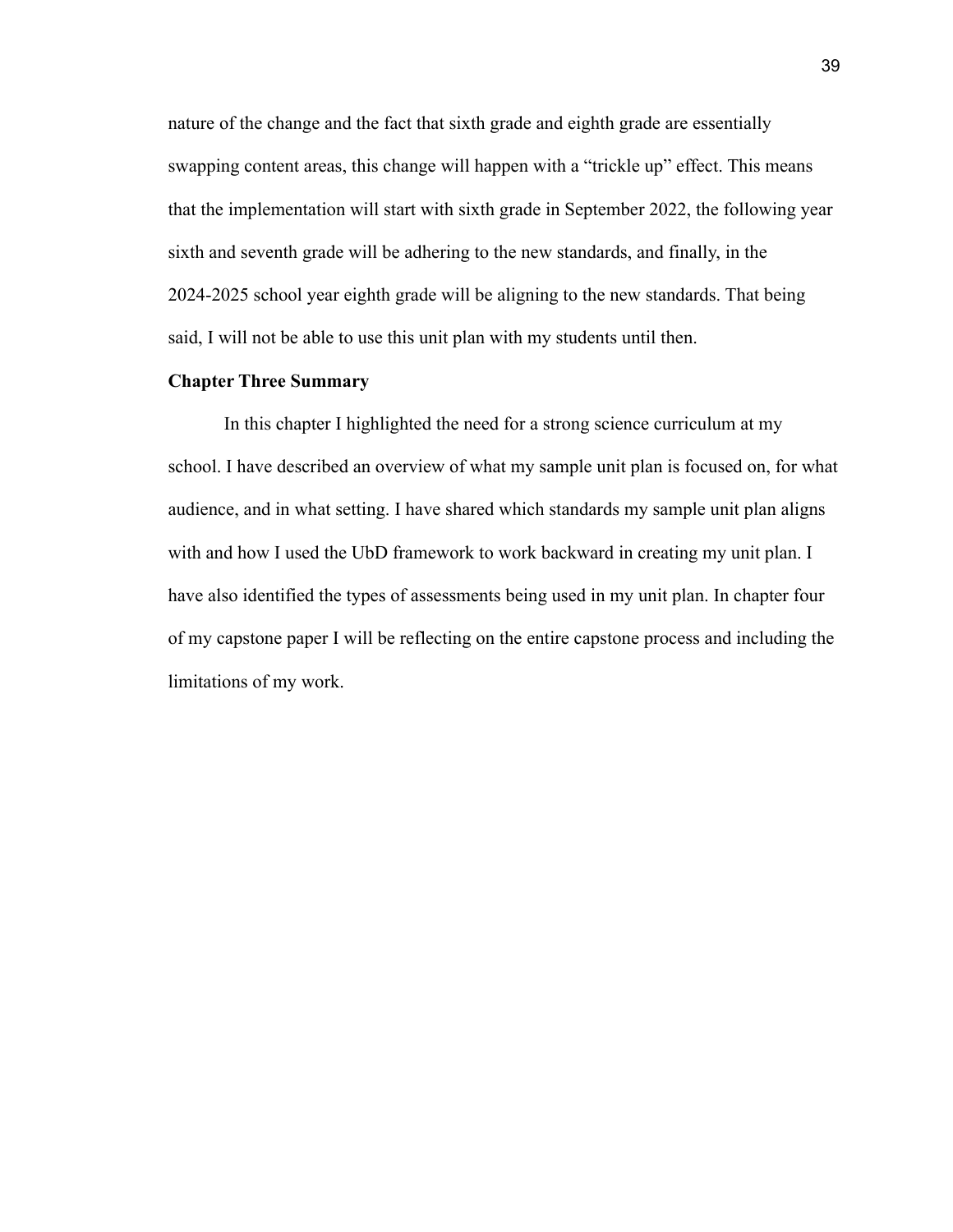#### **Chapter Four**

#### **Chapter Four Introduction**

In this final conclusion chapter I will reflect on my experience throughout this entire capstone journey. I will begin by first discussing the writing process and all that it entailed. In the next section, I will talk about the major learning I walked away with after completing my project. From there I will discuss the resources and literature that I found to be most helpful for me when working through my capstone curricular project. Next, I will go through the project limitations and implications. Finally, I will wrap up by reflecting on how I intend to use this work in the future as an eighth grade science teacher in the state of Minnesota.

#### **The Writing Process**

The goal of this capstone project was to answer the following question, *How can teachers best implement the Next Generation Science and Engineering Practices to facilitate engaging and effective science instruction in an 8th grade classroom?* In chapter one of this project I explained the need for Minnesota science teachers to have background knowledge of the Next Generation Science Standards (NGSS) and especially the Science and Engineering Practices (SEPs) that go along with those standards. In 2019 Minnesota came out with new science standards that are similar to the NGSS, which is the reason for the need to have an understanding of these practices, as they are exactly the same in the 2010 Minnesota Science Standards.

As I began writing chapter two of the project, I started by researching best practices to incorporate these standards into a classroom. After completing my research and compiling that information into a literature review, I was able to begin my capstone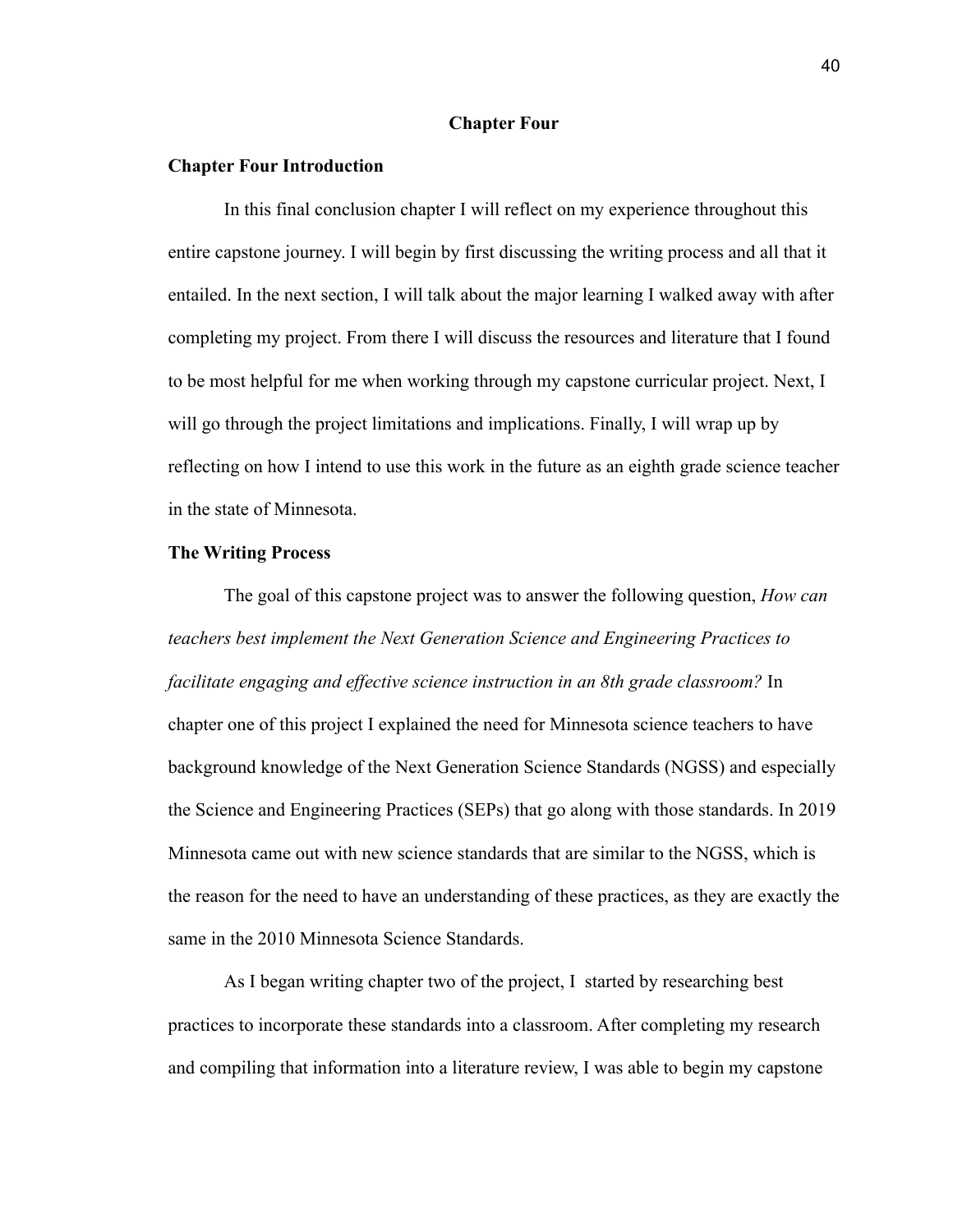project. My project is a unit plan that mapped out a series of nine lessons aligned to three of the 2019 Minnesota Science Standards. The curricular unit I designed is meant to be an exemplar for 8th grade teachers in the state of Minnesota as they begin to implement the 2019 Minnesota Science Standards. I believe this exemplary work is especially important because, while the MN standards closely resemble the NGSS, they are not the same. The big difference between the MN 2019 Science Standards and the NGSS are the disciplinary core ideas (DCIs). Not all of the Minnesota eighth grade standards follow the same disciplinary core ideas as they are written in the NGSS and because of this difference it is hard to find curriculum and support that align with the 2019 Minnesota standards, which makes this work so important.

In this final chapter, chapter four, of my capstone project I will discuss the major outcomes that I walked away from this project with. I will then discuss what literature I found to be the most helpful in guiding me through my capstone project. Afterwards I will talk about the major limitations of this project and finally I will discuss how I will use this work as I progress through my teaching career.

#### **Major Learnings**

As I worked through the lesson planning portion of my curricular unit, I constantly found myself struggling to make worksheets for guiding students through the investigations. It was difficult for me to find ways to make the worksheets vague enough that all students in the class could be doing slightly different investigations without feeling like I was creating a worksheet that lacked content and direction. After thinking on this for some time I decided that instead of trying to make several worksheets for all the investigations in this unit I should just make one universal worksheet that can act as a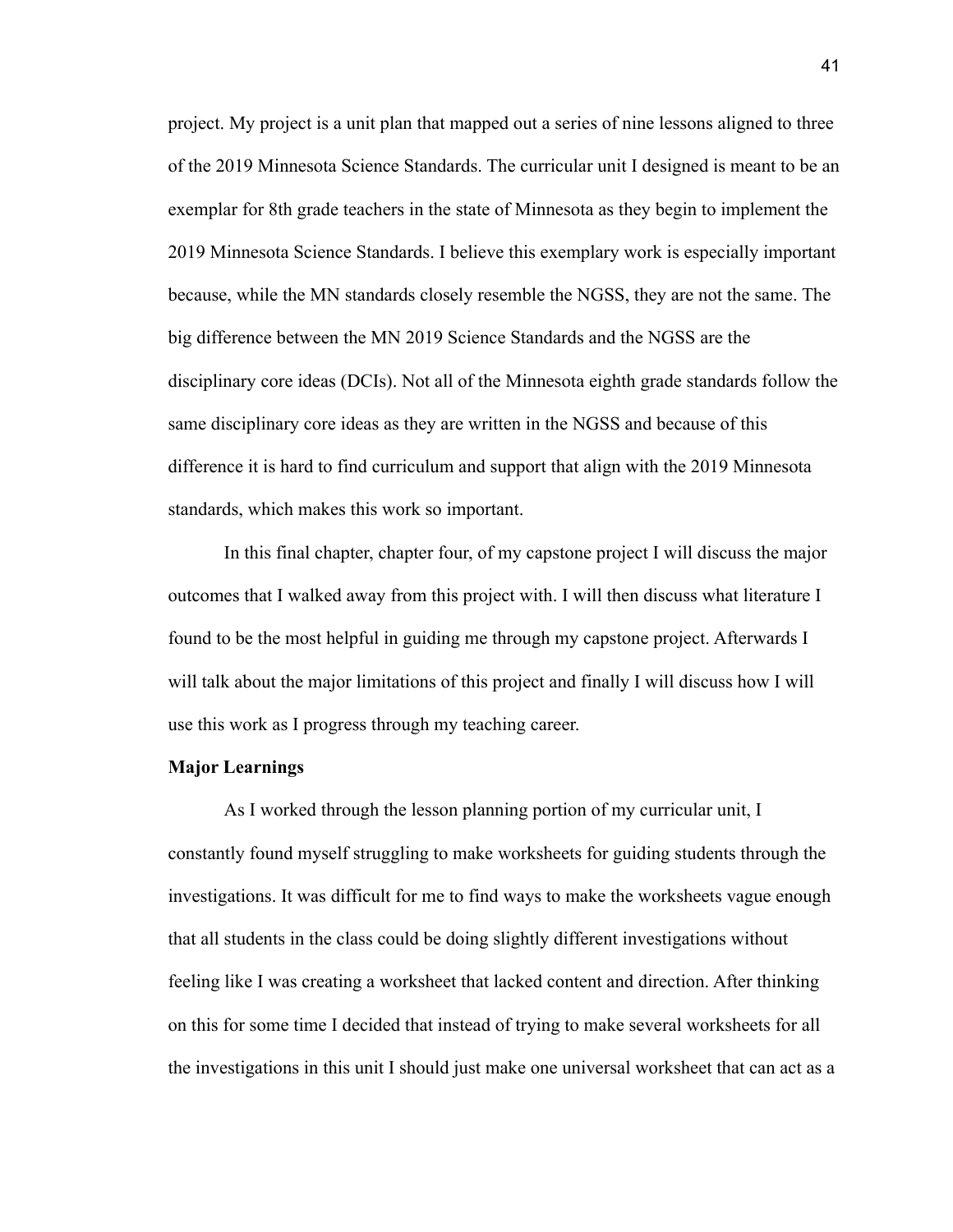guide for any science investigation. As I thought about the value of having a universal template I realized how manageable that would make instruction, and how valuable it would be for students in learning how to actually conduct the practices. This was a turning point in my project, as it not only makes this less time consuming for the teacher, but the universal investigation template also allows students to continually practice the SEPs in a familiar format.

In creating the first template I learned that less is actually more in this style of teaching. So, after I completed the NGSS Investigation Template, I also developed a claim writing template and model making template, all of which are universal. In creating these templates I used what I had learned from my research about incorporating the SEPs into a classroom. What I think is great about these templates is that they are vague enough to be used with many different science concepts and repeated throughout the year. They focus on guiding students in correctly using the SEPs as a tool to learn the science concepts. I feel these templates can be used by teachers of all different science levels, with slight modifications, to support student growth beyond one school year. In the future, I imagine creating more of these universal templates to help students to better conduct the Science and Engineering Practices.

#### **Valuable Literature and Resources**

In doing my research I relied on the book, *Helping Students make sense of the World using the Next Generation Science and Engineering Practices* (Schwarz et al, 2017). Many of the ideas and information that influenced my unit plan come from that text. I felt this book was helpful for explaining the why behind the NGSS's Science and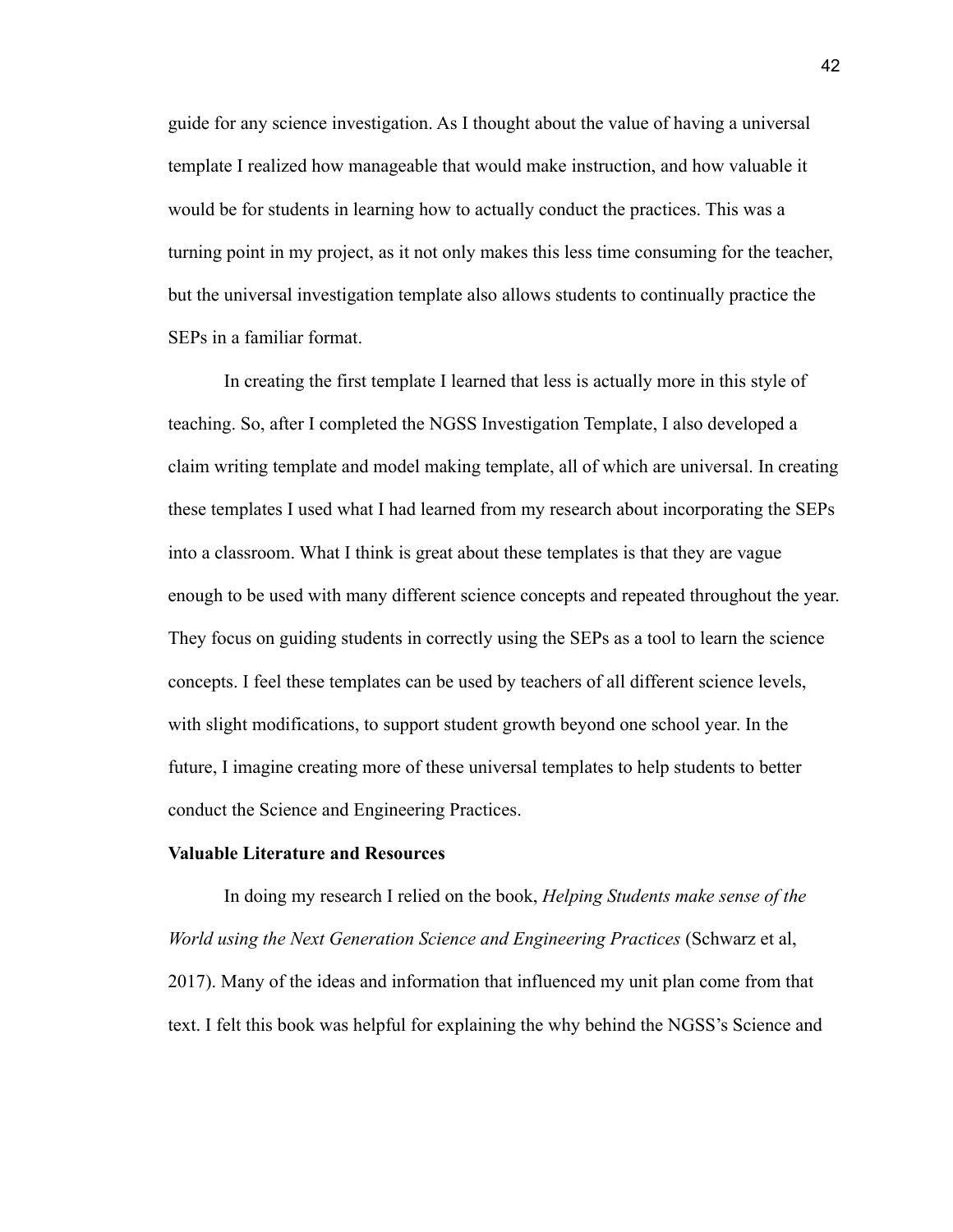Engineering Practices as well as provide examples and strategies that teachers could use in their classroom.

Another resource that strongly influenced my work was the Next Generation Science Standards website (Next Generation Science Standards, 2022). They have countless resources available on their site that are helpful and informative on how to successfully implement these strategies.

Finally, as I began my capstone project, I discovered the OpenSciEd website (OpenSciEd, 2022) and curriculum. This is a place to find free resources available online for teachers and districts to use. OpenSciEd develops curricular units that follow the Next Generation Science Standards, and all resources are available on their website. As I began the lesson planning process of my capstone project I found it incredibly helpful to go to their website for ideas. While the standards they are following are not identical to the 2019 Minnesota Science Standards, they are close, so I was able to find similar standards and get ideas on activities to include in my curricular unit.

#### **Implications and Limitations**

As a current Earth Science teacher, one area I found myself struggling with throughout the capstone project process was general background knowledge on the science content these standards cover. This is not a field of science that I am very comfortable with, so I found myself having to learn a lot more about the science content being taught. This realization was eye opening for me, as I will need to do quite a bit of preparation before I begin teaching these standards in my classroom. As I continue to grow in my physical science content knowledge I am sure these lessons will be modified.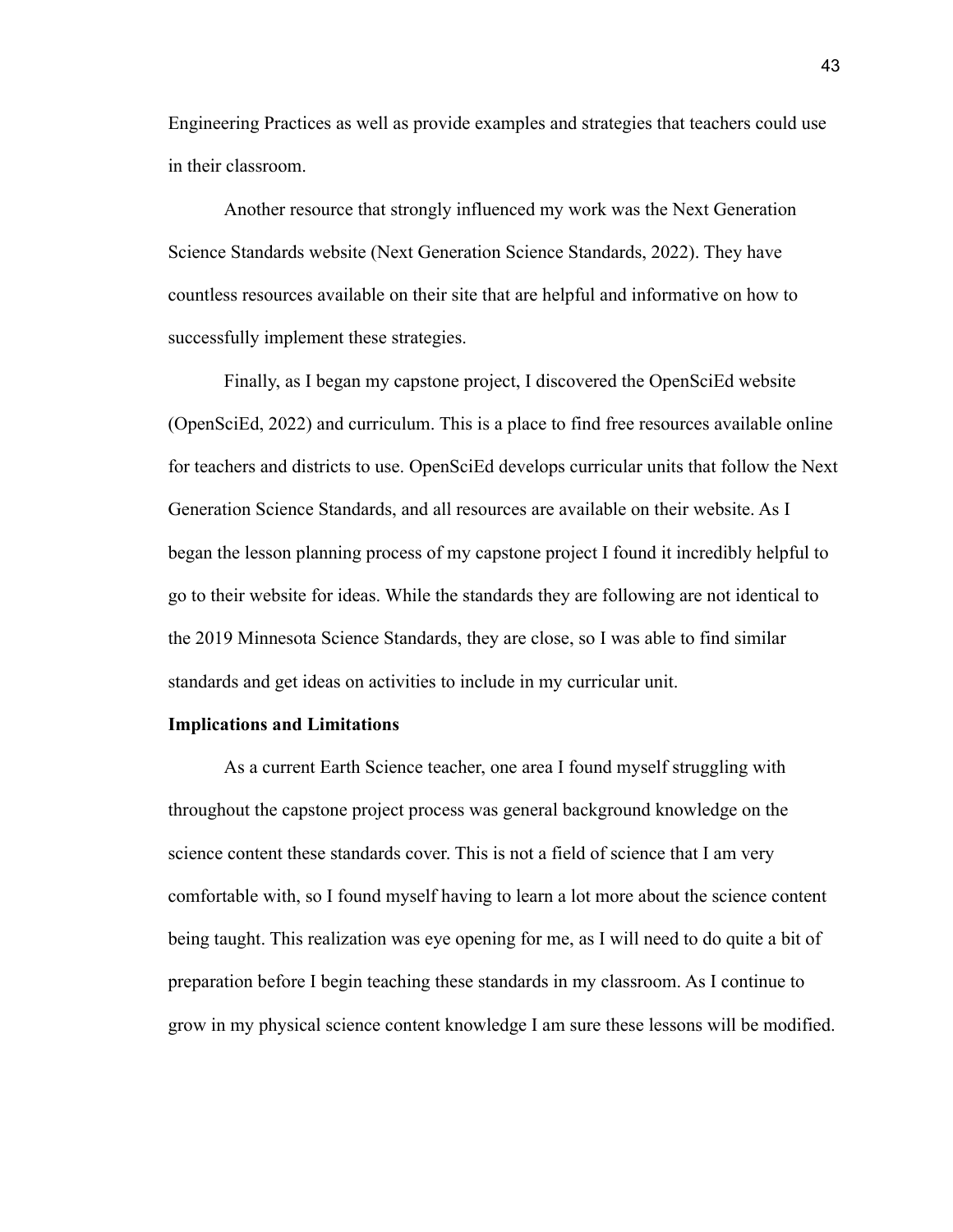When it comes to the science and engineering practices themselves, I felt that the practice of "analyzing and interpreting data" was another area I do not have a comfortable amount of background knowledge in. As I reflected on those parts of my lesson plans I realized they were lacking in student direction and support. Whenever students are "analyzing and sharing data" in the lessons I prepared, they are simply sharing their investigation results on a whiteboard and reading through the data to look for patterns and similarities. As I begin to implement this style of teaching into my own personal classroom, I would like to work on better supporting students in the process of "analyzing and interpreting data." This might be coming up with guiding questions to probe student thinking, or a short template that helps students better sift through class data.

Another limitation for this project was the fact that I have not been able to use these lessons with my students yet. In the Spring of 2022, the time of writing this, I am still teaching earth science to my eighth grade students. Because of the trickle up aspect this transition of standards requires, eighth grade science in my school will not align to the 2019 Minnesota Science Standards until the 2023-2024 academic year. That means I will not be able to use this curricular unit with my students until then. As I start to use these lessons with my students I know things will need to be modified and altered to better support my students and more successfully teach to these standards.

#### **Future Work**

The biggest thing I am excited about after conducting this capstone process is the use of the NGSS templates I have created. Even though I will not be teaching the exact standards my lesson plans align with for the next two years, many of the templates I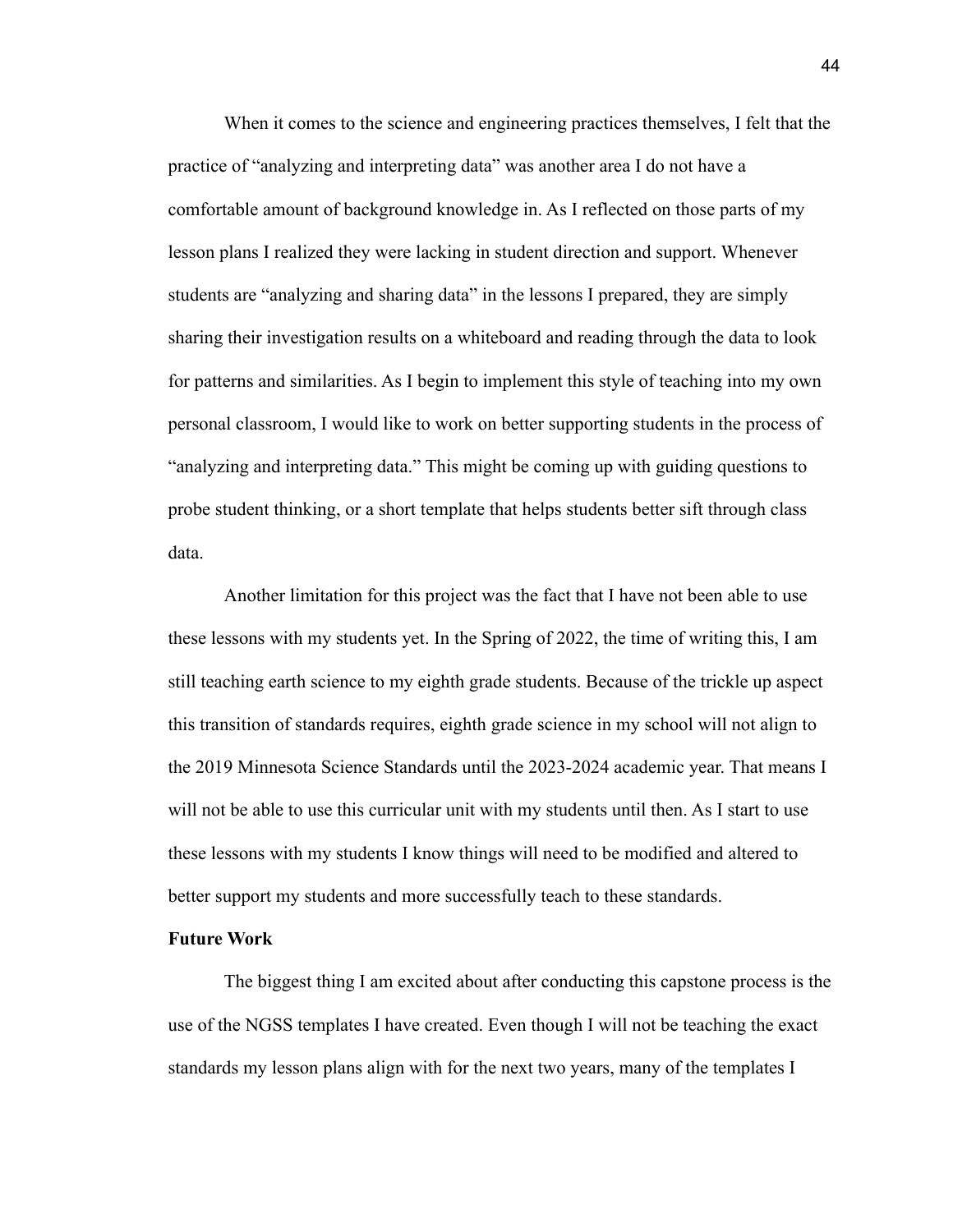created are universal enough to be used with the students I teach now. This will allow me to shift the way I teach my current curriculum and to incorporate more of the NGSS style of instruction before I am required to. This immediate shift will not only help me continually learn and grow in the ways of the NGSS, but it will help my students think and act in the way of scientists.

The goal with this curricular unit was to help myself and other teachers with an example of what an NGSS unit might look like. I think of these lessons as a starting point for my teaching practice in transitioning to NGSS instruction. As I learn more about NGSS and grow in my teaching experience I realize that these lessons will be adapted and modified, but doing this initial work has made me feel more confident and educated on where science education is going in the state of Minnesota. I hope that this project might help another teacher who was in my shoes with better understanding on how to implement a new style of science teaching into their classroom.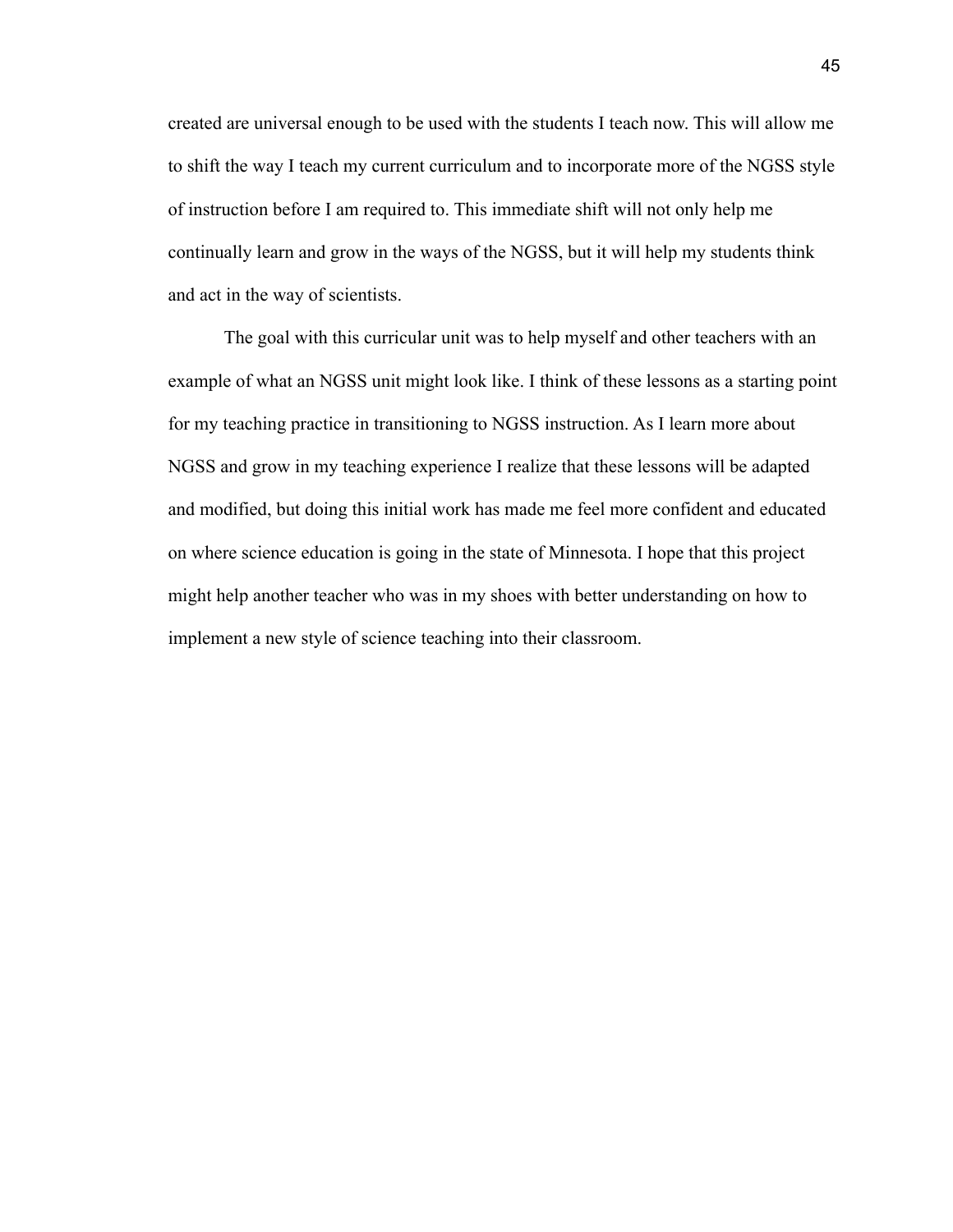#### **Resources**

Barell, J. (2012). How do we know they're getting better? Assessment for 21st century minds, K-8. Corwin Press, <https://dx.doi.org/10.4135/9781452275376>

Bowen, R. S. (2017). Understanding by Design. Vanderbilt University Center for Teaching. Retrieved [3/5/22] from [https://cft.vanderbilt.edu/understanding-by-design/.](https://cft.vanderbilt.edu/understanding-by-design/)

Colson, M., & Colson, R. (2016). Planning NGSS-Based Instruction Where do you start? *Science Teacher, 83*(2), 51–53.

https://doi-org.ezproxy.hamline.edu/10.2505/4/tst16\_083\_02\_51

Committee on the Objectives of a General Education in a Free Society (COGEFS). *General education in a free society: Report of the Harvard Committee.* Cambridge, MA: Harvard University Press.

Deverel-Rico, & Heredia, S. C. (2018). The NGSS-ification of Too Slow to Notice: How to Turn Any Unit Into a Phenomena- Based, Student-Driven Investigation. *Science Scope* (Washington, D.C.), *41*(6), 45–54. https://doi.org/10.2505/4/ss18\_041\_06\_45

Duschl, & Bybee, R. W. (2014). Planning and carrying out investigations: an entry to learning and to teacher professional development around NGSS science and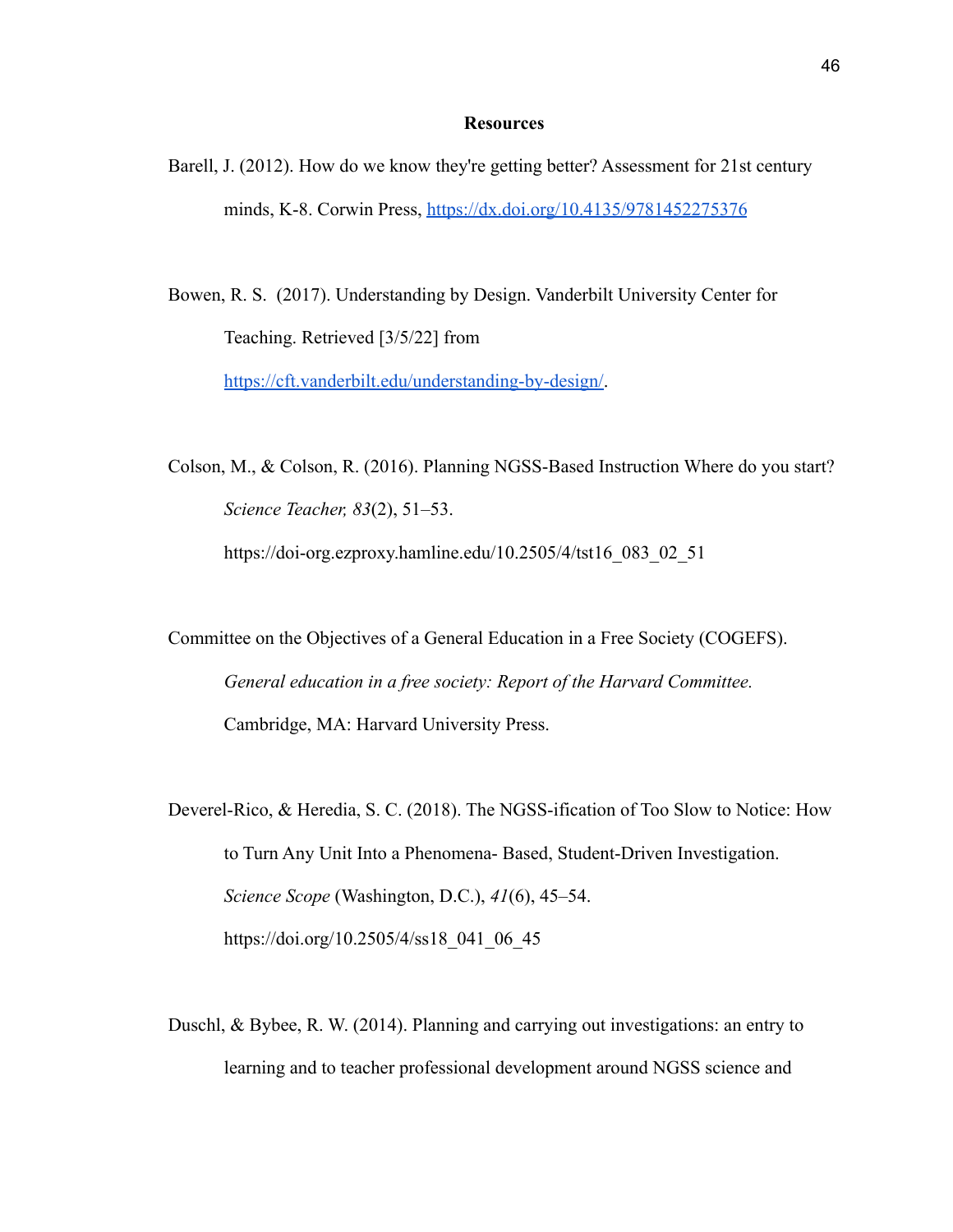engineering practices. *International Journal of STEM Education, 1*(1), 1–9. <https://doi.org/10.1186/s40594-014-0012-6>

Golan Duncan, R., & Cavera, V. L. (2015). DCIs, SEPs, and CCs, Oh My! Understanding the Three Dimensions of the NGSS. *Science & Children, 53*(2), 16–20. [https://doi-org.ezproxy.hamline.edu/10.2505/4/sc15\\_053\\_02\\_16](https://doi-org.ezproxy.hamline.edu/10.2505/4/sc15_053_02_16)

Krajcik, J. (2015). Three-Dimensional Instruction. *Science Teacher, 82*(8), 50–52.

- Krajcik, J., Codere, S., Dahsah, C., Bayer, R., & Mun, K. (2014). Planning Instruction to Meet the Intent of the Next Generation Science Standards. *Journal of Science Teacher Education, 2*5(2), 157–175. <https://doi-org.ezproxy.hamline.edu/10.1007/s10972-014-9383-2>
- Minnesota Department of Education. (2021). Minnesota Report Card. Retrieved November 21, 2021, from <https://rc.education.mn.gov/>
- National Research Council (NRC). 2012. *A framework for K-12 science education practices, crosscutting concepts, and core ideas*. National Academies Press.
- National Research Council (NRC). 2014. *Developing Assessments for the Next Generation Science Standards.* National Academies Press.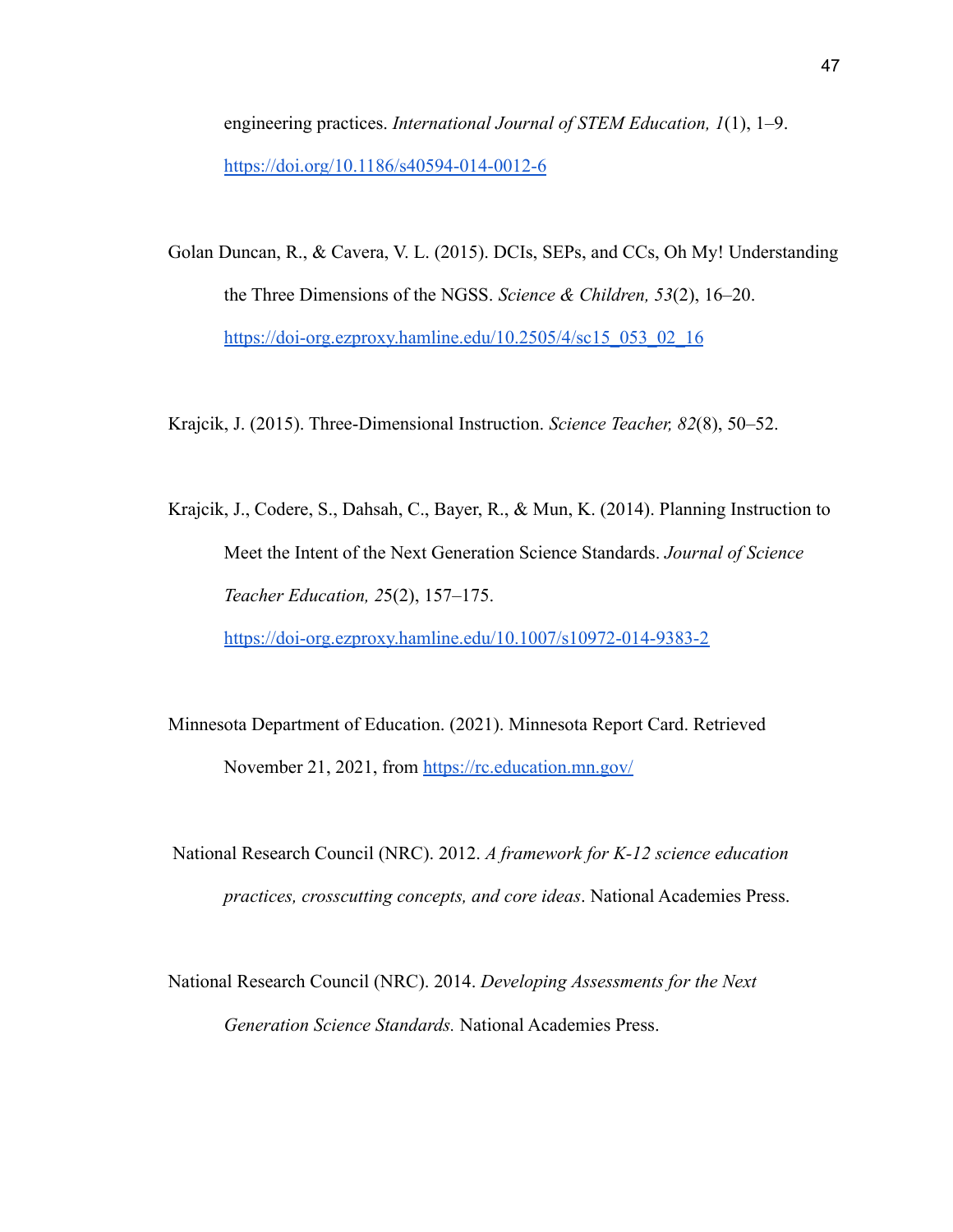Next Generation Science Standards. (2021). Next Generation Science Standards. <https://www.nextgenscience.org/>

Next Generation Science Standards. (2013a). *Appendix G - Crosscutting Concepts.* [https://www.nextgenscience.org/sites/default/files/resource/files/Appendix%20G](https://www.nextgenscience.org/sites/default/files/resource/files/Appendix%20G%20-%20Crosscutting%20Concepts%20FINAL%20edited%204.10.13.pdf) [%20-%20Crosscutting%20Concepts%20FINAL%20edited%204.10.13.pdf](https://www.nextgenscience.org/sites/default/files/resource/files/Appendix%20G%20-%20Crosscutting%20Concepts%20FINAL%20edited%204.10.13.pdf)

Next Generation Science Standards. (2013b). *Appendix F - Science and Engineering Practices in the NGSS.* [https://www.nextgenscience.org/sites/default/files/Appendix%20F%20%20Scienc](https://www.nextgenscience.org/sites/default/files/Appendix%20F%20%20Science%20and%20Engineering%20Practices%20in%20the%20NGSS%20-%20FINAL%20060513.pdf) [e%20and%20Engineering%20Practices%20in%20the%20NGSS%20-%20FINAL](https://www.nextgenscience.org/sites/default/files/Appendix%20F%20%20Science%20and%20Engineering%20Practices%20in%20the%20NGSS%20-%20FINAL%20060513.pdf) [%20060513.pdf](https://www.nextgenscience.org/sites/default/files/Appendix%20F%20%20Science%20and%20Engineering%20Practices%20in%20the%20NGSS%20-%20FINAL%20060513.pdf)

Next Generation Science Standards. (2013c). *Progressions Within the Next Generation Science Standards.* [https://www.nextgenscience.org/sites/default/files/resource/files/AppendixE-Progr](https://www.nextgenscience.org/sites/default/files/resource/files/AppendixE-ProgressionswithinNGSS-061617.pdf) [essionswithinNGSS-061617.pdf](https://www.nextgenscience.org/sites/default/files/resource/files/AppendixE-ProgressionswithinNGSS-061617.pdf)

Oh, & Oh, S. J. (2011). What Teachers of Science Need to Know about Models: An overview. *International Journal of Science Education, 33*(8), 1109–1130. <https://doi.org/10.1080/09500693.2010.502191>

OpenSciEd. (2021). OpenSciEd. <https://www.openscied.org/access-the-materials/>